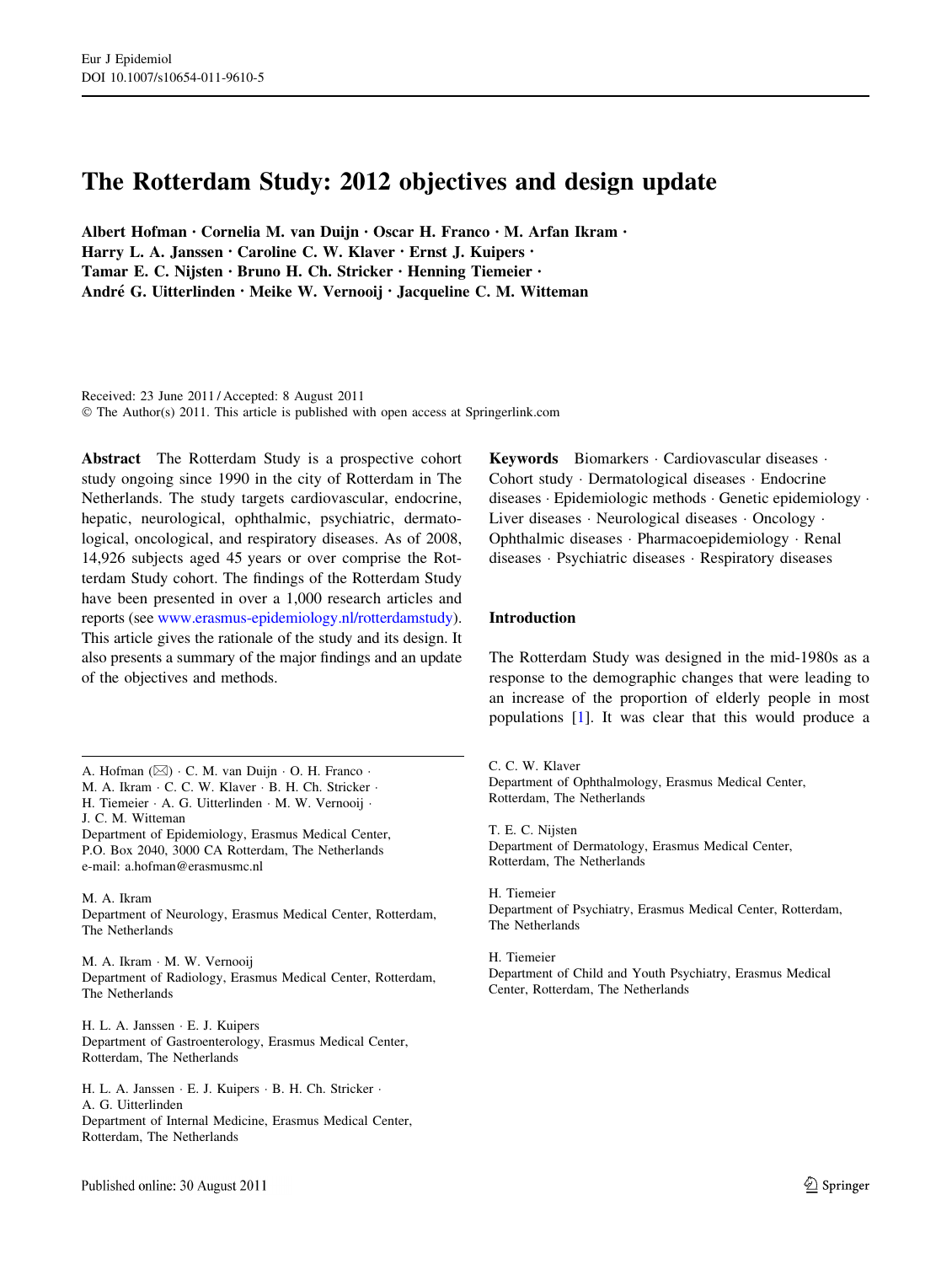<span id="page-1-0"></span>strong rise in elderly people living with diseases, as most diseases cluster at the end of life, and that to discover the causes of diseases in the elderly one would have to study risk factors of those diseases [\[2](#page-18-0)]. A major approach to finding causes is the prospective follow-up study, which has proven quite effective in finding causes of heart disease and cancer.

## The design of the Rotterdam Study

The design of the Rotterdam Study is that of a prospective cohort study among, initially, 7,983 persons living in the well-defined Ommoord district in the city of Rotterdam in The Netherlands (78% of 10,215 invitees). They were all 55 years of age or over and the oldest participant at the start was 106 years [[3\]](#page-18-0). The study started with a pilot phase in the second half of 1989. From January 1990 onwards participants were recruited for the Rotterdam Study.

Figure 1 gives a diagram of the various cycles in the study. In 2000, 3,011 participants (out of 4,472 invitees) who had become 55 years of age or moved into the study district since the start of the study were added to the cohort. In 2006, a further extension of the cohort was initiated in which 3,932 subjects were included, aged 45–54 years, out of 6,057 invited, living in the Ommoord district. By the end of 2008, the Rotterdam Study therefore comprised 14,926 subjects aged 45 years or over [[4,](#page-18-0) [5](#page-18-0)]. The overall response figure for all three cycles at baseline was 72.0% (14,926 of 20,744).

The participants were all examined in some detail at baseline. They were interviewed at home (2 h) and then had an extensive set of examinations (a total of 5 h) in a specially built research facility in the centre of their district. These examinations focussed on possible causes of invalidating diseases in the elderly in a clinically state-ofthe-art manner, as far as the circumstances allowed. The emphasis was put on imaging (of heart, blood vessels, eyes,



Fig. 1 Diagram of examination cycles of the Rotterdam Study (RS). RS-I-1 refers to the baseline examination of the original cohort (pilot phase 07/1989–12/1989; cohort recruitment 01/1990–09/1993). RS-I-2, RS-I-3, RS-I-4, and RS-I-5 refer to re-examination of the original cohort members. RS-II-1 refers to the extension of the cohort with persons in the study district that became 55 years since the start of the study or those of 55 years or over that migrated into the study district. RS-II-2 refers to re-examination of the extension cohort. RS-III-1

refers to the baseline examination of all persons aged 45 years and over living in the study district that had not been examined (i.e., mainly comprising those aged 45–60 years). RS-II-3 and RS-III-2 refer to ongoing and future re-examinations. Examination RS-I-4 and RS-II-2 were conducted as one project and feature an identical research program. Similarly, examinations RS-I-5, RS-II-3, and RS-III-2 will share the same program items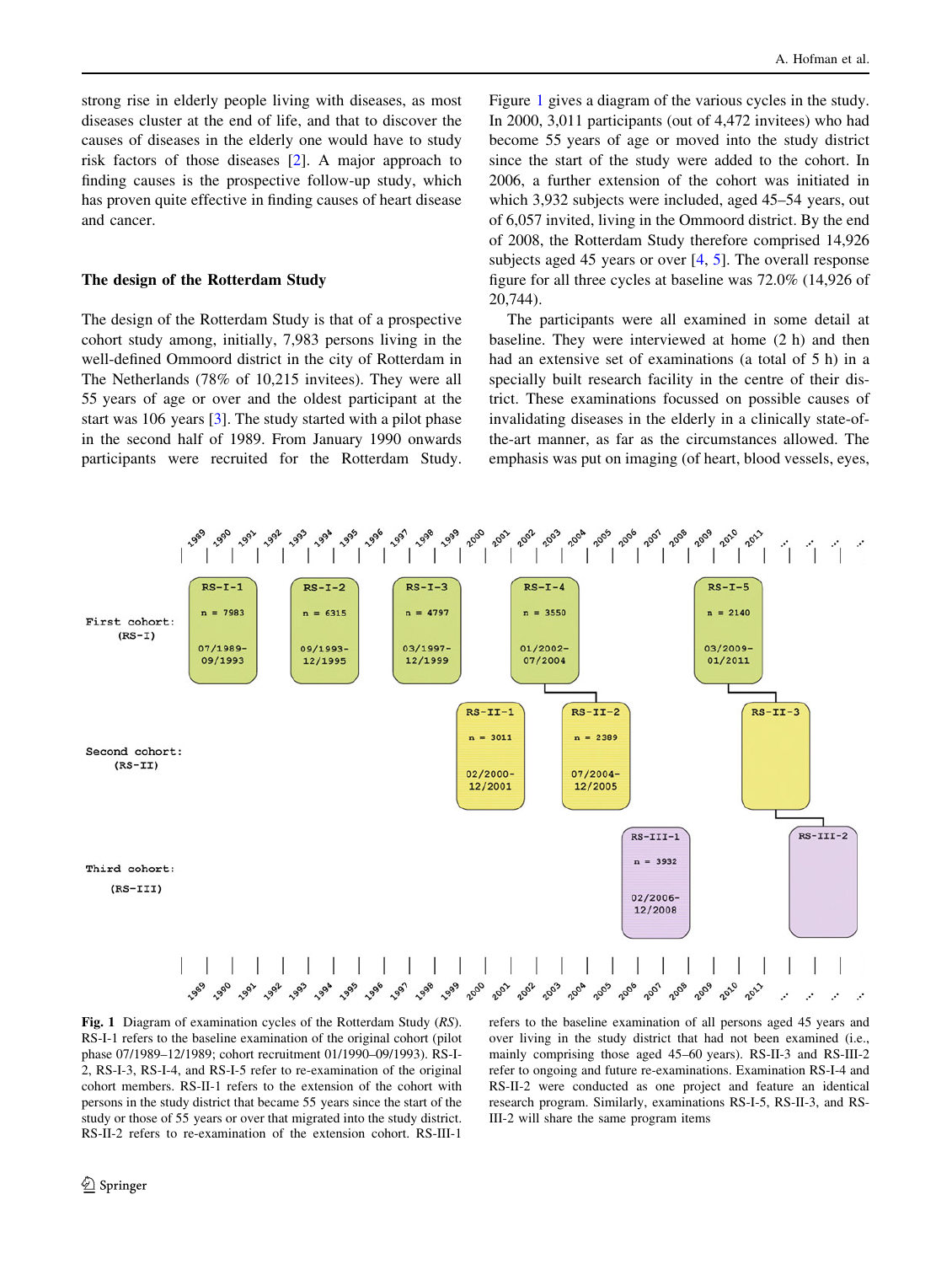skeleton and later brain) and on collecting bodily fluids that enabled further in-depth molecular and genetic analyses. These examinations were repeated every 3–4 years in characteristics that could change over time. And so there were examination cycles from 1990 to 1993, from 1993 to 1995, from 1997 to 1999, from 2000 to 2001, from 2002 to 2004, from 2004 to 2005, from 2006 to 2008, and from 2009 to January 2011 (Fig. [1\)](#page-1-0). In February 2011 the third examination cycle for the second cohort (RS-II-3) was started.

The participants in the Rotterdam Study are followed for a variety of diseases that are frequent in the elderly (and many are also in the not so elderly): coronary heart disease, heart failure and stroke, Parkinson disease, Alzheimer disease and other dementias, depression and anxiety disorders, macular degeneration and glaucoma, respiratory diseases, liver diseases, diabetes mellitus, osteoporosis, dermatological diseases and cancer. The Rotterdam Study has been approved by the institutional review board (Medical Ethics Committee) of the Erasmus Medical Center and by the review board of The Netherlands Ministry of Health, Welfare and Sports. The approval has been renewed every 5 years, as well as with the introduction of major new elements in the study (e.g., MRI investigations).

In the remainder of this article the objectives and major findings will be presented with an update of the research methods for cardiovascular diseases, dermatological diseases, endocrine diseases, liver diseases, neurological diseases, ophthalmic diseases, psychiatric diseases, respiratory diseases, as well as for genetic and biomarker studies and for pharmaco-epidemiologic studies. For relevant recent EJE references see [\[6](#page-18-0)[–32](#page-19-0)].

# Cardiovascular diseases

#### Objectives

Research on the epidemiology of cardiovascular disease focuses on the etiology and prediction of coronary heart disease and on cardiovascular conditions at older age, like heart failure and atrial fibrillation. Putative risk factors include three groups, endocrine factors, factors involved in hemostasis, inflammation and endothelial function, and genetic risk factors. A major focus is on non-invasive assessment of atherosclerosis to improve prediction of coronary heart disease, including measurement of coronary calcium with electron-beam and multi-detection CT and carotid plaque characterization by high-resolution MRI. Cerebrovascular diseases, including stroke, are also investigated in the Rotterdam Study. They are described under Neurological diseases.

#### Major findings

#### Recognized and unrecognized myocardial infarction

We found that a high proportion of incident myocardial infarctions remains clinically unrecognized. The incidence rate of recognized myocardial infarction in the Rotterdam Study was 5.0 per 1,000 person years. The incidence was higher in men  $(8.4)$  than in women  $(3.1)$ . The incidence rate of unrecognized infarction was 3.8 per 1,000 person years. Men (4.2) and women (3.6) had approximately similar incidence. Hence, the proportion of unrecognized infarction is lower in men (33%) than in women (54%) [\[33](#page-19-0)].

#### Cardiovascular risk factors

Endocrine, inflammatory and hemostatic factors and risk of coronary heart disease were addressed in several studies. Subclinical hypothyroidism was an independent risk factor of atherosclerosis and myocardial infarction in older women [\[34](#page-19-0)]. Recently, we showed that amino-terminal pro-B-type natriuretic peptide (NT-ProBNP) improved cardiovascular and cerebrovascular risk prediction in an older population [\[35](#page-19-0)]. Plasma C-Reactive protein (CRP) and lipoprotein-associated phospholipase A2 (Lp-PLA2) activity were independent predictors of coronary heart disease [\[36](#page-19-0), [37\]](#page-19-0). Early findings included the association of tissue plasminogen activator (TPA) with incident coronary heart disease [\[38](#page-19-0)].

#### Non-invasive measures of atherosclerosis

Multiple studies focused on the predictive value of noninvasive measures of atherosclerosis for risk of coronary heart disease. Strong associations with risk of coronary heart disease were found for carotid intima-media thickness [\[39](#page-19-0)], pulse wave velocity [\[40](#page-19-0)], and coronary calcification as assessed by electron-beam CT [\[41](#page-19-0)]. The relatively crude measures directly assessing plaques in the carotid artery and abdominal aorta predict coronary heart disease equally well as the more precisely measured carotid intimamedia thickness [\[42](#page-19-0)]. In subjects at intermediate risk of cardiovascular disease, coronary calcium scoring proved to be a powerful method to reclassify persons into more appropriate risk categories [[43\]](#page-19-0).

### Genetic studies

Genetic studies included candidate gene studies [\[44](#page-19-0)] and more recently genome-wide association studies of clinical disease and risk factor phenotypes. Genome-wide association studies are primarily conducted in the context of the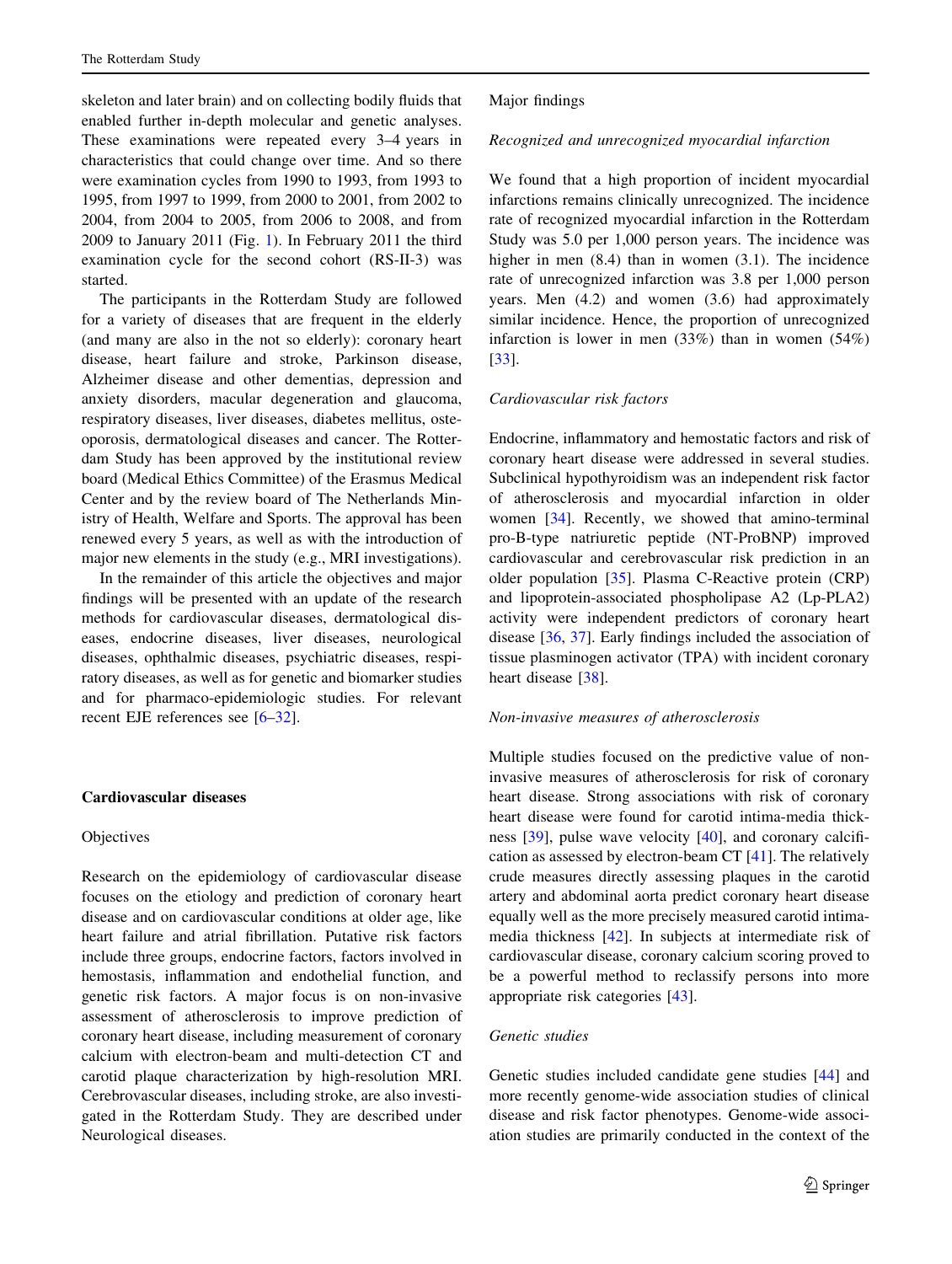Cohorts for Heart and Aging Research in Genomic Epidemiology (CHARGE) Consortium [[45\]](#page-19-0) of which major findings are reported here. We identified 3 genetic loci associated with uric acid concentration and gout [[46](#page-19-0)]. We also identified a significant association between chronic kidney disease and the UMOD gene which encodes Tamm-Horsfall protein [\[47](#page-19-0)]. In the same consortium, we found four genes for systolic blood pressure, six for diastolic blood pressure and one for hypertension [[48\]](#page-19-0). We found multiple loci that influenced erythrocyte phenotypes in the CHARGE Consortium [[49\]](#page-19-0). Recently, we identified 18 loci for CRP levels in a meta-analysis in more than 80,000 individuals from 25 studies. The study highlighted immune response and metabolic regulatory pathways involved in the regulation of chronic inflammation [[50\]](#page-19-0). Novel associations of multiple genetic loci with plasma levels of factor VII, factor VIII, and von Willebrand factor were also detected [\[51](#page-19-0)].

## Heart failure and atrial fibrillation

The Rotterdam Study enabled accurate assessment of the incidence and lifetime risk of heart failure and atrial fibrillation in an elderly population [[52,](#page-19-0) [53](#page-19-0)]. It was shown that inflammation is associated with risk of heart failure [\[54](#page-19-0)]. Subclinical atherosclerosis, cigarette smoking and high-normal thyroid function were identified as new risk factors of atrial fibrillation [\[55–](#page-19-0)[57\]](#page-20-0). In a large collaborative study as part of the CHARGE consortium, we investigated the genetic variation responsible for 6 traits related to cardiac structure and function. We found two replicated loci for left ventricular dimension and 5 replicated loci for aortic root size [\[58](#page-20-0)]. Another topic of interest was the search for genetic determinants of several rhythm and conduction disturbances on the ECG, notably RR-interval, QRS, and QT(c) interval, as well as PR-interval and atrial fibrillation, and sudden cardiac death. For example, we identified several new loci for PR interval [\[59](#page-20-0)] and a new gene (ZFHX3) associated with atrial fibrillation [[60\]](#page-20-0) in a meta-analysis of studies of the CHARGE consortium.

## Methods update

## Cardiovascular risk factors

Three groups of putative risk factors for cardiovascular conditions are examined. The first are endocrine factors, including diabetes, sex hormones, thyroid gland and adrenal gland hormones and natriuretic peptides (e.g. [[34,](#page-19-0) [35,](#page-19-0) [61\]](#page-20-0). The second group comprises factors involved in hemostasis, inflammation and endothelial function (e.g. [\[36–38](#page-19-0)]. The third group, and currently a major focus, covers genetic factors in these areas. In addition to the candidate gene approach, studies are more recently conducted through the genome-wide association approach (e.g. [\[46–51](#page-19-0)]. In genome-wide association studies, data from the Rotterdam Study are often combined with those from other studies in the context of the large collaborative CHARGE consortium [[45\]](#page-19-0).

#### Non-invasive measures of atherosclerosis

At baseline and follow-up examinations, ultrasonographic assessments of carotid intima-media thickness and carotid plaques were conducted in all subjects [\[39](#page-19-0)]. At these examinations, also measurements of the ankle-brachial index and aortic calcification (on X-rays of the lumbar spine) were performed [\[42](#page-19-0)]. Carotid-femoral pulse wave velocity, a measure of aortic stiffness, was measured in all subjects of RS-I-3 and RS-II-1 with an automatic device (CompliorArtech Medicla) [\[40](#page-19-0)]. Measurements of coronary calcification by electron-beam CT and more recently by multi-detector CT (MDCT) were conducted from 1997 onwards in RS-I and RS-II [\[41](#page-19-0), [43\]](#page-19-0). From 2003 to 2006, MDCT was also used to quantify calcification in the aortic arch and carotid arteries in RS-I and RS-II. Measurement of carotid plaque components with high-resolution MRI started in October 2007 and will be continued until performance is completed in all subjects with carotid wall thickening from RS-I, RS-II and RS-III.

# Electrocardiographic, echocardiographic and other ultrasound measurements

At every exam, 12-lead resting ECGs are made and processed by the Modular ECG Analysis System (MEANS) to obtain a series of ECG measurements [\[62](#page-20-0)]. Abdominal aortic diameters were measured by ultrasound at baseline. From 2002 onwards (RS-I-4), repeated ultrasonographic measurements are conducted of structural and functional parameters of the left ventricle and atrium [[63\]](#page-20-0). From 2009 (RS-I-5), measurements of structure and function of the right side of the heart are also performed to diagnose subclinical pulmonary hypertension.

# Clinical follow-up

Data on clinical cardiovascular outcomes are collected through an automated follow-up system. The follow-up system involves linkage of the study base to files from general practitioners in the study area and subsequent collection of information from letters of medical specialists and discharge reports in case of hospitalisation. With respect to the vital status of participants, information is also obtained regularly from the municipal health authorities in Rotterdam. After notification, cause and circumstances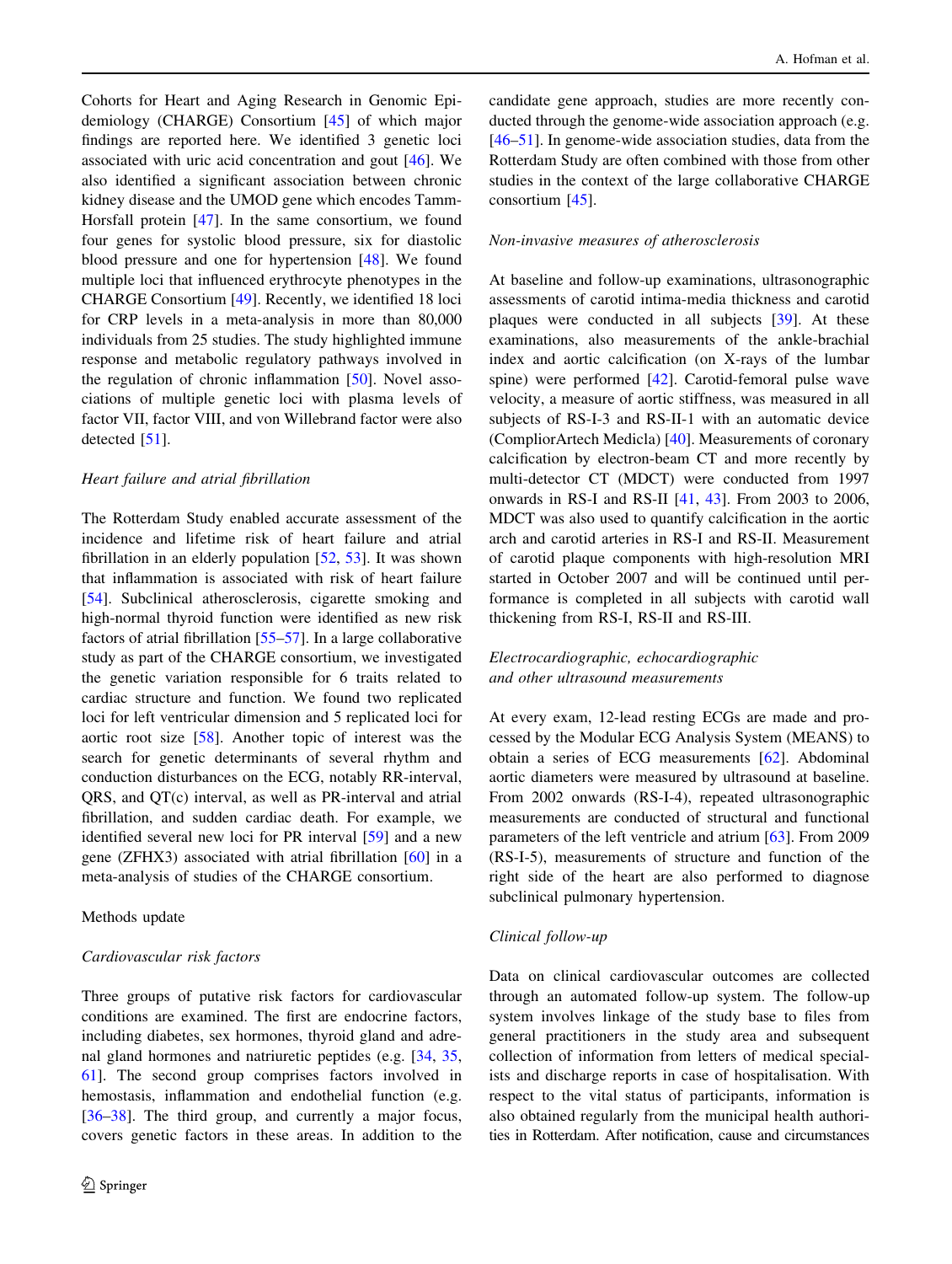of death are established by questionnaire from the general practitioners. Clinical cardiovascular outcomes are coded by study physicians and medical experts in the field according to the International Classification of Diseases, 10th edition (ICD-10). Incident coronary heart disease is defined as the occurrence of a fatal or nonfatal myocardial infarction (I21), other forms of acute (I24) or chronic ischemic (I25) heart disease, sudden (cardiac) death (I46 and R96), death caused by ventricular fibrillation (I49), or death resulting from congestive heart failure (I50) during follow-up [\[37](#page-19-0)]. Other outcomes include heart failure [[52\]](#page-19-0) and atrial fibrillation [[53\]](#page-19-0). For additional EJE references concerning cardiovascular disease see [\[64](#page-20-0)[–111](#page-21-0)].

## Dermatological diseases

#### **Objectives**

Dermatoepidemiologic research in the Rotterdam Study focuses on the frequency of the most common skin conditions as well as on genetic and environmental factors associated with these skin diseases. The emphasis of the skin component is on cutaneous malignancies such as basal and squamous cell carcinomas (BCC and SCC, respectively) and their precursor lesions, and inflammatory dermatoses such as eczema and psoriasis. In addition to skin diseases, we examine the contribution of genetics and environmental exposures to the skin fenotype (e.g., skin pigmentation, wrinkling and photodamage) of the cohort members.

#### Methods

In 2010, dermatology was introduced in the Rotterdam Study. To the home interview several items have been added questioning ultraviolet light exposure, history of (personal and familial) psoriasis, history of skin cancer, the diagnostic criteria of British association of dermatology for atopic eczema, adjusted diagnostic criteria for psoriatic arthritis.

A full body skin examination by physicians trained in dermatology with a focus on the most common skin diseases is the core contribution of dermatology. The clinical presence and extent of specific skin diseases (i.e., actinic keratosis, malignancies, psoriasis, xerosis, hand and flexural eczema, alopecia, and signs of chronic venous insufficiency based on the 'C' of the CEAP classification) at time of examination is assessed in a standardized fashion. Other dermatological diseases will just be noted.

The extent of facial photodamage and wrinkling are scored using a validated photonumeric scale and the Glogau scale, respectively. The Norwood-Hamilton classification and the Ludwig classification is used for male and female pattern hair loss, respectively. Fully standardized 3-dimensional photographs (Premier 3dMDface3-plus UHD, Atlanta, USA) of the face are taken to further assess skin characteristics. The pigmentation of the facial skin and at the inner side of the upper arm are measured using a spectrophotometer (Konica Minolta Sensing, spectrophotometer CM-700d, Singapore). In a subgroup of the cohort, skin topography measures will be taken at the inner side of the upper arm as well.

As for other cancers, pathology data of the cutaneous malignancies is obtained from a network of pathology laboratories in Rotterdam and its surroundings and the Dutch pathology database (PALGA). In a further attempt to identify cohort members with psoriasis, medical files and dispenses at pharmacies will be studied.

#### Major findings

The prevalence of single and multiple BCC was studied in the Rotterdam Study and showed that a total of 524 patients (4.8% of included population) had developed this type of keratinocytic cancer and that 31.1% had developed more than one tumor during observation [[112\]](#page-21-0). A multi-failure survival model suggested that people with red hair and higher levels of education, and those who had their first BCC at younger age were significantly more likely to develop multiple malignancies. In a candidate gene approach, Vitamin D-binding protein (VDBP) genotype was not associated with (multiple) BCC development, except possibly in the youngest age-group (A/T variant of rs7041 was associated with; adjusted HR = 1.88, 95% CI 1.10–3.20), whereas homozygote Gc1s carriers had a significantly lower BCC risk; adjusted  $HR = 0.53$ , 95% CI 0.31–0.91) [\[113\]](#page-21-0).

In a pharmaco-epdemiologic study, the hypothesis that (prior) exposure to drugs such as high-ceiling diuretics increase skin cancer risk due to enhanced photosensitivity of the skin was tested. In line with the hypothesis, use of potassium sparing and thiazide agents were not and use of high-ceiling diuretics was associated with an increased hazard of BCC (highest quartile compared to non users; HR 1.6, 95% CI 1.1–2.4).

### Endocrine diseases

# **Objectives**

The main objective of the programme of endocrine epidemiology research is to study frequency and etiology of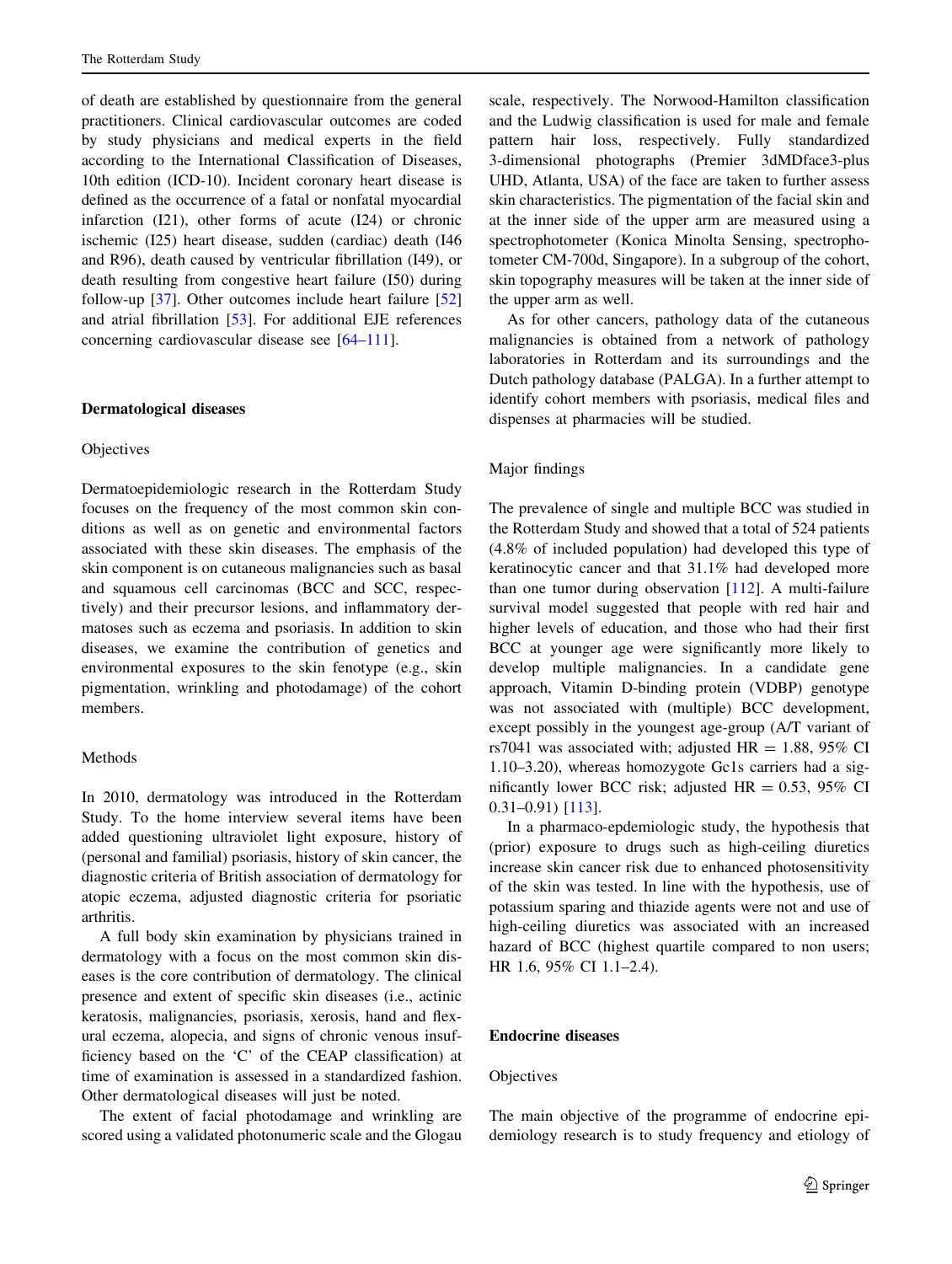major disorders of the endocrine glands (pituitary, reproductive, thyroid, parathyroid, adrenal, and neuro-endocrine pancreas) and the musculoskeletal system. These include endocrine and locomotor diseases, including diabetes mellitus, osteoporosis, osteoarthritis, growth-hormone deficiency, hypo- and hyper-thyroidism and parathyroidism. The evaluation of risk factors for the above mentioned conditions includes serum measurements (such as classical hormones and other endocrine molecules) and genetic determinants of endocrine factors and signalling pathways.

# Major findings

We have provided epidemiological documentation on the hormone, growth factor and biomarker profiles in the general population and determined the association with several diseases. Within the topics of locomotor diseases and disability we have reported that heart failure, COPD, diabetes mellitus and chronic disorders leading to locomotor complaints, are risk factors which contribute con-siderably to locomotor disability [[114,](#page-21-0) [115](#page-21-0)]. In relation to osteoporosis we have determined the incidence of vertebral [\[116](#page-21-0)] and non-vertebral fractures [[117\]](#page-21-0), and the relationship between bone mineral density (BMD), BMD change and the occurrence of fracture [\[117](#page-21-0)], as well as with heel ultrasound measurements [[118\]](#page-21-0) and bone resorption markers [\[119\]](#page-21-0). We have also studied the relation between endogenous sex hormones and their binding factors, with fractures [[120\]](#page-21-0), and showed that increased homocysteine levels are a strong and independent risk factor for osteoporotic fractures [[121\]](#page-21-0). We studied the relations between osteoporosis and other chronic diseases like osteoarthritis [\[122](#page-21-0)], cancer [\[123](#page-21-0)], atherosclerosis [[124\]](#page-21-0) and diabetes [\[125](#page-21-0), [126](#page-21-0)], and provided indications for the treatment and diagnosis of osteoporosis. Lastly, we were part of several large consortia studying epidemiological risk factors for osteoporosis [[127–](#page-21-0)[129\]](#page-22-0). For osteoarthritis (OA) we have shown how a new marker of disease (CTX-II), is associated with the prevalence and the progression of radiographic OA [[130\]](#page-22-0), independent of known clinical risk factors. In addition, we have studied different aspects of OA disease definition and classification [\[131](#page-22-0)], evaluation of disease progression [\[132](#page-22-0)] and determined the most prominent risk factors leading to OA [[133,](#page-22-0) [134\]](#page-22-0). We have also studied inflammatory aspects of endocrine diseases like diabetes mellitus [[135\]](#page-22-0), and the relations of hypo/hyperthyroidism to cardiovascular and neurological disease [\[136](#page-22-0)]. We further examined the influence of genetic variation in endocrine genes influencing hormone levels [[137,](#page-22-0) [138](#page-22-0)], interaction of genetic factors in relation to fracture risk [\[138](#page-22-0), [139](#page-22-0)], to cardiovascular risk factors [[140\]](#page-22-0) and to neurological conditions [\[141](#page-22-0)]. Our team has played a leading role in bringing together the global GENOMOS consortium which has performed prospective meta-analyses across many epidemiological cohorts for the most prominent candidate genes for osteoporosis (see also ''[Genetic and biomarker studies](#page-12-0)'').

#### Methods update

For all participants DXA-based BMD measurements of the lumbar spine, dual hip and total body BMD, as well as determination of body composition parameters are assessed with a ProdigyTM total body fan-beam densitometer (GE Lunar Corp, Madison, WI, USA). Hip structural analysis [\[142](#page-22-0)] of DXA scans is available in a subset of participants, while hip strength indexes (software by GE Lunar) are determined for all scans. In the current follow-up cycle we have introduced since 2009 iDXA measurements (GE Lunar) which performs lumbar spine, dual hip and total body scans. Measurements include L1–L4 BMD, bilateral total hip and femoral neck BMD and total body BMD. From the total body scan, we measure lean mass and fat mass body composition, including total body, trunk, arm, legs, and android and gynoid regions of interest. X-ray examinations of vertebral bodies, hips, knees and hand/ wrist are obtained by a digitalized Fuji FCR system (FUJIFILM Medical Systems) and assessed for the presence of fractures and/or degenerative changes of the joints. Vertebral fractures are assessed using the qualitative algorithm-based technique termed the ABQ method, an update to the quantitative McCloskey–Kanis method [\[143](#page-22-0)]. Incident clinical fractures are obtained from computerized records of the general practitioners and hospital registries which are regularly checked by research physicians who review and code the fracture information. Muscle strength is assessed in all participants with a hand grip dynamometer. The incidence and progression of OA is done using Kellgren scores obtained from X-rays of hip, knee, hands, en spine. The complete set of X-rays is also available in digitized form. Novel diagnostic assessments for OA are currently underway using Magnetic Resonance Imaging (MRI) on a large subset of the population. Several specific biomarker assessments in blood/serum/plasma and urine are done for the diagnosis and evaluation of risk factors of endocrine and metabolic diseases. Candidate gene and genome-wide association studies (GWAs) are actively pursued within the scope of our research for many of the above mentioned endocrine and locomotor traits and diseases. Finally, validated questionnaires evaluating nutrient intake (e.g., calcium and vitamins) and activities of daily living, allow to evaluate the role of environmental factors in endocrine conditions and locomotor diseases of the elderly. For recent references in EJE see [\[144](#page-22-0)[–172](#page-23-0)].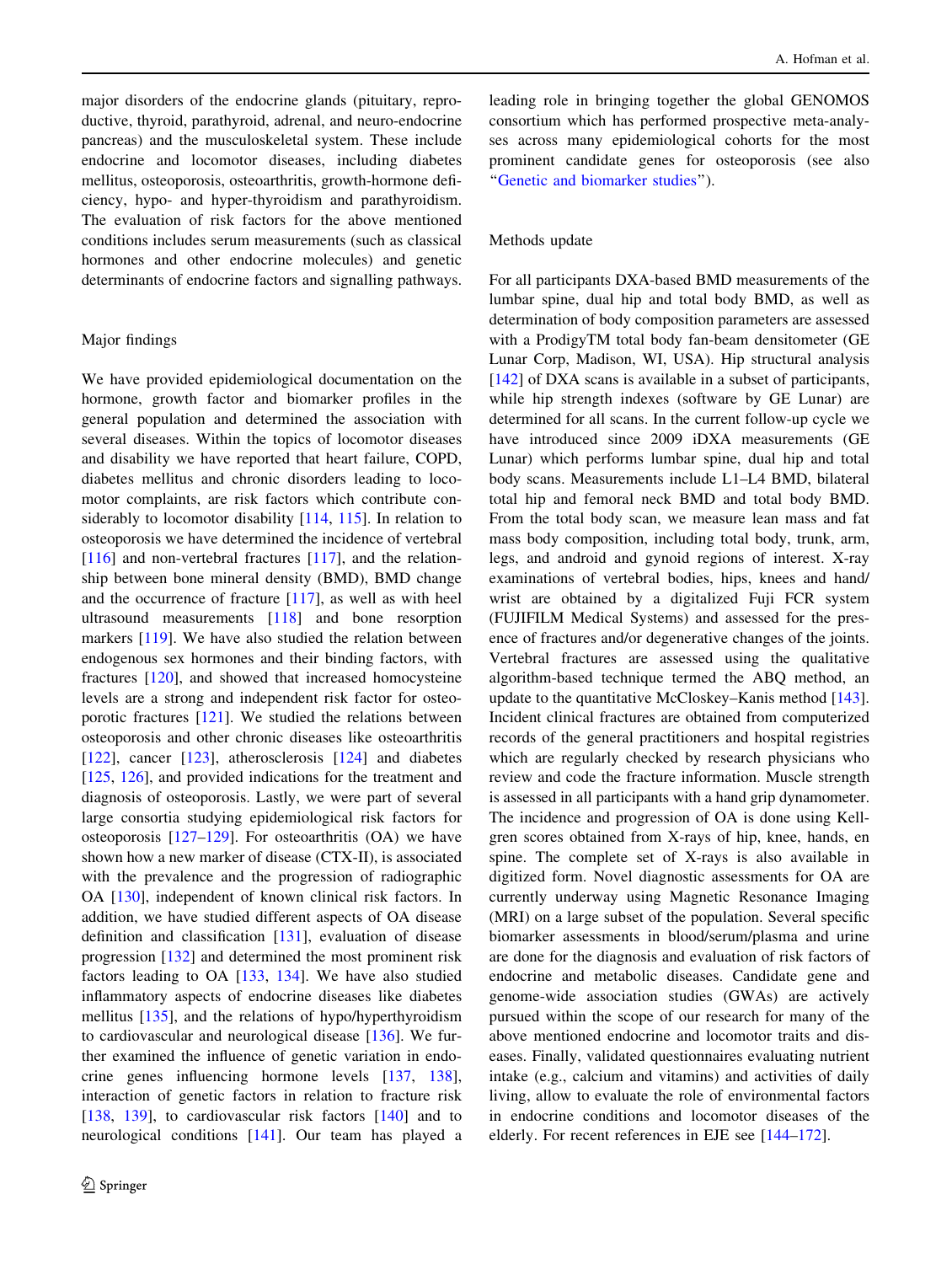# Liver diseases

# **Objectives**

Fibrogenesis of the liver is most probably not only the result of well known liver diseases, such as viral hepatitis, alcoholic liver disease or non-alcoholic fatty liver disease (NAFLD), but rather a complex interaction between a genetic predisposition and these liver disorders. Liver research in the Rotterdam Study will concern the association between these known causes of liver disease and the occurrence, magnitude, and progression of fibrosis in combination with genetic and environmental factors. Additional research focus will be on NAFLD. NAFLD is considered the hepatic manifestation of the metabolic syndrome and has become the most common chronic liver disease in Western countries in parallel with epidemics of obesity and type II diabetes mellitus. We aim to study the occurrence and risk factors of NAFLD in a general population and generate insight into the association with cardiovascular morbidity and mortality.

# Methods

# Abdominal ultrasound

From February 2009 trained technicians perform abdominal ultrasonography in Rotterdam Study participants. Liver, biliary tract, gall bladder, spleen, pancreas, and kidneys in combination with Doppler examination of hepatic veins, hepatic artery and portal vein will be evaluated. All images are stored digitally and will be reevaluated by an ultrasound trained physician.

Assessment of steatosis The diagnosis and grading of liver steatosis will be based on ultrasonographic liver brightness, hepatorenal echo contrast, deep attenuation and vessel blurring [[173\]](#page-23-0).

Non alcoholic fatty liver is diagnosed by presence of steatosis on ultrasound and exclusion of excessive alcohol consumption, presence of viral hepatitis, use of fatty liver inducing pharmacological agents, recent bariatric surgery and a history of inflammatory bowel disease.

Assessment of fibrosis Ultrasonographic evaluation of the liver parenchyma and liver surface will be performed in order to assess severe fibrosis and/or cirrhosis. Additionally, sonographic signs of portal hypertension will be studied (splenomegaly, venous collaterals, portal vein diameter and flow, hepatic venous flow, and the presence of ascites).

To assess and quantify the grade of fibrosis trained technicians will perform elastography in all participants. This test measures non-invasively and quantitatively the liver stiffness using a probe which includes an ultrasonic transducer transmitting a vibration wave through the liver. The velocity of the ultrasonic wave correlates directly with tissue stiffness [\[174](#page-23-0), [175\]](#page-23-0).

# Determinants of interest

The association between factors known to influence liver function and the occurrence of steatosis and fibrosis will be studied. Additionally the association of these conditions with age, gender, nutritional intake, concurrent alcohol intake, risk factors for viral hepatitis, BMI, waist-to-hip ratio, serum glucose, insulin, and diabetes mellitus, serum cholesterol and triglycerides will be studied. All clinical information will be obtained by interview (updated with liver specific questions) and clinical examination. For recent EJE references see [\[176–183](#page-23-0)].

# Neurological diseases

# **Objectives**

Neuroepidemiologic research in the Rotterdam Study focuses on the frequency, etiology and early recognition of the most frequent neurologic diseases in the elderly, including dementia, in particular Alzheimer disease, Parkinson disease and stroke. In neurodegenerative and cerebrovascular disorders clinical symptoms typically become manifest late in the disease course, the occurrence of clinical disease does not reflect the underlying spectrum of disease-related pathology, and most of the clinical syndromes are etiologically heterogeneous. Therefore, an additional research focus is on the causes and consequences of pre-symptomatic brain pathology that can be assessed with non-invasive modalities, which include MR-imaging, neuropsychological testing and more recently gait assessment.

# Major findings

Neurodegenerative and cerebrovascular diseases are highly frequent in the elderly. The prevalence increases from age 55 to 65 years to age 90 years and above from less than 1% to over 40% for dementia [\[184](#page-23-0)], from less than 0.5% to more than 4% for Parkinson disease [\[185](#page-23-0)], and from approximately 1% to nearly 10% for stroke [[186\]](#page-23-0). The incidence figures follow this pattern of a strong increase with age over the entire age range, with the age-specific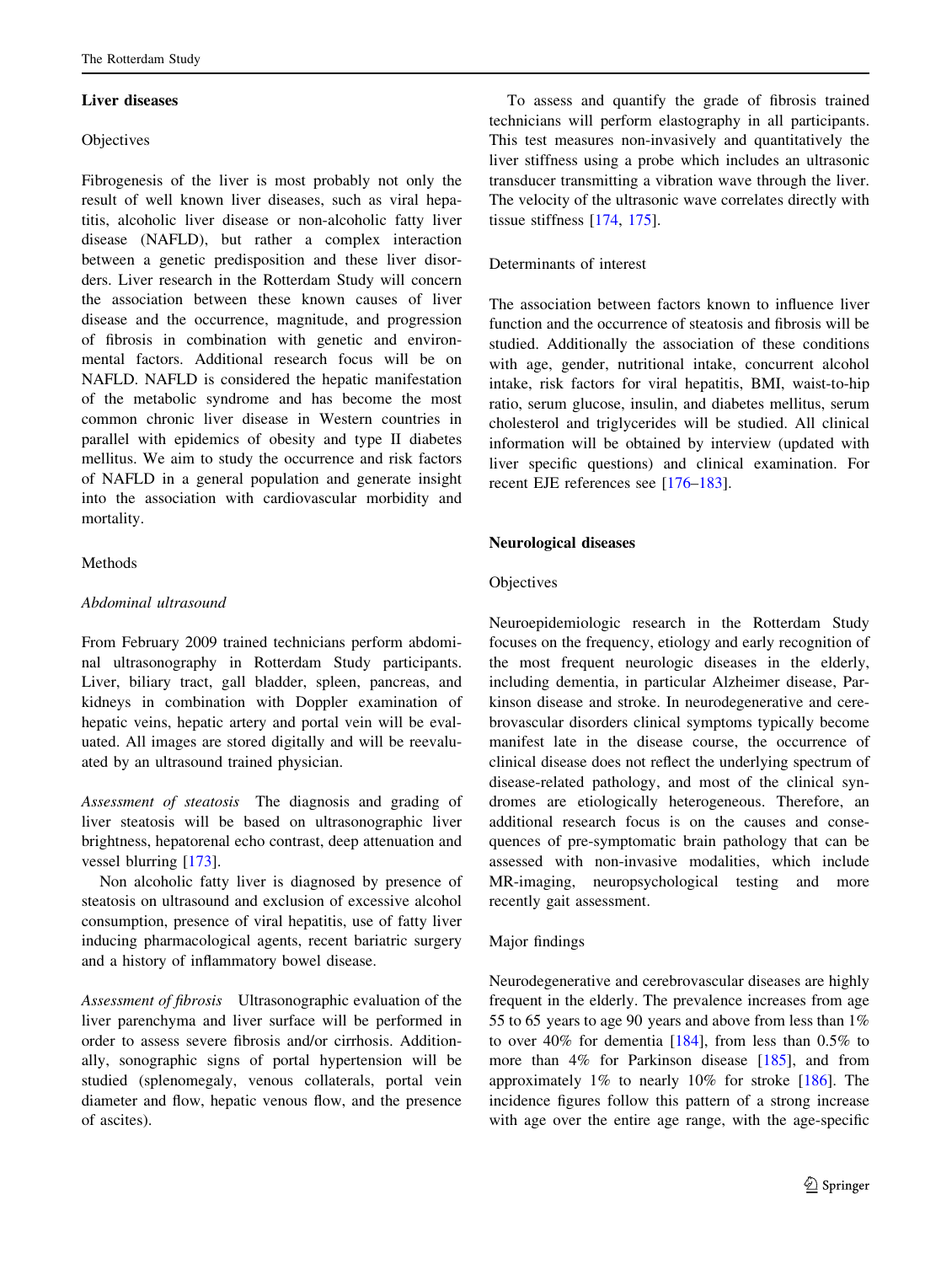incidence of dementia being identical for men and women at least until the age of 85 [\[187](#page-23-0)] but with men having a higher age-specific incidence of both stroke and Parkinson disease than women throughout the age range [\[186](#page-23-0), [188](#page-23-0)].

Vascular pathology and vascular risk factors are associated with worse cognitive performance [\[189](#page-23-0)], which also translates in people with vascular pathology or risk factors for vascular disease having an increased risk of dementia, including Alzheimer disease [\[190](#page-23-0)]. Moreover, several life style factors are associated with the risk of dementia and Alzheimer disease [\[191](#page-23-0)[–193](#page-24-0)], suggesting that onset of dementia may at least partly be delayed or prevented. Commonly used drugs may have a role in this [\[194](#page-24-0)]. Similar risk factor profiles also underlie cognitive decline prior to the clinical diagnosis of dementia [[195,](#page-24-0) [196](#page-24-0)].

The classical risk factors for stroke also predict risk of stroke in the Rotterdam Study [\[197](#page-24-0)]. Novel risk factors, including inflammatory markers, may be etiologically relevant but thus far add little to the identification of people at risk <http://www.ncbi.nlm.nih.gov/pubmed/17015791> [\[198](#page-24-0)]. Possibly underlying this is that a large amount of stroke goes clinically undetected [[199\]](#page-24-0). Nearly 20% of elderly people have at least one silent brain infarct, and thereby a nearly fourfold increased risk of clinical stroke, a more than doubled risk of dementia including Alzheimer disease, and an increased risk of depression [\[199](#page-24-0)].

With the advent of genome-wide association studies, the Rotterdam Study has contributed to large-scale collaborations and contributed to the identification of novel genes underlying the risk of Alzheimer disease and stroke [\[200](#page-24-0), [201](#page-24-0)].

Neuroimaging reveals that brain pathology is widespread  $[202]$  $[202]$  and can go clinically undetected for a long time. In addition to the silent infarcts, many apparently healthy elderly have ischemic changes in their cerebral white matter, i.e. white matter lesions, that are associated with an increased risk of dementia, stroke and depression. Also brain atrophy, especially of the hippocampus, is already present years before onset of even the earliest sign of cognitive impairment or subjective complaints. This emphasizes the need to shift the attention in etiologic research of neurodegenerative and cerebrovascular disease to the causes of pre-symptomatic and underlying brain changes. Technological advances in image acquisition, optimized imaging sequences and automated postprocessing of multispectral MR data are major drivers of the rapid developments in this field. With our current imaging protocol we can now not only investigate established markers of brain pathology, such as infarcts, white matter lesions, and atrophy, but also extend towards novel markers, such as cerebral microbleeds and diffusion tensor imaging (see further section on ''Population imaging'').

#### Methods update

#### Assessment of dementia and Alzheimer disease

In the baseline and follow-up examinations participants undergo an initial screen for dementia with the Mini Mental State Examination (MMSE) and the Geriatric Mental Schedule (GMS), followed by an examination and informant interview with the Cambridge Examination for Mental Disorders of the Elderly (CAMDEX) in screenpositives  $(MMSE < 26 \text{ or } GMS > 0)$ , and subsequent neurological, neuropsychological and neuroimaging examinations [\[184](#page-23-0), [187](#page-23-0)]. Of subjects who cannot be reexamined in person, information is obtained from the GPs and the regional institute for outpatient mental health care. A consensus panel makes the final diagnoses in accordance with standard criteria (DSM-III-R criteria; NINCDS-ADRDA; NINDS-AIREN).

#### Assessment of Parkinsonism and Parkinson disease

Participants are screened in the baseline and follow-up examinations for cardinal signs of Parkinsonism (resting tremor, rigidity, bradykinesia, or impaired postural reflexes). Persons with at least one sign present are examined with the Unified Parkinson's Disease Rating Scale and a further neurologic exam. PD is diagnosed if two or more cardinal signs are present in a subject not taking antiparkinsonian drugs, or if at least one sign has improved through medication, and when all causes of secondary Parkinsonism (dementia, use of neuroleptics, cerebrovascular disease, multiple system atrophy, or progressive supranuclear palsy) can be excluded [[185,](#page-23-0) [188\]](#page-23-0).

#### Assessment of stroke and stroke subtypes

History of stroke at baseline was assessed through interview and verified in medical records. Putative incident strokes get identified through the linkage of the study database with files from general practitioners, the municipality, and nursing home physicians' files, after which additional information (including brain imaging) is collected from hospital records. A panel discusses all potential strokes and subclassifies strokes into ischemic, hemorrhagic or unspecified [\[186](#page-23-0), [198](#page-24-0)].

# Assessment of cognitive function and motor function

Global cognitive function is measured through the Mini Mental State Examination (MMSE) in all surveys. From the third survey (RS-I-3) onwards we added a 30 min test battery that was designed to assess executive function and memory function, and which includes a Stroop test, a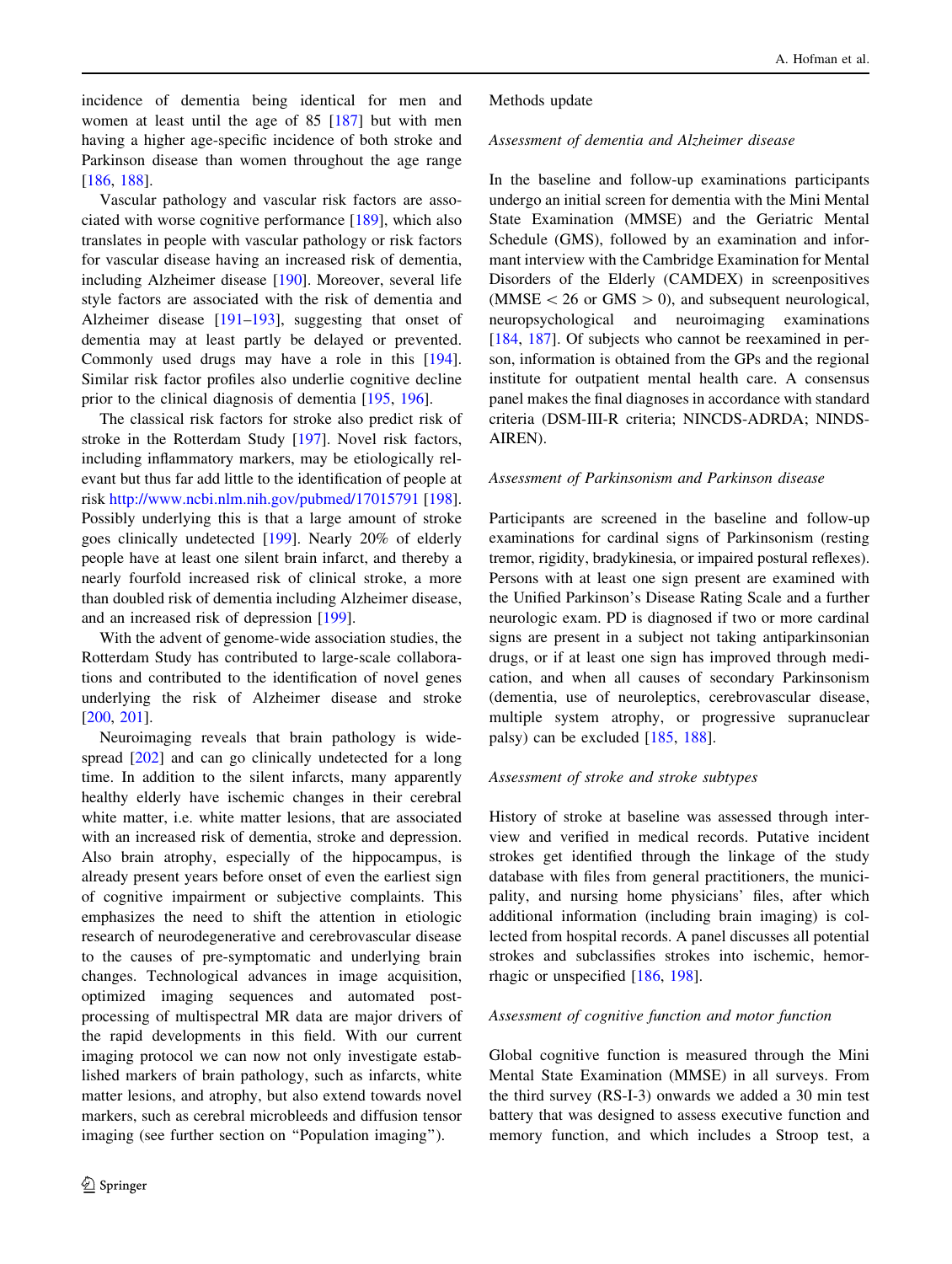Letter Digit Substitution Task, a Word Fluency Test, and a 15 words Word List Learning test. This test battery was expanded from the fourth survey onwards (RS-I-4) to include motor function assessment using the Purdue Pegboard Test. Moreover, from 2009 onwards we expanded further by including the Design Orientation Test (DOT) and a modified version of the International Cooperative Ataxia Rating Scale (ICARS), which assess visuo-spatial orientation and ataxia respectively [[203,](#page-24-0) [204\]](#page-24-0). Halfway through RS-III-1, we successfully implemented the assessment of gait in all participants using the GAITRite walkway ([http://www.gaitrite.com/\)](http://www.gaitrite.com/).

# Rotterdam Scan Study: brain imaging within the Rotterdam Study

In 1991, a random sample of 111 participants underwent axial T2-weighted magnetic resonance (MR) imaging to assess presence and severity of white matter lesions [\[205](#page-24-0)]. In 1995, a random sample of 563 non-demented participants underwent brain MR imaging in the context of the Rotterdam Scan Study. From August 2005 onwards (RS-II-2 and further), a dedicated 1.5 Tesla scanner is operational in the research center of the Rotterdam Study, and brain imaging is performed in all study participants without contra-indications (see section on ''Population imaging''). Currently, the follow-up of this latter sample extends to up to 5 years. Therefore, in the coming years we will be able to investigate how cerebral microbleeds and DTI-markers relate to incident neurological diseases. However, already cross-sectionally we have evidence that these novel MRI markers relate to cognitive function and motor speed [[206\]](#page-24-0). For relevant recent EJE references see [\[207–214](#page-24-0)].

# Ophthalmic diseases

The ophthalmic part of the Rotterdam Study focuses on frequency and risk factors of chronic ophthalmic diseases and on ophthalmological characteristics of systemic diseases. Our main research topics are age-related macular degeneration, open angle glaucoma, myopia, and retinal vessel diameters.

# Major findings

#### Age-related macular degeneration (AMD)

During the last 5 years, international research strategies were directed towards revealing the genetic background of AMD. This has been very fruitful, and led to the identification of several genes which were consistently replicated. Many more genes had been launched by small studies and awaited validation. Our focus for AMD in 2010 was aimed at sorting out these relationships, as well as identification of gene-environment interactions. Working together with large consortia, we investigated the proposed genes C5, SERPING1, and TLR3. None of these genes appeared to show a consistent relation when studied in large populations [[215–218](#page-24-0)] The genetic associations with the already known major genes, CFH and ARMS2, remained without a doubt considerable; risks were increased up to 10–15 times for individuals homozygous for both risk variants. These genes point to complement overactivation and oxidative stress as major pathways in AMD pathogenesis.

Earlier in RS, we found that a diet rich in antioxidants could lower the risk of early AMD. We now aimed to assess whether this diet could also lower risks in persons with a high genetic predisposition. This was indeed so, persons with high risk variants and a high dietary intake of beta-carotene, lutein and zeaxanthin, and omega-3 fatty acids, had significantly lower risks of early AMD than those who were genetically predisposed but had low intakes of these nutrients [[219\]](#page-24-0). This biological interaction was statistically significant.

Research aims for 2012 and beyond are improving risk estimates for (combinations of) risk alleles using incident data from several population-based prospective studies; evaluation of gene effects on subclinical manifestations of disease, such as drusen on optical coherence tomography (OCT); and more in depth investigation of gene-environment interactions.

# Open angle glaucoma (POAG)

In contrast to AMD, the genetic background of POAG was still largely unknown up to 2009. We aimed to elucidate associated genes for optic disc parameters using the GWAS platform in the RS I-III studies as well as the family-based ERF population. These cohorts revealed two genome-wide significant loci for optic disc area, one near the CDC7 gene and one near the ATOH7 gene; and two significant loci for vertical cup-disc ratio (VCDR), one in the CDKN2B gene and one near the SIX1 gene. Meta-analysis with Twins UK study confirmed associations and launched several other significant loci. Interestingly, ATOH7 was also associated with VCDR independent of optic disc area, suggesting a common pathway [\[220](#page-24-0)]. In collaboration with a large cohort from Singapore, these genes were validated and a novel locus near CARD10 was found for optic disc area [\[221](#page-24-0)].

Using the identified genes, we performed genetic risk modeling, and found that a polygenic model best explained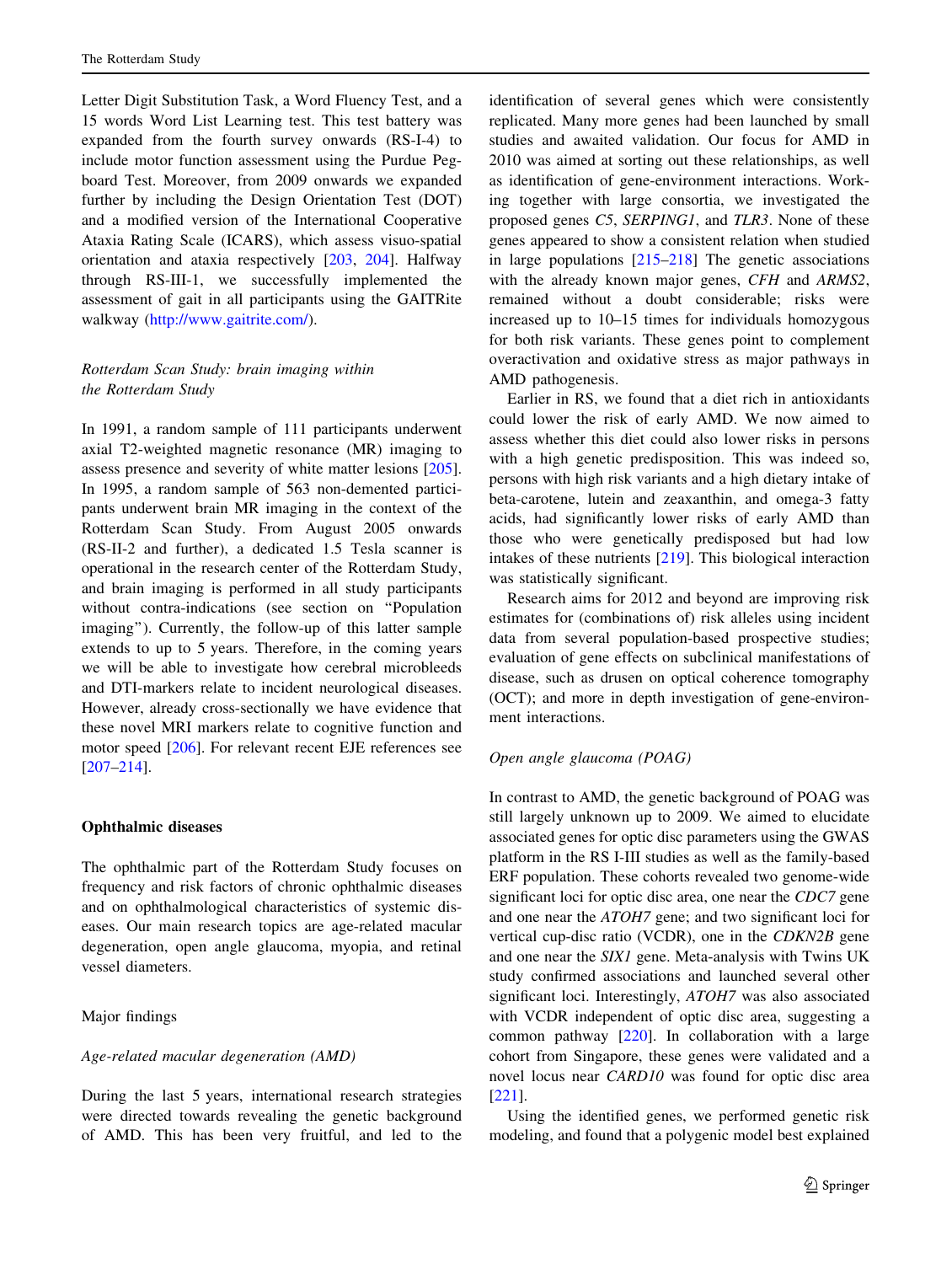VCDR and POAG, while an ologigenic model best fitted intra-ocular pressure (IOP) [\[222](#page-24-0)].

Non-genetic analyses were performed as well. We studied incidence of glaucomatous visual field loss during 10 years of follow up, and found that the overall incidence rate of field loss was 2.9 per 1,000 person-years, and that the 10-year risk of GVFL was 2.8% (95% CI 2.3–3.4). We determined whether lifestyle-related risk factors, such as socioeconomic status, smoking, alcohol consumption, and obesity, were associated with POAG, and found that obesity was associated with a higher intraocular pressure and a lower risk of developing POAG [[223\]](#page-24-0). Future investigations will focus on further elucidation of the genetic background of POAG, risk modeling incorporating all known risk factors, and study of gene-environment interactions.

# Myopia

Recently, we incorporated refractive error and myopia as a disease outcome in the Rotterdam Study. Using the Illumina platform, we performed a GWAS using the mean spherical equivalent of both eyes as an outcome, and found a significant locus on chrom. 15q14, near the genes GJD2 and ACTC1 [\[224](#page-24-0)]. More comprehensive analyses showed that variants in these genes could not explain the relationship, but that the associated region included regulatory elements which may influence these genes. A collaborative group in the UK found a locus on chromosome 15q25, which we were able to replicate  $[225]$  $[225]$ . The plans for the near future are a joint meta-analysis of virtually all studies with refractive error and GWAS data, and an in depth search for the causal variants at 15q14 by next generation sequencing.

# Retinal vessel diameters

One of the current goals was to find genes which determine retinal vessel diameters. Within the CHARGE consortium, we found four novel loci associated with retinal venular caliber one within the RASIP1 locus, one adjacent to VTA1 and NMBR, one in the region of ATXN2, SH2B3 and PTPN11, and one adjacent to MEF2C [[226\]](#page-24-0).

Relationships with other disorders were investigated as well. Retinal venular widening appeared to be associated with an increased risk of vascular dementia [\[227](#page-24-0)]. We evaluated the relationship with stroke and found that larger retinal venular caliber was associated with an increased risk for stroke, in particular with an increased risk for intracerebral hemorrhage [\[228](#page-25-0)]. Lastly, we assessed whether smaller retinal arteriolar or larger venular calibers were associated with incident late-life depression, and found no evidence of an association. [[229\]](#page-25-0).

#### Methods update

At baseline and follow-up examinations participants undergo ophthalmic measurements including best-corrected ETDRS visual acuity, refractive error, Goldmann applanation tonometry, keratometry, slit lamp examination of the anterior segment and visual field testing. In pharmacological mydriasis we made  $35^{\circ}$  color photographs of the macular area, and  $20^{\circ}$  simultaneous stereoscopic imaging of the optic disc and macular area. Since the fifth follow-up, 35 stereoscopic color photographs of the optical disc and the macular area were made (RS-I-5). Analog fundus photography was replaced by stereoscopic digital imaging of the macular area and optic disc since the third follow-up examination. Optic nerve head analysis with a Heidelberg Retina Tomograph, macular pigment density, and melanin optical density measurements were added during the third follow-up (RS-I-3). At fifth follow-up examination, fourier domain optical coherence tomography of the macular area and optical disc, axial length and width measurements of cornea, anterior chamber, lens, posterior chamber and retina measured with Lensstar; and fundus autofluorescence, infra-red and red-free measurements were added (RS-I-5).

Classification of AMD, POAG, and retinal vessel diameters remained unchanged; refractive error was evaluated as spherical value  $+$  half cylindrical value, following clinical standards.

#### Psychiatric diseases

#### **Objectives**

The aim of the psychiatric research in the Rotterdam Study is to investigate the determinants, correlates and consequences of common psychiatric problems in the elderly. The focus has been on depressive disorders but anxiety disorders, sleep disturbances, addiction to smoking, and complicated grief are also being studied.

In the first years of the Rotterdam Study (RS-I-1) psychiatric data collection was very limited. However, in the second visit most participants were screened for depressive symptoms and from the third examination onwards, which began in 1997, depressive symptoms and disorders have been ascertained in all participants. An assessment of anxiety disorders, sleeping disturbances and complicated grief were added in the fourth examination and have been included in all follow-up visits of the Rotterdam Study I and II, and in the baseline of the Rotterdam Study III. Recent additions to the protocol include a screening for psychotic symptoms and, starting with the third examination of the Rotterdam Study II, ambulatory polysomnography.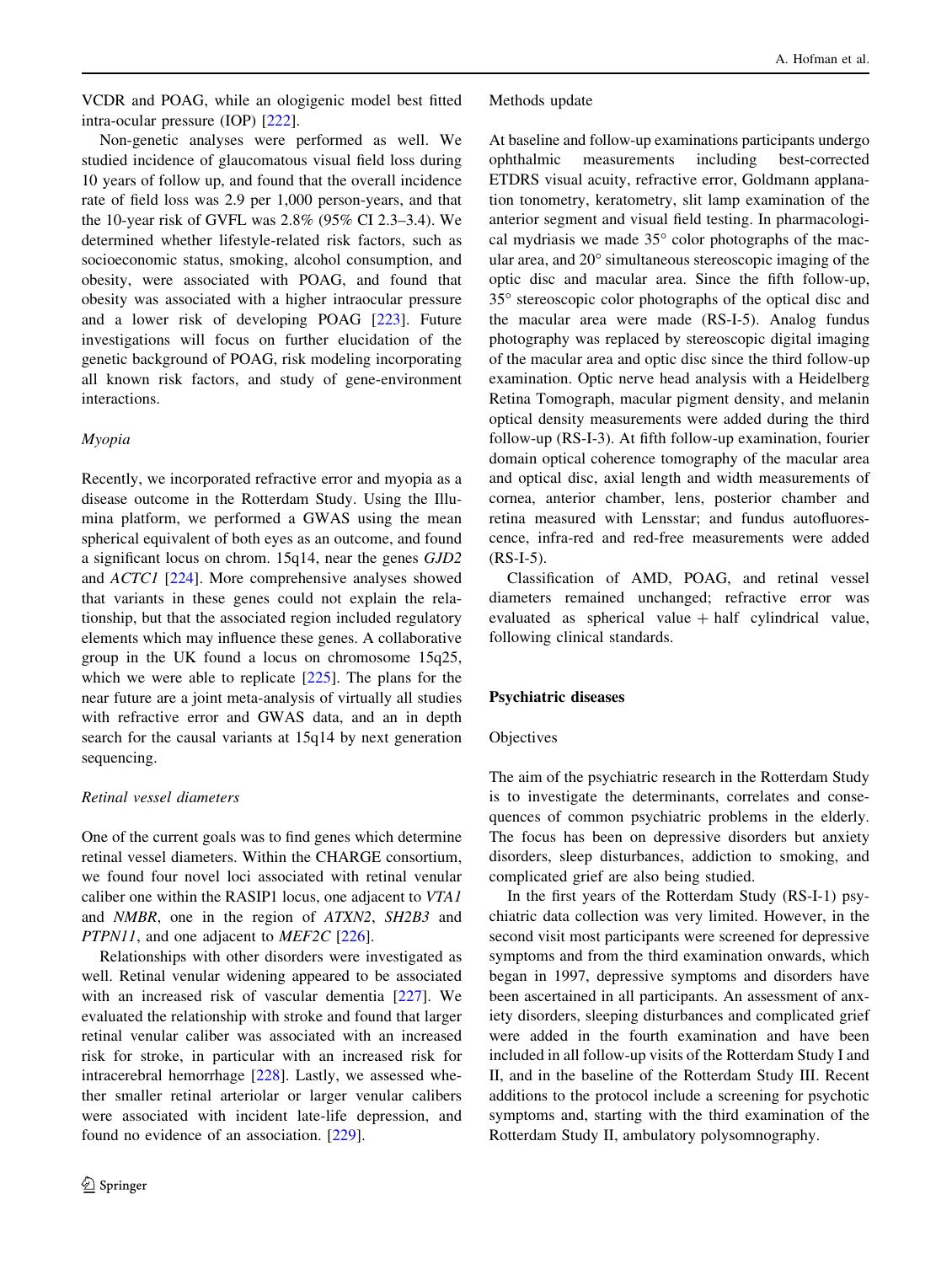#### Major determinants

Psychiatric research in the Rotterdam Study focuses on biological risk factors. The vascular depression hypothesis was tested with different measures of atherosclerosis, arterial stiffness and cerebral blood flow [[230\]](#page-25-0). We also examined whether blood levels of vitamins and fatty acids, immune parameters, and markers of folate metabolism increased the likelihood of depression [\[231](#page-25-0)]. In one ongoing project, diurnal patterns of cortisol secretion are related to psychiatric and other disorders such as subclinical atherosclerosis [\[232](#page-25-0)]. Studies of genetic polymorphisms and brain morphology are underway [[233\]](#page-25-0). Current data collection includes a dexamethasone suppression test to measure hypothalamic–pituitary–adrenal axis activity in all participants, which is unique in a population-based study. Also, psychiatric problems and psychological traits such as happiness, sleep duration and depression are increasingly studied as determinants of health and mortality [\[234](#page-25-0), [235](#page-25-0)].

## Major outcomes

Information on depression is obtained from (a) psychiatric examinations, (b) self-reported histories of depression, (c) medical records, and (d) registration of antidepressant use [[236\]](#page-25-0). The psychiatric examination during follow-up visits consists of a screening with the Center for Epidemiologic Studies Depression Scale (CES-D), and in the screen-positive participants a semi-structured interview performed by a trained clinician (Schedules for Clinical Assessment in Neuropsychiatry, [[237\]](#page-25-0)). To continuously monitor incidence of depression throughout follow-up, trained research-assistants scrutinize the medical records of the general practitioners and copy the information about possible depressive episodes.

The following *anxiety disorders* are assessed with a slightly adapted Munich version of the Composite International Diagnostic Interview: generalized anxiety disorder, specific and social phobia, agoraphobia without panic disorder, and panic disorder [[238,](#page-25-0) [239\]](#page-25-0).

Sleep quality and disturbance is measured with the Pittsburgh Sleep Quality Index. In addition, sleep duration and fragmentation are assessed with actigraphy, a method that infers wakefulness and sleep from the presence or absence of limb movement [[240\]](#page-25-0). In total, nearly 2,000 persons participated in this actigraphy study: they wore an actigraph and kept a sleep diary for, on average, six consecutive nights. In 2011 we have begun to follow these participants up with another 6 day assessment using actigraphy. In addition, 1,000 persons will receive one night of polysomnography in their home setting.

The Inventory of Complicated Grief is used to identify traumatic grief [\[241](#page-25-0)]. This is a condition distinct from normal grief and bereavement-related depression, characterized by symptoms like disbelief about the death and searching for the deceased.

# Major findings

#### Depression

Recently we completed our study of the incidence and recurrence of depression [\[236](#page-25-0)]. During the follow-up period of 8 years on average, 566 depressive syndromes and 1,073 episodes of clinically relevant depressive symptoms occurred. For depressive syndromes, the incidence rate was 7.0 (95% CI: 6.0–8.3) per 1,000 person-years and the recurrence rate was 27.5 (95% CI: 23.7–32.1) per 1,000 person-years. The recurrence rate of depressive syndromes was equal for women and men.

In a series of initial studies we found some evidence for the vascular depression hypothesis. More severe coronary and extra-coronary atherosclerosis were associated with a higher prevalence of depression, as were cerebral haemodynamic changes [[230,](#page-25-0) [231\]](#page-25-0). However, our data did not support a specific symptom profile of vascular depression as previously defined [[242\]](#page-25-0). Most importantly, we found no longitudinal relation between peripheral atherosclerosis and incident depression [[243\]](#page-25-0). This study refutes the vascular depression hypothesis that was largely based on cross-sectional data. Prospective studies to test the vascular hypothesis using cerebral imaging data are ongoing.

#### Sleep

We investigated the relationships of sleep duration with both cardiovascular risk factors and psychiatric disorders. We found a marked U-shaped association of actigraphically measured total sleep time with BMI and obesity [\[235](#page-25-0)]. Sleep fragmentation also increased the likelihood of a higher BMI and obesity, although, in the very old sleep fragmentation is a risk factor for low cholesterol levels [[244\]](#page-25-0). We also investigated and aimed to explain sex differences in subjective and actigraphic sleep parameters [\[245](#page-25-0)]. If assessed by diary or interview, elderly women consistently reported shorter and poorer sleep than elderly men. In contrast, actigraphic sleep measures showed shorter and poorer sleep in men. These discrepancies were partly explained by sleep medication use and alcohol consumption.

#### Anxiety

We found that prevalent anxiety disorders fulfilling DSM-IV criteria may be much less co-morbid with depressive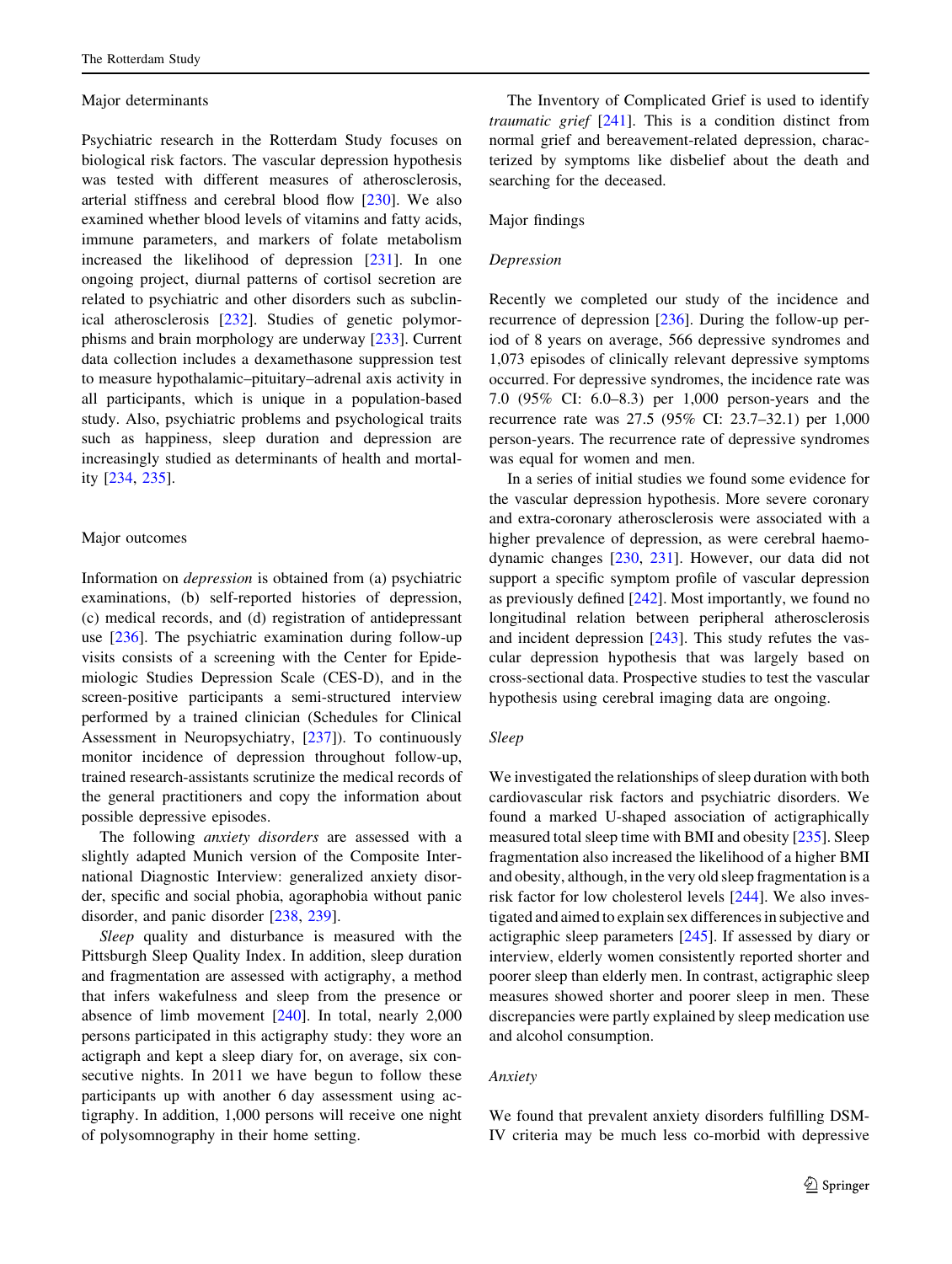disorders than previously thought if the disorders are assessed with different diagnostic instruments. On the other hand, a history of depression is very common in persons with prevalent anxiety disorder (more than 50%;  $[246]$  $[246]$ .

#### Smoking

Typically, determinants of smoking cessation are studied by comparing former with current smokers [\[247](#page-25-0)]. We also used a prospective approach of studying smoking cessation in 1,200 smokers (mean years of smoking: 40 years, minimum: 10 years). Smoking status was repeatedly assessed during follow-up every 3- to 4-years. Thus, an individual could contribute any number of person-years to the analyses. In other words, people were classified as smokers or quitters on a day-by-day basis. This approach enabled us to detect genetic effect on the incidence of smoking cessation [\[248](#page-25-0)].

#### Complicated grief

In our population-based study of 5,741 elderly persons, current grief was reported by 1,089 participants, and of these 277 (25 or 4.8% of total) were diagnosed with complicated grief, the vast majority of which had no clinical symptoms of anxiety or depression. Persons with complicated grief were older, had a lower level of education, and more often had lost a child [\[249](#page-25-0)].

# Genetics of common psychiatric disorders

In the past year, we have performed a series of genomewide association studies of the above psychiatric and psychological phenotypes, mostly as part of the CHARGE consortium. Whereas several analyses have yielded no convincing genome wide significant results—possibly because initial studies were underpowered, psychiatric phenotypes do not present very homogenous entities, or are highly very multi-genetic—the genome wide analyses of intermediate phenotype such as cortisol or behavioural traits are more promising  $[250]$  $[250]$ . To study the genetics of cortisol, we have established a dedicated consortium of population-based studies: CORNET.

Finally, ongoing psychiatric research projects examine whether and how psychological well-being or psychiatric problems contribute to survival. Most importantly, we are interested in whether the effects are specific to certain behaviour or emotions, are independent of confounding by physical disease, or can be explained by lifestyle, immunological or hormonal regulation. For recent EJE references see [[251–259\]](#page-25-0).

#### Respiratory diseases

## **Objectives**

The objectives are to study the incidence of chronic obstructive pulmonary disease (COPD), to investigate genetic and environmental risk factors for COPD, and to study the effect of COPD on mortality. COPD is defined as a disease state characterized by airflow limitation that is not fully reversible. The airflow limitation is usually both progressive and associated with an abnormal inflammatory response of the lungs to noxious particles or gases such as tobacco smoke [[260](#page-25-0)]. COPD is a worldwide leading and still increasing cause of chronic morbidity and mortality that will change from the sixth to the third most common cause of death worldwide by 2020, whilst rising from fourth to third in terms of morbidity [[261](#page-25-0)].

#### Major findings

In the first cohort of the Rotterdam Study (RS-I) of 7,983 participants, 648 cases were identified with incident COPD after a median follow-up time of 11 years. This resulted in an overall incidence rate of 9.2/1,000 person-years (PY) (95% CI, 8.5–10.0). The incidence rate of COPD was higher among men (14.4/1,000 PY; 95% CI, 13.0–16.0) than among women (6.2/1,000 PY; 95% CI, 5.5–7.0) and higher in smokers than in never-smokers (12.8/1,000 PY; 95% CI, 11.7–13.9 and 3.9/1,000 PY; 95% CI, 3.2–4.7, respectively). Remarkable was the high incidence in the youngest females in the age category of 55–59 years (7.4/1,000 PY; 95% CI, 4.1–12.6). For a 55 year-old man and woman, still free of COPD at cohort entry, the risk to develop COPD over the coming 40 years was 24 and 16%, respectively [[260\]](#page-25-0). Since COPD is not only affecting the lungs, but is also characterised by extrathoracic manifestations, another line of research focuses on the role of systemic inflammation in the pathogenesis of COPD and its comorbidities. High levels of hsCRP (3 mg/l), a marker of systemic inflammation, were associated with a significantly increased risk of incident COPD (hazard ratio (HR), 1.7; 95% confidence interval (95% CI), 1.16–2.49) compared with persons with low CRP levels (\1 mg/l). The risk remained increased after adjustment for potential confounders and introduction of a potential latency period of 3 years. The risk was most pronounced for former smokers (HR, 2.2; 95% CI, 1.12–3.74). No CRP single nucleotide polymorphism or haplotype was associated with a significantly increased or decreased COPD risk [\[262](#page-25-0)].

Spirometric measures of lung function are heritable traits that reflect respiratory health and predict morbidity and mortality. We meta-analyzed genome-wide association studies for two clinically important lung-function measures: forced expiratory volume in the first second  $(FEV_1)$  and its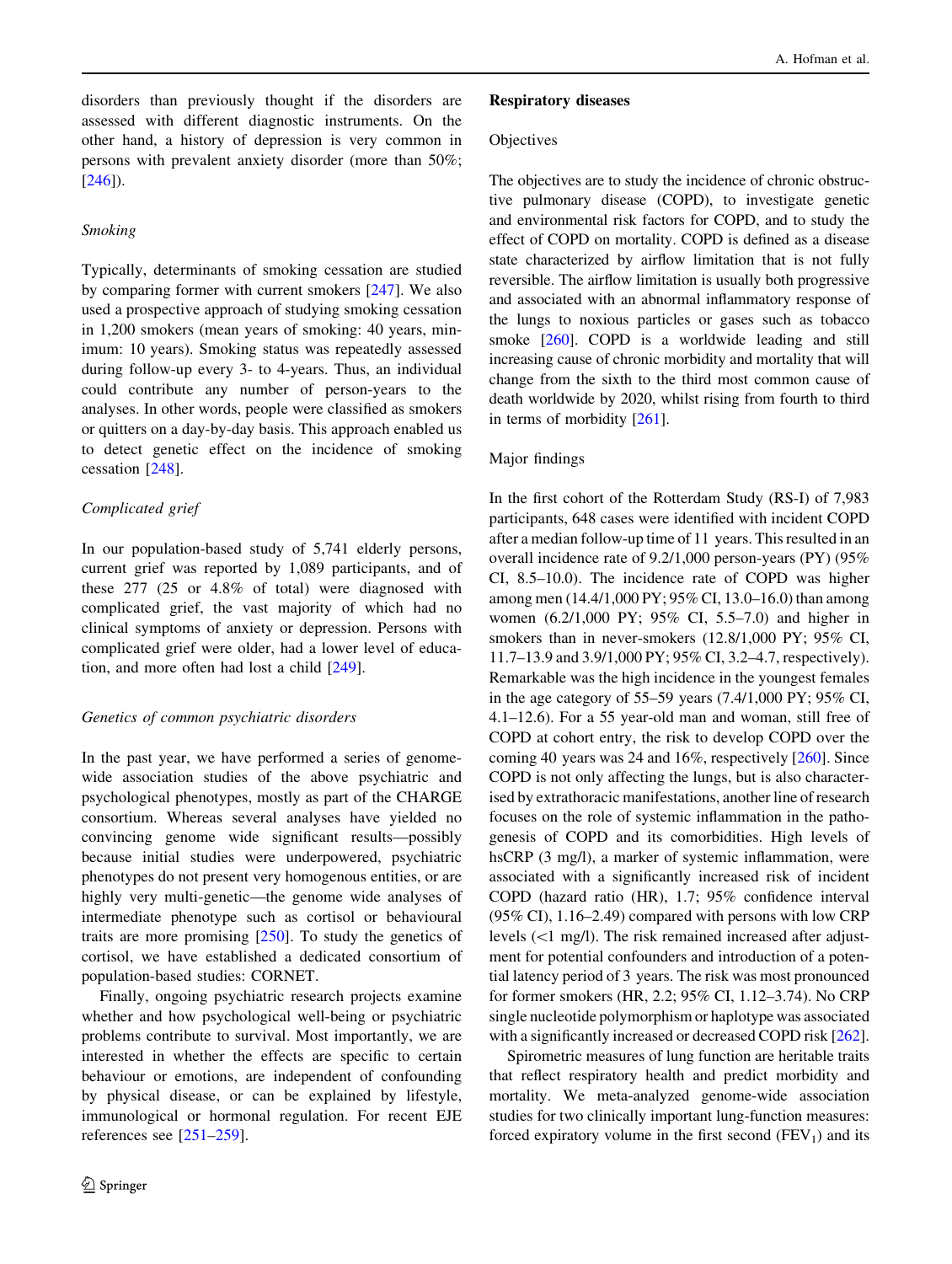<span id="page-12-0"></span>ratio to forced vital capacity (FEV<sub>1</sub>/FVC), an indicator of airflow obstruction. This meta-analysis included 20,890 participants of European ancestry from four CHARGE Consortium studies: Atherosclerosis Risk in Communities, Cardiovascular Health Study, Framingham Heart Study and Rotterdam Study. We identified eight loci associated with FEV<sub>1</sub>/FVC (HHIP, GPR126, ADAM19, AGER-PPT2, FAM13A, PTCH1, PID1 and HTR4) and one locus associated with  $FEV<sub>1</sub>$  (INTS12-GSTCD-NPNT) at or near genomewide significance  $[P<5 \times 10(-8)]$  in the CHARGE Consortium dataset [\[263](#page-26-0)]. The Hedgehog signalling pathway plays an important role in lung morphogenesis and cellular responses to lung injury. A genome-wide association study has demonstrated that two single nucleotide polymorphisms (SNPs) near the Hedgehog-interacting protein (Hip) gene, SNP identifiers rs1828591 and rs13118928, are associated with risk of chronic obstructive pulmonary disease (COPD). We investigated the association between genetic variation near the Hip gene and COPD, and whether risk estimates were modified by smoking behaviour in the Rotterdam Study. Both SNPs were significantly associated with risk of COPD (OR 0.80; 95% CI 0.72–0.91). Homozygosity for the minor G allele resulted in a decreased risk of COPD of approximately 40% (95% CI 0.47–0.78). There was a significant interaction with the number of pack-years of smoking ( $P = 0.004$ ). The meta-analysis yielded an odds ratio for COPD of 0.80 per additional G allele  $[P = 3.4 \times 10(-9)]$ . Genetic variation near the Hedgehog-interacting protein gene was significantly associated with risk of COPD, depending on the number of pack-years of smoking [[264\]](#page-26-0).

# Methods update

#### Clinical assessment of COPD

For the validation of the COPD cases, we had access to hospital discharge letters, files from the general practitioners, spirometry reports and pharmacy dispensing data for patients participating in the Rotterdam Study. Spirometry was performed in the context of the first Rotterdam cohort study (RS-I) in 3,550 participants. In addition, throughout the entire study period, spirometries were also performed on clinical indication by respiratory specialists and internists with a subspeciality in respiratory medicine. In the absence of spirometry, all medical information of subjects who used respiratory medication for at least 6 months and all hospital discharge letters or mortality reports with a coded diagnosis of COPD were reviewed. Definite COPD was defined by a moderate-to-severe obstructive spirometry (FEV<sub>1</sub>/FVC  $\lt$ 0.7 and  $FEV_1 < 80\%$  predicted), and/or as COPD diagnosed by a specialist in internal medicine (mainly respiratory physicians or internists with a subspeciality in respiratory medicine) based upon the combination of clinical history, physical examination and spirometry. Probable COPD was defined by a mild obstructive spirometry (FEV<sub>1</sub>/FVC  $< 0.7$ ) and  $FEV1 > 80\%$  predicted) and/or as COPD diagnosed by a physician in another medical speciality (e.g., a general practitioner). Clinical outcomes are collected during our continuous follow-up and include respiratory and nonrespiratory death, hospitalisations due to exacerbations of COPD as well as moderate to severe COPD exacerbations treated with systemic corticosteroids and/or antibiotics. For pulmonary function testing in the 5th round of the first cohort of the Rotterdam Study (RS-I-5), the 3rd round of the second cohort (RS-II-3), and the 2nd round of the third cohort (RS-III-2), more detailed and sophisticated techniques are used to assess pulmonary function. Since COPD encompasses small airway disease (obstructive bronchiolitis) and parenchymal destruction of the lungs (emphysema), both components will be investigated by spirometry and measurement of pulmonary diffusion capacity, respectively.

# Spirometry

Spirometry is performed by trained paramedical personnel using an electronic spirometer with pneumotachograph (Jaeger Masterscreen PFT, Cardinal Health, Hoechberg, Germany), according to the American Thoracic Society (ATS)/ European Respiratory Society (ERS) guidelines. Forced expiratory volume in one second  $(FEV_1)$ , forced vital capacity  $(FVC)$  and  $FEV<sub>1</sub>/FVC$  ratio are measured; the spirogram (volume-time curve) and maximal expiratory flow-volume curve are also recorded. The interpretation of spirometries is performed independently by two research physicians; in case of discordance between both physicians, a senior respiratory physician decides. Measurement of pulmonary diffusion capacity Measurement of diffusion capacity by single-breath determination of carbon monoxide (CO) uptake in the lung (DL, CO) assesses the uptake of carbon monoxide (CO) from the lung over a breath-holding period [\[265\]](#page-26-0). The DL, CO is measured using the Jaeger Masterscreen PFT Pro Diffusion apparatus (Cardinal Health, Hoechberg, Germany) according to the guidelines of the ATS/ERS task force on standardisation of lung function testing [\[265](#page-26-0)]. The test gases used to calculate DL, CO include a tracer gas (methane), to measure alveolar volume (VA), as well as carbon monoxide (CO 0.3%). The remainder of the test gas mixture includes  $O_2$  and  $N_2$ . For recent EJE references in this area see [[266–279\]](#page-26-0).

### Genetic and biomarker studies

# **Objectives**

The first objective of the laboratory team is to collect, store and manage the biological tissues mainly blood and urine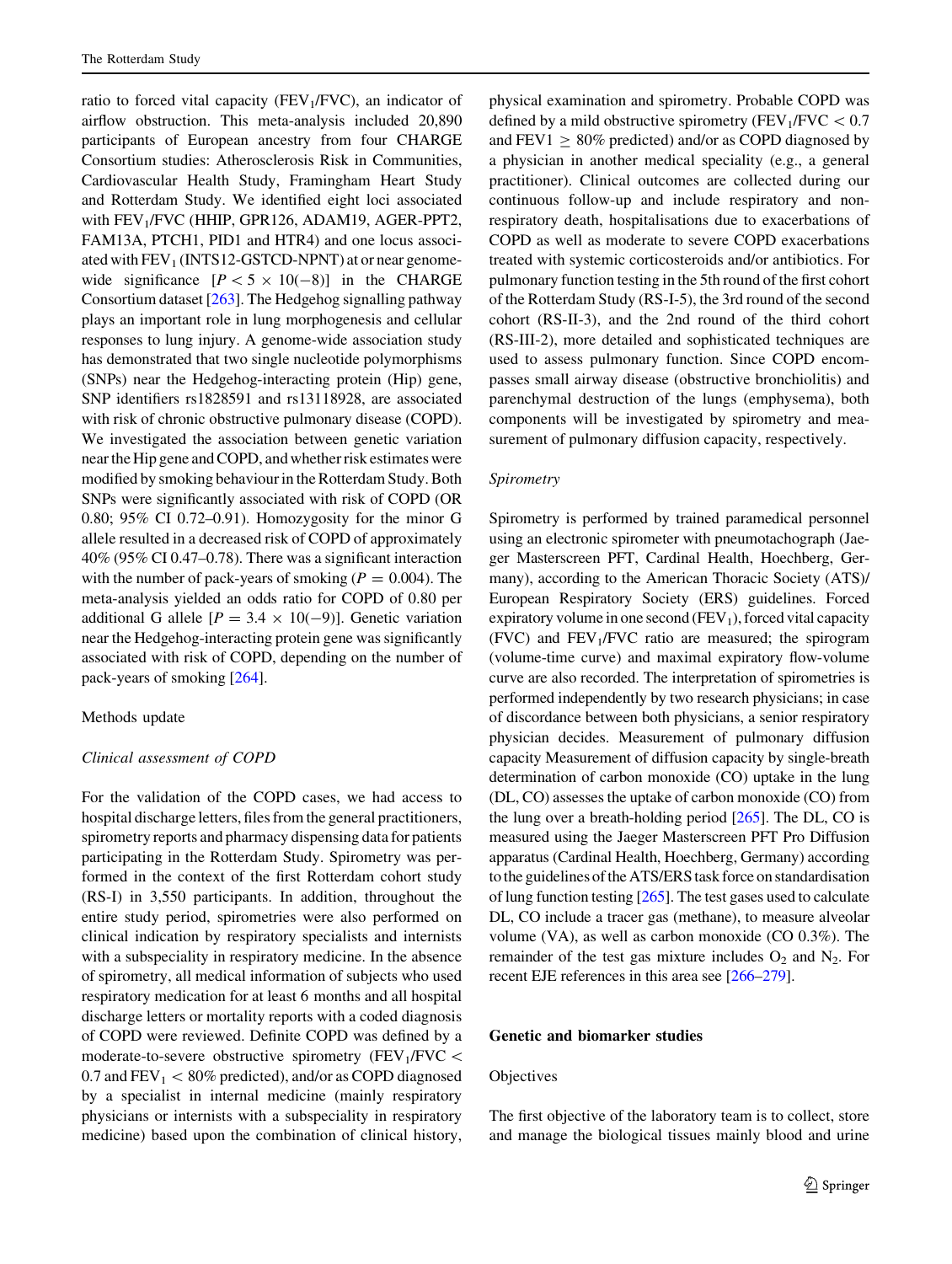sampled in the Rotterdam Study. The second objective of the group concerns genotyping and assessment of biomarkers.

# Major findings

Among the biomarker analyses our study documenting the relationship between homocysteine and osteoporosis was novel [[121\]](#page-21-0) and has since been widely replicated. Across all research lines in the Rotterdam Study, several candidate gene studies have also yielded new insights coming from both exploratory studies as well as from collaborative replication efforts. A unique feature of the Rotterdam Study is exploited by studying the relationship between pleiotropic gene variants and multiple diseases and disease related endpoints. For example, the studies on the promoter region of the IGF-1 gene revealed a series of consistent associations ranging from birth weight to diabetes [[280\]](#page-26-0), while other consistent associations involve the estrogen receptor alpha (ESR1) gene in relation to osteoporosis [\[281](#page-26-0)], osteoarthritis, height, myocardial infarction [[282](#page-26-0)], age-atmenopause, and depression. Rotterdam Study investigators are playing leading roles in the emerging large global consortia focussed on assessing the contribution of complex disease gene variants by prospective meta-analysis across many epidemiological cohorts [\[283](#page-26-0)], such as CHARGE, ENGAGE and the GENOMOS/GEFOS [[284,](#page-26-0) [285](#page-26-0)]. Since 2005 the genome wide association study (GWAs) has changed the field of complex genetics, and identified an ever growing list of common variants contributing to disease risk and explaining genetic variance of traits. Initial findings in the Rotterdam Study from individual collaborations replicating early GWAs hits included CFH in agerelated macula degeneration [[286\]](#page-26-0), NOS1AP in QT interval [\[287](#page-26-0)], and several SNPs involved in height, type 2 diabetes, and breast cancer (collaboration with WTCCC investigators). The Rotterdam Study has generated GWAs data for almost the complete dataset summing to over 11,000 DNA samples, and is involved as a major collaborative centre for meta-analysis studies of GWAs data, including national programs (RIDE, NGI-NCHA), EU-funded projects (GEFOS, TREATOA, ENGAGE), and voluntary collaborations (GIANT, MAGIC, CHARGE). Especially, from the CHARGE consortium (the Rotterdam Study together with the Framingham Study, AGES, CHS, and ARIC) many important publications have emerged on a wide variety of phenotypes and diseases from all major research lines in the Rotterdam Study [[288–292\]](#page-26-0).

### Data collection, storage and management

At each examination, blood, serum, plasma (citrate, heparine, and EDTA based), sputum, and urine are collected. Fasting blood samples are collected along with challenged

samples as part of a glucose tolerance test. Sputum is collected before and after a dexamethasone-suppression test. Sputum is frozen at  $-196^{\circ}$ C before and after the challenge and stored at  $-80^{\circ}$ C. To obtain serum and plasma, tubes are centrifuged according to a protocol standardising time and conditions from the drawing of blood to centrifugation. All samples are snap frozen at  $-196^{\circ}$ C using liquid nitrogen and stored at  $-80^{\circ}$ C. RNA is isolated from blood within 5 h after sampling and stored at  $-20^{\circ}$ C. DNA is isolated from blood and extraction has been recently automated using a Hamilton STAR pipetting platform and AGOWA magnetic bead technology. DNA sample storage is in Matrix 2D-barcode tubes in 96 well format. Overnight urine samples are collected, frozen at  $-196$ °C and stored at  $-80$ °C. For data management, an in-house customized laboratory management system has been developed. Sample retrieval will be automated with an in-house customized laboratory track and trace system.

# Blood assessments

For all participants, serum cholesterol, HDL, LDL, triglycerides, glucose and glucose levels are assessed. In urine, micro albumin and creatinine are determined in all participants. There have been a large number of specific blood/serum/plasma-based biomarker assessments, including steroids (e.g., estrogens, androgens, vitamin D, cortisol), interleukins, CRP, IGF1, insulin, iron-parameters (iron, ferritin and transferrin saturation), fibrinogen, homocysteine, folic acid, riboflavine, pyridoxine, SAM/SAH ratio, cobalamine, Lp-PLA2, Fas/Fas-L, vitamins, abeta42/ 40 and thyroid hormones (TSH).

# Genotyping facilities

Affiliated laboratory facilities include a medium/highthroughput platform for candidate genes studies and GWAs analyses. The facilities use high-end automated machinery including a Caliper/Zymark ALH 3000 pipetting robot (including a TwisterII, and integrated plate sealer, plate reader (OD 260/280), a Tecan EVO 150 Freedom pipetting robot, a Deerac Equator NS808 nanoliter liquid dispenser, 15 electronic PCR machines (ABI 9700, 2 9 384), an ABI7900HT Taqman machine (running 1 ng gDNA in 2l reactions), a WAVE 3500HT dHPLC, Sequenom iPlex, and two ABI3100 sequencing machines. DNA sample handling is centred on 384-well plates. Candidate gene studies are done mostly using Taqman and Sequenom genotyping with throughputs at 30,000 genotypes per day. Continuous efforts are focussed on reducing the required amount of genomic DNA which is now down to 1 ng per genotype. GWAs genotyping studies are based on 500 K Affymetrix arrays (a pilot project of 450 women) and 550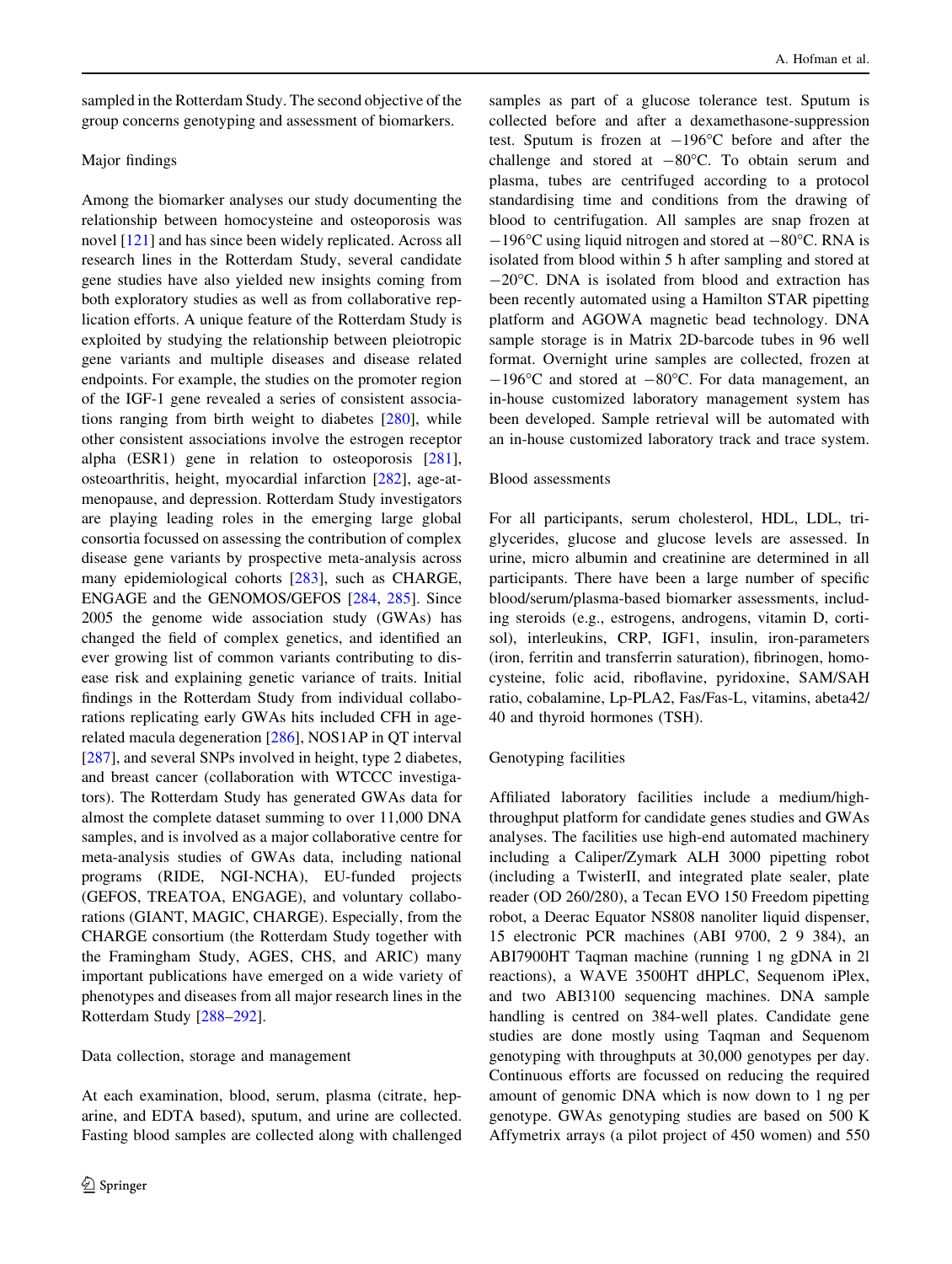and 610 K Illumina arrays for the complete Rotterdam Study cohort encompassing over 11,000 DNA samples. The in-house GWAs genotyping facility has been partly sponsored by NWO investment grants (911-03-012; 175.010.2005.011), is part of the Erasmus Medical Center Biomics core facility, and serves as knowledge center for polymorphism analysis attracting national and international interested parties, both academic and industrial.

### Candidate gene studies

We have genotyped over 300 individual polymorphisms as part of candidate gene studies across the complete cohort and conducted a large number of candidate gene studies in the Rotterdam Study. These mostly concern individual potentially functional single nucleotide polymorphisms (SNPs) per gene, but sometimes also haplotype tagging (delete space) SNPs (e.g., ESR1, ESR2, HSD11B1, fibrinogen), and also high density SNP screening (e.g., the vitamin D receptor gene). The candidate genes studied include the apolipoprotein E gene (APOE), the angiotensin-converting enzyme (ACE), the gene encoding angiotensinogen (AGT), angiotensin II type 1 receptor (AT1R) gene, G protein beta3 (GNB3), adducine gene, Cholesteryl Ester Transfer Protein (CETP), Hepatic Lipase, Phosphodiesterase 4D (PDE4D), ALOX5AP encoding 5-lipoxygenase activating protein, a polymorphism in the regulatory region of the Insulin-like Growth Factor 1 (IGF-1) gene, the hemochromatosis (HFE) gene, Complement factor H gene (CFH), and several polymorphisms in genes from the estrogen-, thyroid-, cortisol-, vitamin D-, IGF-, and Wnt signalling pathways, the homocysteine pathway, and several matrix molecules.

#### Genome wide association studies (GWAs)

Genome Wide Association studies (GWAs) are based on genotyping epidemiological cohorts with ultra-high density SNP arrays with up to 1 million SNPs. The method has been shown to successfully identify common genetic factors for hundreds of traits and diseases (see [www.genome.](http://www.genome.gov/) [gov/](http://www.genome.gov/) GWAstudies). Through a large grant from the Dutch research organisation NWO one of the world's largest GWAs datasets has been facilitated involving over 11,000 DNA samples from the Rotterdam Study cohorts. This GWAs dataset is based on the Illumina 550 and 610 K arrays and will be useful for all research lines within the Rotterdam Study. In addition, it will also serve as a control GWAs dataset for other research centers in and outside The Netherlands for both SNP frequencies as well as copy number variations (CNVs). In addition our group has also been active in developing new software for GWAs analyses [\[292](#page-26-0)].

New developments

The new development in the basic sciences will be to move to transciptomic studies and proteomic studies. With this view, the data collection protocol has been adjusted, standardizing blood collection. For recent EJE references see [\[290](#page-26-0)[–310](#page-27-0)].

# Pharmaco-epidemiologic studies

# **Objectives**

A major objective of the pharmaco-epidemiologic studies is to investigate the role of drugs as determinants of disease in the Rotterdam Study. This includes studying efficacy and effectiveness of drugs, as well as adverse reactions to drugs.

#### Major findings

Important findings have been published on pharmaco-epidemiological topics concerning the main outcomes in the Rotterdam Study. Studies about the association between dementia, and antihypertensive drugs [[293\]](#page-26-0) and NSAIDs [\[194](#page-24-0)] have strongly suggested a protective effect of both groups of drugs. However, beta-blockers were associated with an increased risk of depression [\[294](#page-26-0)]. Several studies have been performed on cardiovascular topics [[62,](#page-20-0) [295,](#page-26-0) [296](#page-26-0)]. In one of these studies, NSAIDs were associated with an increased risk of heart failure. A recent study demonstrated that short-term use of NSAIDs is associated with transient impairment of echocardiographic parameters [\[297](#page-26-0)]. In line with the suspicion that QTc-prolonging drugs may cause sudden cardiac death, it was demonstrated in the Rotterdam Study that a prolonged QTc is indeed an important risk factor [[62\]](#page-20-0). Non-cardiovascular drugs which inhibit hERG-encoded potassium channels were associated with an increased risk of sudden cardiac death [\[298](#page-27-0)]. Furthermore, in one study it was demonstrated that highdose corticosteroids increase the risk of atrial fibrillation [\[296](#page-26-0)]. In how far this effect is modified by susceptibility markers on chromosome 4q25 [[299\]](#page-27-0) or on KCNN3, a gene of which variants were associated with lone atrial fibrillation in a meta-analysis in the Rotterdam Study and several cohorts from the USA [\[300](#page-27-0)], is currently being investigated. Other important susceptibility genes for PR-interval [\[59](#page-20-0)], resting heart rate [[301\]](#page-27-0) and QRS duration [\[302](#page-27-0)] may prove to be important effect modifiers for drug effects. In the important area of locomotor diseases, studies have demonstrated that thiazide diuretics protect against hip fracture [\[303](#page-27-0)] and that statins reduce the risk of vertebral fracture [\[304](#page-27-0)]. On the other hand, the risk that long-term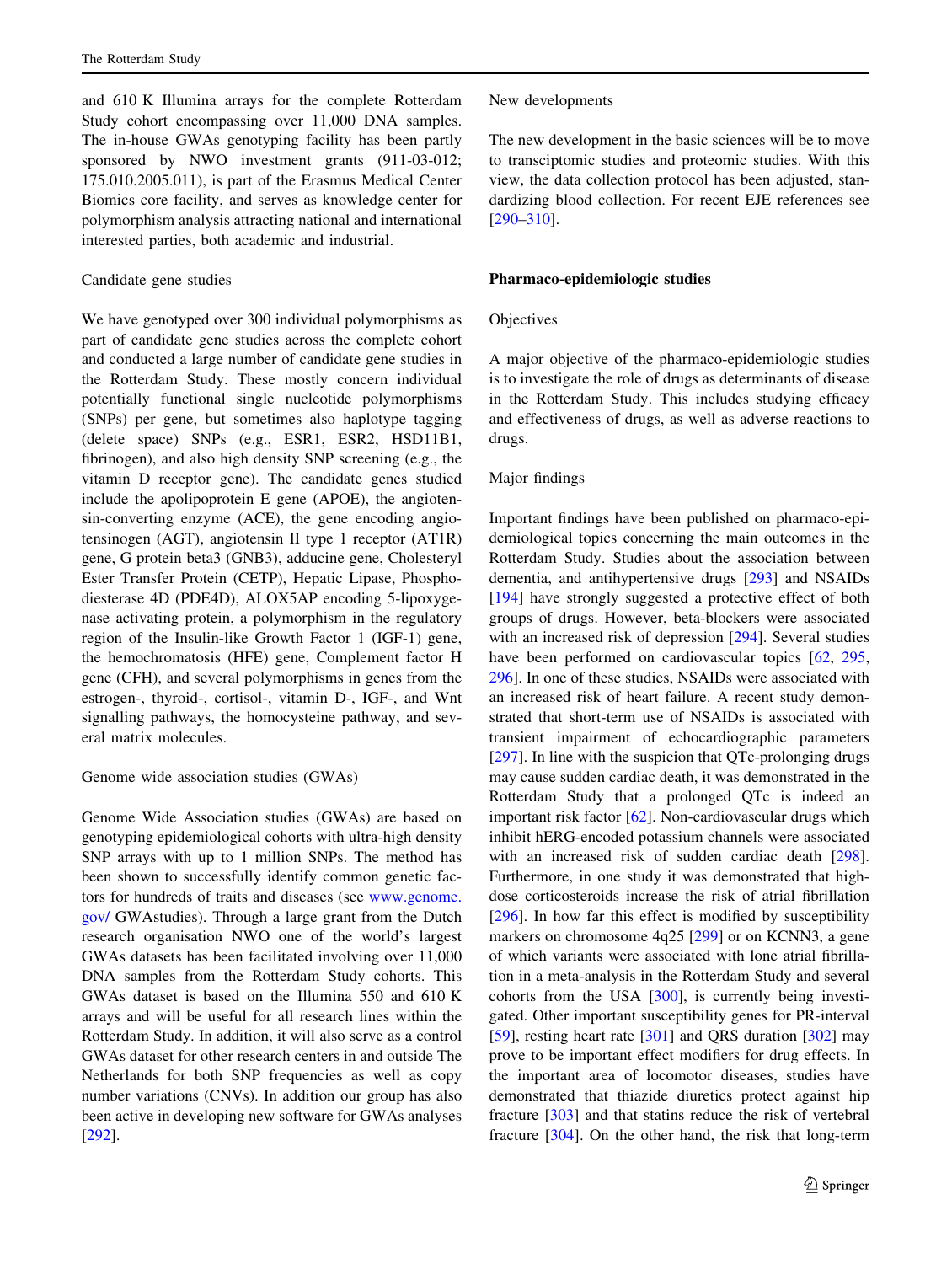use of certain NSAIDs may aggravate signs of osteoarthritis has been emphasized  $[305]$ . In the area of ophthalmic diseases, a protective effect of cholesterol-lowering agents on macular degeneration has been studied [[306,](#page-27-0) [307\]](#page-27-0). In other areas, such as pharmacogenetics and other causes of interactions between drugs, several important findings have been published [[287,](#page-26-0) [308–328\]](#page-27-0). In this regard, there proved to be important genetic variations in OCT1 and MATE1 transporters with consequences for metformin response in diabetics [[329\]](#page-28-0). Genetic variation in the OCT1 transporter was also associated with response and survival time in users of drugs against Parkinsonism [\[330](#page-28-0)]. Interesting were the results of a GWA in users of the anticoagulant phenprocoumon which confirmed the important genetic variant for VKORC1, CYP2C9 and 4F2 [\[331](#page-28-0)]. An increasingly important topic is the association between long-term drug use and cancer. In the Rotterdam Study, high-ceiling diuretics were associated with an increased risk of basal cell carcinoma [\[332](#page-28-0)]. The importance of cytochrome P450 enzymes as effect modifiers was underlined by 2 studies, one of which showed increased survival in breast cancer patients on tamoxifen with a CYP2C19\*2 polymorphism [\[333](#page-28-0), [334](#page-28-0)].

# Methods update

For several reasons, a drug is a highly attractive determinant in clinical epidemiologic research. First, drugs are probably the most important therapeutic intervention in health care. Despite rigorous clinical research before registration, many important effects of drugs are discovered after marketing. Second, all marketed drugs have proven biological activity, meaning that it concerns a determinant which really matters. Third, and as a consequence of the availability of complete medication histories in Dutch health care, the role of drug exposure can be assessed in a detailed way. In the Rotterdam Study, there is an almost complete coverage of the population as of January 1, 1991, thanks to the fact that all pharmacies which serve the Ommoord district are on one computer network. To date, more than three million prescriptions have been delivered to the population of the Rotterdam Study and of each prescription, details are available about the product name and contents, ATC-code, dosage and duration of drug therapy. This facilitates the use of detailed analyses with the drug as a time-varying determinant [\[335](#page-28-0)]. Drugs are a group of determinants which can be studied in association with a large variety of diseases. In the Rotterdam Study there is a strong interest in the association between drugs and the cardiovascular, neurological, endocrine, and ophthalmic diseases which have been the main topics since its start. However, there is also important information about the association with psychiatric diseases, cancer, and chronic obstructive pulmonary disease. Moreover, important information about secondary outcomes, such as drug blood levels, other laboratory information, and information about hospital discharge diagnoses, is gathered on a continuous basis to facilitate pharmaco-epidemiological studies. Further EJE references can be found in [[336–342\]](#page-28-0).

# Imaging studies

# **Objectives**

Biomedical imaging allows for non- or minimally-invasive assessment of structural and functional changes that may reflect specific pathology. Recent developments in image data acquisition and analysis enable to use these techniques on a large scale. The Population Imaging Unit within the Rotterdam Study aims to assess imaging biomarkers of disease in a pre-symptomatic phase at the population level. Advantages of imaging measures include that they mark early disease, can be assessed reliably and reproducibly, and are quantitative rather than qualitative which makes them more powerful than most conventional outcome measures such as clinical phenotypes. The main imaging modalities that are currently being applied in the Population Imaging Unit are multidetector computed tomography (MDCT) and magnetic resonance imaging (MRI).

Imaging infrastructure and storage

#### MDCT

CT imaging is currently performed with hospital-based 16-slice or 64-slice MDCT scanners (SOMATOM Sensation 16 or 64, Siemens, Forcheim, Germany), located at Erasmus University Medical Center. Scanners are operated by clinical technicians. CT images are acquired without contrast-enhancement and according to standardized protocols. Imaging data are transferred from the CT scanner to a securely backed-up research picture archiving system.

#### MRI

From August 2005 onwards, a dedicated 1.5 Tesla MRI scanner (GE Healthcare, Milwaukee, Wisconsin, USA) is operational in the Rotterdam Study research center. This scanner is operated by trained research technicians and all imaging data are collected according to standardized imaging protocols. Changes or updates in hardware or software configuration are avoided and regular quality checks are performed to secure validity of cross-subject and cross-scan comparisons. Imaging is performed without administration of contrast agents. All imaging data are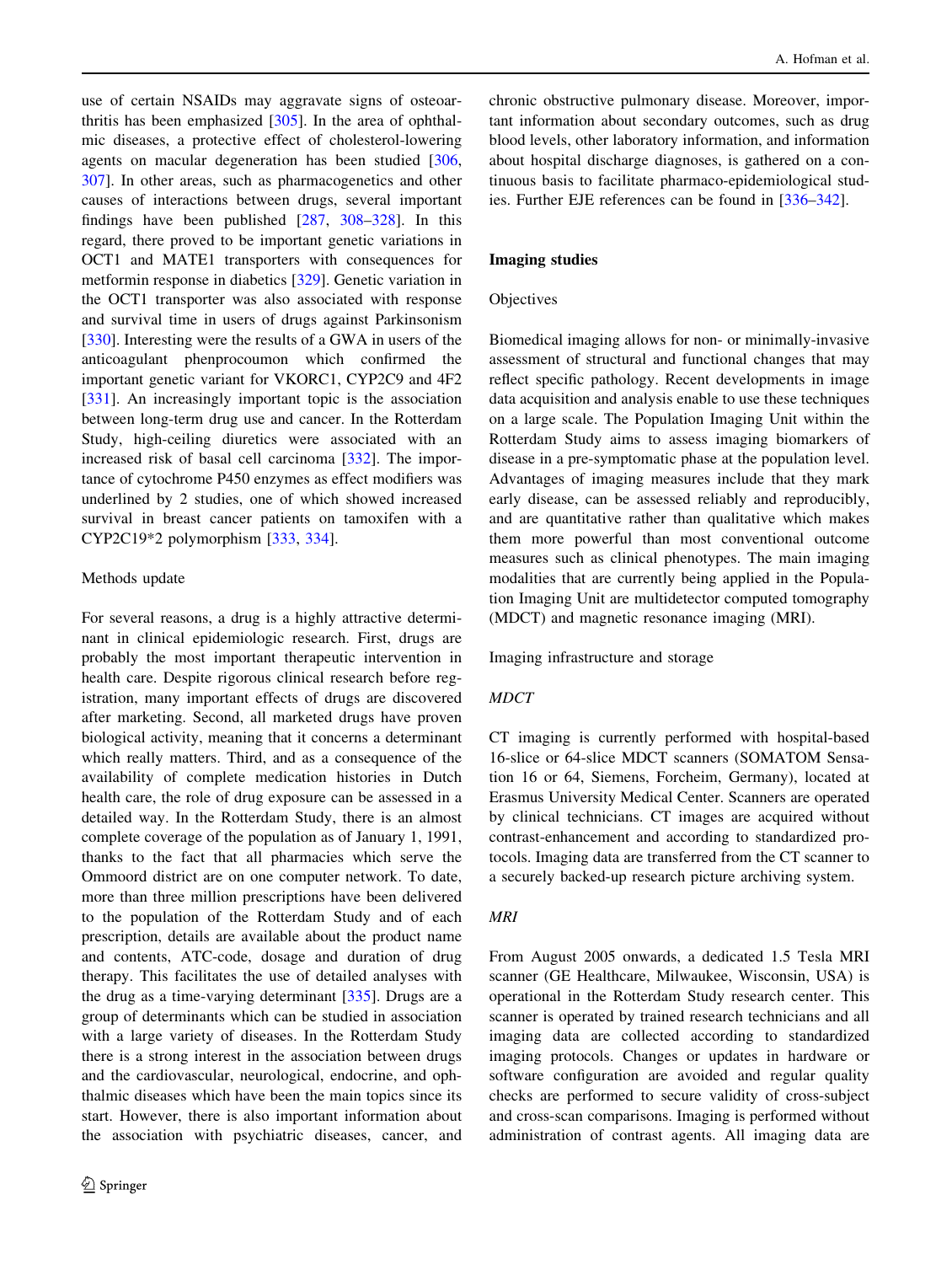directly transferred from the scanner facility to the Erasmus University Medical Center. Data are stored on a securely backed-up research picture archiving system, using programmed scripts to check for completeness of the data received.

# Data management and processing

# Assessment of incidental findings

All imaging data are visually evaluated within days after acquisition by trained physicians for the presence of clinically relevant incidental findings [[202,](#page-24-0) [343\]](#page-28-0). Expert radiologists are consulted for all abnormal findings and the management of clinically relevant findings is based on protocols defined by expert panels. These protocols are updated on a regular basis incorporating the current best available knowledge regarding treatment and prognosis of the various abnormalities discovered.

# Automated processing of MRI data

Though some measurements are still performed manually or scored visually, the majority of imaging data is now processed using semi- and fully-automated computer algorithms. The Population Imaging Unit collaborates with the Biomedical Imaging Group Rotterdam (BIGR) of Erasmus University Medical Center in the application and development of automated processing pipelines for highthroughput of large data quantities. These pipelines comprise on the one end image quality checks and procedures for non-uniformity correction, normalization and image registration and on the other end advanced algorithms to extract image features to use for analyses. Grid architectures and networked processing pipelines are used to process the large quantities or imaging data that are acquired in the Rotterdam Study.

# Major findings

The Rotterdam Study research lines currently applying imaging within the Population Imaging Unit are those on neurological diseases and cardiovascular diseases.

#### Brain imaging (MRI)

Neurodegenerative and cerebrovascular disease are common disorders in the elderly that exert a large influence on brain functioning. Identifying underlying pathology in a preclinical state may help to recognize persons at risk, assess determinants of disease and develop preventive measures. Main objective for the Population Imaging Unit with respect to brain imaging is therefore to identify and quantify brain imaging biomarkers that mark the development of neurodegenerative and cerebrovascular disease.

From August 2005 onwards (RS-II-2 and onwards), brain imaging in the Population Imaging Unit is performed in all study participants without contra-indications in the context of the Rotterdam Scan Study. The current scanning protocol includes 4 high-resolution axial sequences (3D T1-weighted; 2D PD-weighted; 2D FLAIR; and 3D T2\* GRE), 2D phase-contrast imaging, and diffusion tensor imaging (DTI). Total scanning time amounts to approximately 30 min. Currently, over 5,000 unique brain MRI scans and over 800 follow up scans after a time interval of three to 4 years have been acquired.

Fully automated methods are applied to quantify atrophy of brain tissues and structures and the severity of white matter lesions [[343–345\]](#page-28-0) Automated hippocampal segmentation has been successfully applied on multi-scanner acquired MR images (on scans acquired in the Rotterdam Scan Study in 1995 [\[346](#page-28-0)] and follow up examinations in 2006), showing that a decline in hippocampal volume over a 10-year follow up period predicted onset of clinical dementia [[347\]](#page-28-0).

Phase-contrast imaging allows for assessment of blood flow in the carotids and basilar artery. This yields measures of total brain perfusion [[348\]](#page-28-0), which when lower was found to be relate to worse cognition, an association that is mediated by brain atrophy [[349\]](#page-28-0).

The 3D T2\* GRE sequence that we use was specifically developed to increase the conspicuity of cerebral microbleeds [\[350](#page-28-0)]. With this optimized sequence, we found that microbleed prevalence gradually increases with age, from 6.5% in persons aged 45–50 years to 35.7% in participants of 80 years and older; and that overall, 15.3% of all subjects over the age of 45 years has at least 1 microbleed; a much higher prevalence than was reported before [\[351](#page-28-0), [352\]](#page-28-0). We found supportive evidence that deep or infratentorial microbleeds reflect arteriolosclerotic angiopathy, whereas strictly lobar microbleeds are caused by cerebral amyloid angiopathy [[351,](#page-28-0) [352](#page-28-0)]. We furthermore recently demonstrated that incidence of microbleeds over a 3-year time interval is high and that risk factors for new microbleeds again differ according to microbleed location, in line with our findings regarding prevalent microbleeds [\[353](#page-28-0)]. These findings impact research into the causes of cerebral amyloid angiopathy, as well as fuel the ongoing discussion about the safety of antithrombotic therapy in persons with microbleeds [[354,](#page-28-0) [355](#page-28-0)].

Diffusion tensor imaging (DTI) allows the assessment of the microstructural integrity of white matter. White matter microstructure loses its integrity with increasing age, but this can largely be explained by presence of white matter atrophy and white matter lesions [\[356](#page-28-0)]. Nevertheless, the microstructural integrity in the normal appearing white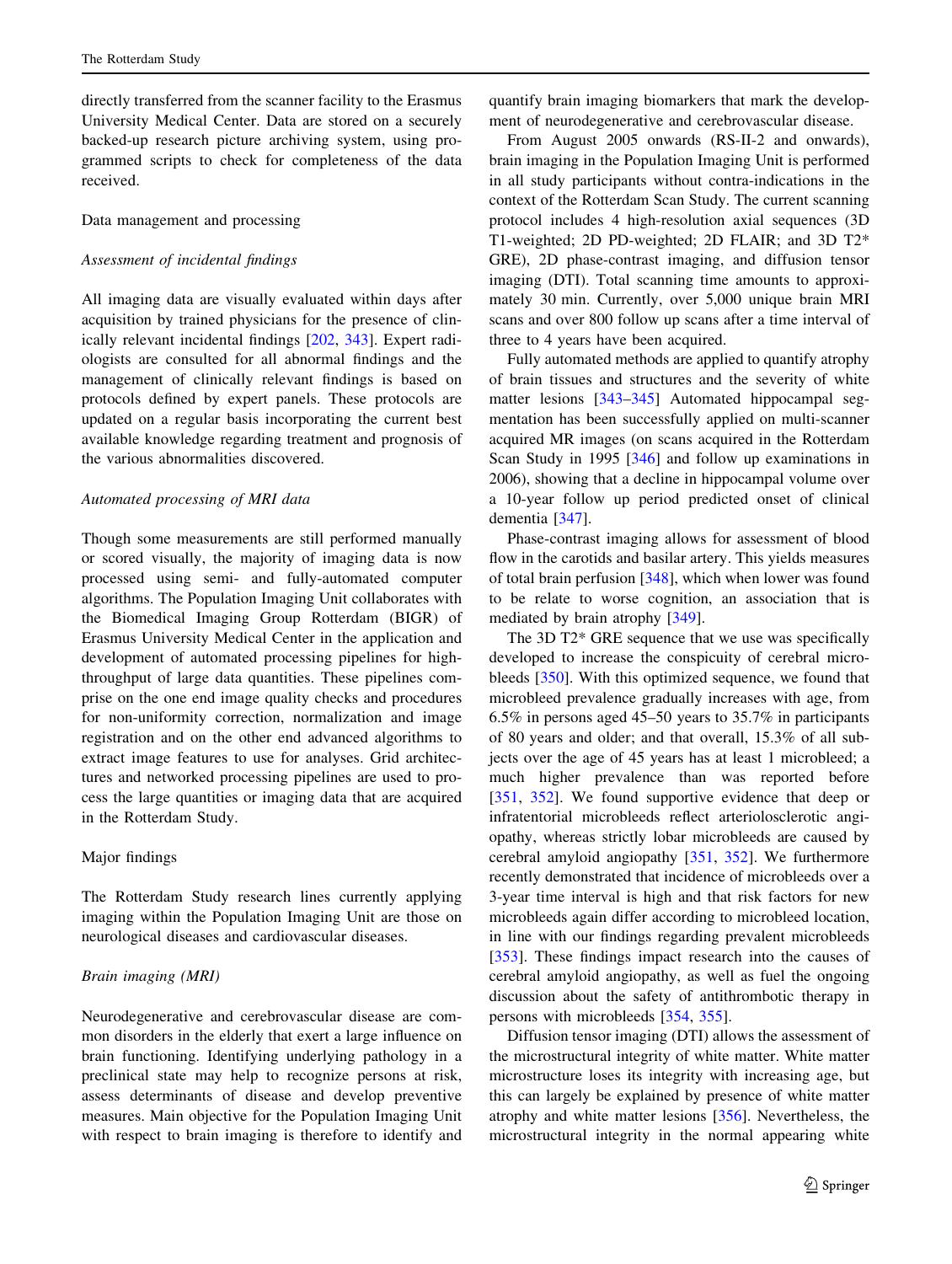matter and in white matter lesions relates to cognitive function regardless of concurrent macrostructural changes, emphasizing the importance of the microstructural integrity of white matter [[206\]](#page-24-0). Recent advances in image processing now allow us to quantify the degree of connectivity between brain regions [[357\]](#page-28-0), enabling the further exploration of structural integrity in relation to functional processes in aging.

#### Imaging of atherosclerotic calcifications (MDCT)

Main objectives with respect to imaging of vascular calcifications are to investigate distribution of and risk factors for atherosclerotic calcifications in the general elderly population and to study prognosis associated with calcifications in different vessel beds.

From September 2003 until February 2006, all participants from RS-I-4 and RS-II-2 who completed a center visit were invited to a MDCT scan of the coronary arteries and a second scan of the aortic arch and carotid arteries. A total of 2,521 participants (response rate 79%) were scanned. The cardiac scan reached from the apex of the heart to the tracheal bifurcation. The second scan reached from the aortic arch to the intracranial circulation. Images were analyzed by trained reviewers and calcification in the different vessel beds (coronaries, aortic arch, extracranial and intracranial carotids) were quantified using the Agatston score [[358\]](#page-28-0).

As expected, we found that calcification load was higher overall in men compared to women, though aortic arch calcification was more prevalent among women [\[359](#page-28-0)]. Age and current smoking were found to be the strongest independent risk factors for arterial calcification [\[360](#page-28-0)]. Furthermore, strong and graded associations of prevalent stroke were found with carotid artery, aortic arch and coronary artery calcification, independent of cardiovascular risk factors [\[361](#page-28-0)]. We are currently investigating the relation between arterial calcification in various vessel beds and ischemic brain disease on MRI.

# Carotid plaque imaging (MRI)

Carotid wall thickening and atherosclerosis are highly prevalent at older age and are considered a major cause of cerebrovascular events [\[197\]](#page-24-0). Carotid atherosclerotic plaque constituents such as lipid core and hemorrhage, so-called ''vulnerable'' components, are considered important factors in development of clinical neurological events [\[362](#page-28-0)]. With MRI, it is possible to separately identify these plaque components [\[363](#page-29-0)]. Main objectives with respect to carotid imaging in the Rotterdam Study are to investigate distribution of and risk factors for carotid plaque components in the

general elderly population and to study prognosis associated with specific carotid plaque composition.

From October 2007 onwards, all participants with carotid wall thickening of 2.5 mm or larger on ultrasound (approximately 25% of the Rotterdam Study population) are invited for carotid MRI. Imaging is performed with a bilateral phased-array surface coil (Machnet, Eelde, The Netherlands), stabilizing subjects in a custom-designed head holder to reduce motion. The imaging protocol consists of a series of high-resolution MRI sequences to image the carotid bifurcations on both sides: a PDw Fast Spin Echo (FSE) Black-blood (BB) sequence; a PDw-FSE-BB with an increased in-plane resolution; a PDw-Echo Planar Imaging (EPI) sequence and a T2w-EPI sequence; and 2 three-dimensional (3D) sequences: a 3D-T1w-Gradient Echo (GRE) sequence; and a 3D phased-contrast MR-Angiography. Total scanning time amounts to approximately 30 min. Plaques are reviewed by trained raters for the presence of three different plaque components (calcification, hemorrhage and lipid core). Furthermore, carotid plaque size is quantified by obtaining maximum carotid wall thickness and degree of luminal stenosis using the NASCET criteria [[364\]](#page-29-0) on the PDw-FSE images. Postprocessing techniques aimed at automated quantification of plaque volume and identification of different plaque components are currently being developed. So far, over 1,300 participants underwent a complete carotid MRI scan and data are currently being analyzed. There is a complete overlap between carotid and brain MRI participants, allowing for the investigation of carotid plaque constituents in relation to brain imaging markers.

#### New developments

New developments to be expected within the Population Imaging Unit are on the one hand implementation of new imaging methods and on the other hand to integrate imaging data with other available data such as genetic data. Also, focus will shift from purely structural imaging to also including functional imaging data, e.g. by incorporating functional MRI into the brain imaging protocol. Furthermore, besides ever-increasing advances in imaging hardware, software and sequence design, major advances are to be expected from (fully) automated image analysis. Computer processing of images will enable to make use of all information contained within the image, introducing new imaging biomarkers. Besides, the vast amount of imaging data that are acquired in population-based studies like the Rotterdam Study renders visual assessment or manual measurements virtually impossible, strengthening the need for (fully) automated methods of data extraction and analysis. For recent EJE references see [[182,](#page-23-0) [365–369](#page-29-0)].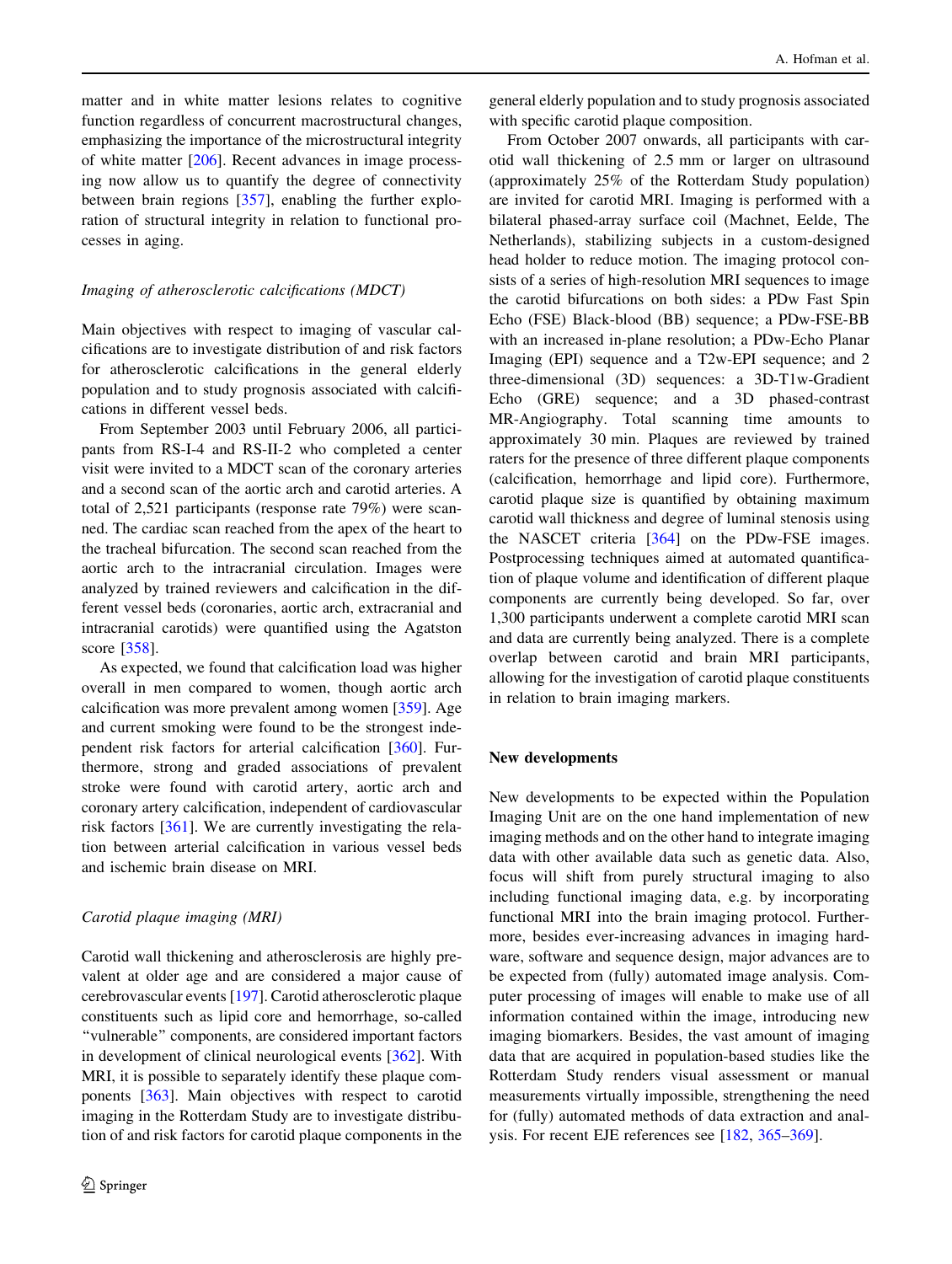# <span id="page-18-0"></span>Management

The Rotterdam Study is directed by a Management Team comprising the scientific principal investigators Cornelia van Duijn (PI Genetic epidemiologic studies), Oscar Franco (PI Cardiovascular diseases), Albert Hofman (chairman, PI Rotterdam Study), Arfan Ikram (PI Neurological diseases), Harry Janssen (PI Hepatic diseases), Caroline Klaver (PI Ophthalmic diseases), Ernst Kuipers (PI Internal Medicine), Tamar Nijsten (Dermatological diseases), Bruno Stricker (PI Pharmaco-epidemiology), Henning Tiemeier (PI Psychiatric diseases), André Uitterlinden (PI Genomic studies), and Meike Vernooij (PI Population Imaging); and Jan Heeringa, MD, PhD, study coordinator, Eric Neeleman, head IT, and Frank van Rooij, DSc, head data-management. The study of respiratory diseases is conducted in close collaboration with Prof Guy Brusselle, Department of Respiratory Medicine, University of Gent, Belgium.

The following persons are Principal Investigator Emeritus of the Rotterdam Study: Frank van den Ouweland (PI Internal Medicine 1990–1992), Diederick Grobbee (PI Cardiovascular diseases 1990–1996), Albert Hofman (PI Neurological diseases 1990–1996), Paulus de Jong (PI Ophthalmic diseases 1990–2005), Huibert Pols (PI Internal Medicine 1993–2006), Monique Breteler (PI Neurological diseases 1997–2010), Gabriel Krestin (PI Population Imaging 1998–2010), Johannes Vingerling (PI Ophthalmic diseases 2005–2010), Jacqueline Witteman (PI Cardiovascular diseases 1997–2011).

Acknowledgments The Rotterdam Study is supported by the Erasmus Medical Center and Erasmus University Rotterdam, The Netherlands Organization for Scientific Research (NWO), The Netherlands Organization for Health Research and Development (ZonMw), the Research Institute for Diseases in the Elderly (RIDE), The Netherlands Genomics Initiative, the Ministry of Education, Culture and Science, the Ministry of Health, Welfare and Sports, the European Commission (DG XII), and the Municipality of Rotterdam. The contribution of inhabitants, general practitioners and pharmacists of the Ommoord district to the Rotterdam Study is gratefully acknowledged.

Open Access This article is distributed under the terms of the Creative Commons Attribution Noncommercial License which permits any noncommercial use, distribution, and reproduction in any medium, provided the original author(s) and source are credited.

#### References

- 1. Oeppen J, Vaupel JW. Demography. Broken limits to life expectancy. Science. 2002;296(5570):1029–31.
- 2. Peto R, Doll R. There is no such thing as aging. BMJ. 1997; 315(7115):1030–2.
- 3. Hofman A, Grobbee DE, de Jong PT, van den Ouweland FA. Determinants of disease and disability in the elderly: the Rotterdam Elderly Study. Eur J Epidemiol. 1991;7(4):403–22.
- 4. Hofman A, Breteler MM, van Duijn CM, Krestin GP, Pols HA, Stricker BH, et al. The Rotterdam Study: objectives and design update. Eur J Epidemiol. 2007;22(11):819–29.
- 5. Hofman A, Breteler MM, van Duijn CM, Janssen HL, Krestin GP, Kuipers EJ, et al. The Rotterdam Study: 2010 objectives and design update. Eur J Epidemiol. 2009;24(9):553–72.
- 6. Hepworth SJ, Law GR, Lawlor DA, McKinney PA. Early life patterns of common infection: a latent class analysis. Eur J Epidemiol. 2010;25(12):875–83.
- 7. Gao X, Hofman A, Hu Y, Lin HD, Zhu CW, Jeekel J, et al. The Shanghai Changfeng Study: a community-based prospective cohort study of chronic diseases among middle-aged and elderly: objectives and design. Eur J Epidemiol. 2010;25(12):885–93.
- 8. Jaddoe VWV, van Duijn CM, van der Heijden AJ, Mackenbach JP, Moll HA, Steegers EAP, et al. The Generation R Study: design and cohort update 2010. Eur J Epidemiol. 2010;25(11): 823–41.
- 9. Miettinen OS. Etiologic study vis-A-vis intervention study. Eur J Epidemiol. 2010;25(10):671–5.
- 10. Stang A. Critical evaluation of the Newcastle-Ottawa scale for the assessment of the quality of nonrandomized studies in metaanalyses. Eur J Epidemiol. 2010;25(9):603–5.
- 11. Harteloh P, de Bruin K, Kardaun J. The reliability of cause-ofdeath coding in The Netherlands. Eur J Epidemiol. 2010;25(8): 531–8.
- 12. Pomp ER, Van Stralen KJ, Le Cessie S, Vandenbroucke JP, Rosendaal FR, Doggen CJM. Experience with multiple control groups in a large population-based case-control study on genetic and environmental risk factors. Eur J Epidemiol. 2010;25(7): 459–66.
- 13. Schmidt-Pokrzywniak A, Stang A. Study of return rate and return time of undeliverable postal letters. Eur J Epidemiol. 2010;25(7):467–70.
- 14. Touvier M, Mejean C, Kesse-Guyot E, Pollet C, Malon A, Castetbon K, et al. Comparison between web-based and paper versions of a self-administered anthropometric questionnaire. Eur J Epidemiol. 2010;25(5):287–96.
- 15. Huybrechts KF, Mikkelsen EM, Christensen T, Riis AH, Hatch EE, Wise LA, et al. A successful implementation of e-epidemiology: the Danish pregnancy planning study 'Snart-Gravid'. Eur J Epidemiol. 2010;25(5):297–304.
- 16. Jacobsen TN, Nohr EA, Frydenberg M. Selection by socioeconomic factors into the Danish National Birth Cohort. Eur J Epidemiol. 2010;25(5):349–55.
- 17. Wenemark M, Vernby A, Norberg AL. Can incentives undermine intrinsic motivation to participate in epidemiologic surveys? Eur J Epidemiol. 2010;25(4):231–5.
- 18. Kristensen P, Bjerkedal T. Dealing with emigration in cohort studies: follow-up of mortality and cancer incidence among Norwegians born between 1967 and 1976. Eur J Epidemiol. 2010;25(3):155–61.
- 19. Strandhagen E, Berg C, Lissner L, Nunez L, Rosengren A, Toren K, et al. Selection bias in a population survey with registry linkage: potential effect on socioeconomic gradient in cardiovascular risk. Eur J Epidemiol. 2010;25(3):163–72.
- 20. Tolonen H, Laatikainen T, Helakorpi S, Talala K, Martelin T, Prattala R. Marital status, educational level and household income explain part of the excess mortality of survey nonrespondents. Eur J Epidemiol. 2010;25(2):69–76.
- 21. Walter S, Tiemeier H. Variable selection: current practice in epidemiological studies. Eur J Epidemiol. 2009;24(12):733–6.
- 22. Ludvigsson JF, Otterblad-Olausson P, Pettersson BU, Ekbom A. The Swedish personal identity number: possibilities and pitfalls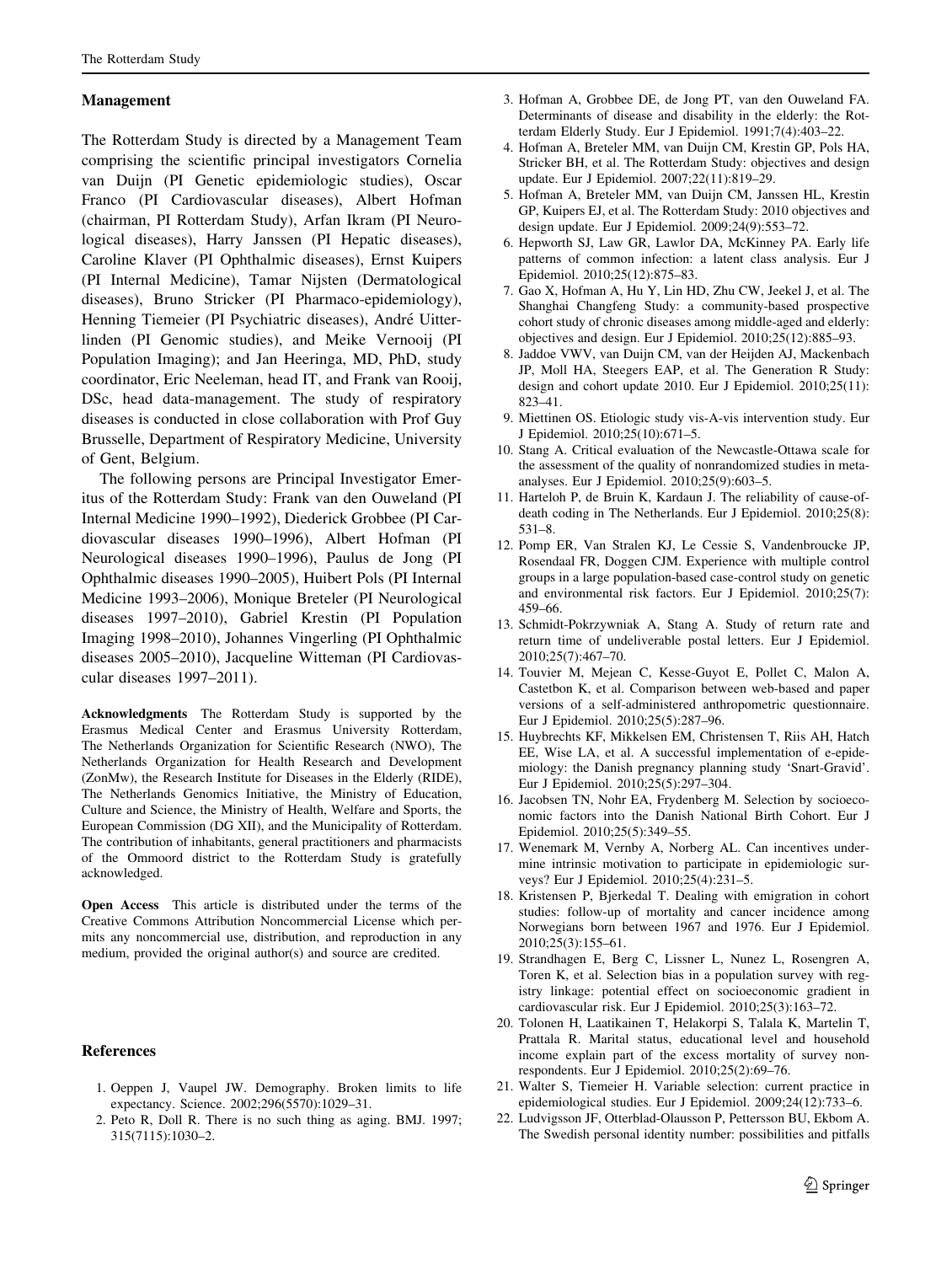<span id="page-19-0"></span>in healthcare and medical research. Eur J Epidemiol. 2009;24(11):659–67.

- 23. Alperovitch A, Bertrand M, Jougla E, Vidal JS, Ducimetiere P, Helmer C, et al. Do we really know the cause of death of the very old? Comparison between official mortality statistics and cohort study classification. Eur J Epidemiol. 2009;24(11): 669–75.
- 24. Stolk RP, Hutter I, Wittek RPM. Population ageing research: a family of disciplines. Eur J Epidemiol. 2009;24(11):715–8.
- 25. Nur U, Longford NT, Cade JE, Greenwood DC. The impact of handling missing data on alcohol consumption estimates in the UK women cohort study. Eur J Epidemiol. 2009;24(10):589–95.
- 26. Hofman A, Breteler MMB, van Duijn CM, Janssen HLA, Krestin GP, Kuipers EJ, et al. The Rotterdam Study: 2010 objectives and design update. Eur J Epidemiol. 2009;24(9): 553–72.
- 27. Barakat-Haddad CP, Elliott S, Eyles J, Pengelly D. Predictors of locating children participants in epidemiological studies 20 years after last contact: internet resources and longitudinal research. Eur J Epidemiol. 2009;24(8):397–405.
- 28. Merry AHH, Boer JMA, Schouten LJ, Feskens EJM, Verschuren WMM, Gorgels APM, et al. Validity of coronary heart diseases and heart failure based on hospital discharge and mortality data in The Netherlands using the cardiovascular registry Maastricht cohort study. Eur J Epidemiol. 2009;24(5):237–47.
- 29. Bonneux LGA. Medical demography and epidemiology: dizygotic twins. Eur J Epidemiol. 2009;24(4):157–9.
- 30. Lagerros YT, Bellocco R, Adami HO, Nyren O. Measures of physical activity and their correlates: The Swedish National March Cohort. Eur J Epidemiol. 2009;24(4):161–9.
- 31. Jacobi D, Charles MA, Tafflet M, Lommez A, Borys JM, Oppert JM. Relationships of self-reported physical activity domains with accelerometry recordings in French adults. Eur J Epidemiol. 2009;24(4):171–9.
- 32. Lagerros Y. Physical activity-the more we measure, the more we know how to measure. Eur J Epidemiol. 2009;24(3):119–22.
- 33. de Torbal A, Boersma E, Kors JA, van Herpen G, Deckers JW, van der Kuip DA, et al. Incidence of recognized and unrecognized myocardial infarction in men and women aged 55 and older: the Rotterdam Study. Eur Heart J. 2006;27(6):729–36.
- 34. Hak AE, Pols HA, Visser TJ, Drexhage HA, Hofman A, Witteman JC. Subclinical hypothyroidism is an independent risk factor for atherosclerosis and myocardial infarction in elderly women: the Rotterdam Study. Ann Intern Med. 2000;132(4):270–8.
- 35. Rutten JH, Mattace-Raso FU, Steyerberg EW, Lindemans J, Hofman A, Wieberdink RG, et al. Amino-terminal pro-B-type natriuretic peptide improves cardiovascular and cerebrovascular risk prediction in the population: the Rotterdam Study. Hypertension. 2010;55(3):785–91.
- 36. Kardys I, de Maat MP, Uitterlinden AG, Hofman A, Witteman JC. C-reactive protein gene haplotypes and risk of coronary heart disease: the Rotterdam Study. Eur Heart J. 2006;27(11): 1331–7.
- 37. Oei HH, van der Meer IM, Hofman A, Koudstaal PJ, Stijnen T, Breteler MM, et al. Lipoprotein-associated phospholipase A2 activity is associated with risk of coronary heart disease and ischemic stroke: the Rotterdam Study. Circulation. 2005;111(5): 570–5.
- 38. van der Bom JG, de Knijff P, Haverkate F, Bots ML, Meijer P, de Jong PT, et al. Tissue plasminogen activator and risk of myocardial infarction: the Rotterdam Study. Circulation. 1997; 95(12):2623–7.
- 39. Bots ML, Hoes AW, Koudstaal PJ, Hofman A, Grobbee DE. Common carotid intima-media thickness and risk of stroke and myocardial infarction: the Rotterdam Study. Circulation. 1997; 96(5):1432–7.
- 40. Mattace-Raso FU, van der Cammen TJ, Hofman A, van Popele NM, Bos ML, Schalekamp MA, et al. Arterial stiffness and risk of coronary heart disease and stroke: the Rotterdam Study. Circulation. 2006;113(5):657–63.
- 41. Vliegenthart R, Oudkerk M, Hofman A, Oei HH, van Dijck W, van Rooij FJ, et al. Coronary calcification improves cardiovascular risk prediction in the elderly. Circulation. 2005;112(4): 572–7.
- 42. van der Meer IM, Bots ML, Hofman A, del Sol AI, van der Kuip DA, Witteman JC. Predictive value of noninvasive measures of atherosclerosis for incident myocardial infarction: the Rotterdam Study. Circulation. 2004;109(9):1089–94.
- 43. Elias-Smale SE, Proenca RV, Koller MT, Kavousi M, van Rooij FJ, Hunink MG, et al. Coronary calcium score improves classification of coronary heart disease risk in the elderly: the Rotterdam Study. J Am Coll Cardiol. 2010;56(17):1407–14.
- 44. Kardys I, Klaver CC, Despriet DD, Bergen AA, Uitterlinden AG, Hofman A, et al. A common polymorphism in the complement factor H gene is associated with increased risk of myocardial infarction: the Rotterdam Study. J Am Coll Cardiol. 2006;47(8):1568–75.
- 45. Psaty BM, O'Donnell CJ, Gudnason V, Lunetta KL, Folsom AR, Rotter JI, et al. Cohorts for Heart and Aging Research in Genomic Epidemiology (CHARGE) Consortium: design of prospective meta-analyses of genome-wide association studies from 5 cohorts. Circ Cardiovasc Genet. 2009;2(1):73–80.
- 46. Dehghan A, Kottgen A, Yang Q, Hwang SJ, Kao WL, Rivadeneira F, et al. Association of three genetic loci with uric acid concentration and risk of gout: a genome-wide association study. Lancet. 2008;372(9654):1953–61.
- 47. Kottgen A, Glazer NL, Dehghan A, Hwang SJ, Katz R, Li M, et al. Multiple loci associated with indices of renal function and chronic kidney disease. Nat Genet. 2009;41(6):712–7.
- 48. Ganesh SK, Zakai NA, van Rooij FJ, Soranzo N, Smith AV, Nalls MA, et al. Multiple loci influence erythrocyte phenotypes in the CHARGE Consortium. Nat Genet. 2009;41(11): 1191–8.
- 49. Levy D, Ehret GB, Rice K, Verwoert GC, Launer LJ, Dehghan A, et al. Genome-wide association study of blood pressure and hypertension. Nat Genet. 2009;41(6):677–87.
- 50. Dehghan A, Dupuis J, Barbalic M, Bis JC, Eiriksdottir G, Lu C, et al. Meta-analysis of genome-wide association studies in  $>80,000$  subjects identifies multiple loci for C-reactive protein levels. Circulation. 2011;123(7):731–8.
- 51. Smith NL, Chen MH, Dehghan A, Strachan DP, Basu S, Soranzo N, et al. Novel associations of multiple genetic loci with plasma levels of factor VII, factor VIII, and von Willebrand factor: The CHARGE (Cohorts for Heart and Aging Research in Genome Epidemiology) Consortium. Circulation. 2010;121(12): 1382–92.
- 52. Bleumink GS, Knetsch AM, Sturkenboom MC, Straus SM, Hofman A, Deckers JW, et al. Quantifying the heart failure epidemic: prevalence, incidence rate, lifetime risk and prognosis of heart failure: the Rotterdam Study. Eur Heart J. 2004; 25(18):1614–9.
- 53. Heeringa J, van der Kuip DA, Hofman A, Kors JA, van Herpen G, Stricker BH, et al. Prevalence, incidence and lifetime risk of atrial fibrillation: the Rotterdam Study. Eur Heart J. 2006; 27(8):949–53.
- 54. van Vark LC, Kardys I, Bleumink GS, Knetsch AM, Deckers JW, Hofman A, et al. Lipoprotein-associated phospholipase A2 activity and risk of heart failure: the Rotterdam Study. Eur Heart J. 2006;27(19):2346–52.
- 55. Heeringa J, Kors JA, Hofman A, van Rooij FJ, Witteman JC. Cigarette smoking and risk of atrial fibrillation: the Rotterdam Study. Am Heart J. 2008;156(6):1163–9.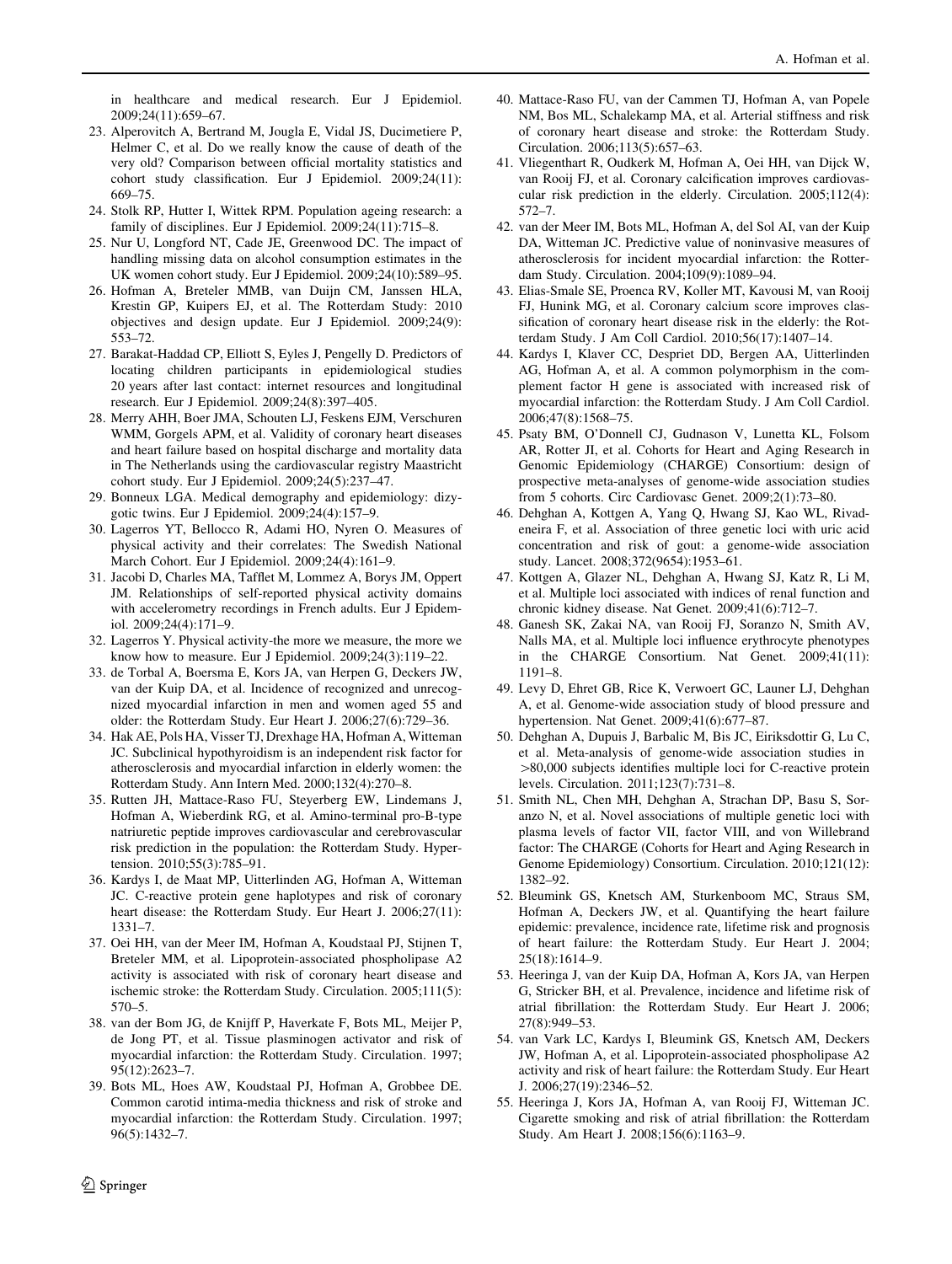- <span id="page-20-0"></span>56. Heeringa J, Hoogendoorn EH, van der Deure WM, Hofman A, Peeters RP, Hop WC, et al. High-normal thyroid function and risk of atrial fibrillation: the Rotterdam Study. Arch Intern Med. 2008;168(20):2219–24.
- 57. Heeringa J, van der Kuip DA, Hofman A, Kors JA, van Rooij FJ, Lip GY, et al. Subclinical atherosclerosis and risk of atrial fibrillation: the Rotterdam Study. Arch Intern Med. 2007;167(4):382–7.
- 58. Vasan RS, Glazer NL, Felix JF, Lieb W, Wild PS, Felix SB, et al. Genetic variants associated with cardiac structure and function: a meta-analysis and replication of genome-wide association data. JAMA. 2009;302(2):168–78.
- 59. Pfeufer A, van Noord C, Marciante KD, Arking DE, Larson MG, Smith AV, et al. Genome-wide association study of PR interval. Nat Genet. 2010;42(2):153–9.
- 60. Benjamin EJ, Rice KM, Arking DE, Pfeufer A, van Noord C, Smith AV, et al. Variants in ZFHX3 are associated with atrial fibrillation in individuals of European ancestry. Nat Genet. 2009;41(8):879–81.
- 61. Dehghan A, Kardys I, de Maat MP, Uitterlinden AG, Sijbrands EJ, Bootsma AH, et al. Genetic variation, C-reactive protein levels, and incidence of diabetes. Diabetes. 2007;56(3): 872–8.
- 62. Straus SM, Kors JA, De Bruin ML, van der Hooft CS, Hofman A, Heeringa J, et al. Prolonged QTc interval and risk of sudden cardiac death in a population of older adults. J Am Coll Cardiol. 2006;47(2):362–7.
- 63. Kardys I, Deckers JW, Stricker BH, Vletter WB, Hofman A, Witteman J. Distribution of echocardiographic parameters and their associations with cardiovascular risk factors in the Rotterdam Study. Eur J Epidemiol. 2010;25(7):481–90.
- 64. Bellocco R, Jia CQ, Ye WM, Lagerros YT. Effects of physical activity, body mass index, waist-to-hip ratio and waist circumference on total mortality risk in the Swedish National March Cohort. Eur J Epidemiol. 2010;25(11):777–88.
- 65. Lindman AS, Veierod MB, Tverdal A, Pedersen JI, Selmer R. Nonfasting triglycerides and risk of cardiovascular death in men and women from the Norwegian Counties Study. Eur J Epidemiol. 2010;25(11):789–98.
- 66. Alberts VP, Bos MJ, Koudstaal PJ, Hofman A, Witteman JCM, Stricker BHC, et al. Heart failure and the risk of stroke: the Rotterdam Study. Eur J Epidemiol. 2010;25(11):807–12.
- 67. Geelhoed JJM, Jaddoe VWV. Early influences on cardiovascular and renal development. Eur J Epidemiol. 2010;25(10):677–92.
- 68. Daniel M, Paquet C, Auger N, Zang G, Kestens Y. Association of fast-food restaurant and fruit and vegetable store densities with cardiovascular mortality in a metropolitan population. Eur J Epidemiol. 2010;25(10):711–9.
- 69. Waller K, Kujala UM, Rantanen T, Kauppinen M, Silventoinen K, Koskenvuo M, et al. Physical activity, morbidity and mortality in twins: a 24-year prospective follow-up. Eur J Epidemiol. 2010;25(10):731–9.
- 70. Kallberg H, Alfredsson L, Feychting M, Ahlbom A. Do split your epidemiological data reply. Eur J Epidemiol. 2010;25(10): 760.
- 71. Savela S, Koistinen P, Tilvis RS, Strandberg AY, Pitkala KH, Salomaa VV, et al. Leisure-time physical activity, cardiovascular risk factors and mortality during a 34-year follow-up in men. Eur J Epidemiol. 2010;25(9):619–25.
- 72. Carlsson AC, Theobald H, Wandell PE. Health factors and longevity in men and women: a 26-year follow-up study. Eur J Epidemiol. 2010;25(8):547–51.
- 73. Kettaneh A, Fardet L, Mario N, Retbi A, Taright N, Tiev K, et al. The 2003 heat wave in France: hydratation status changes in older inpatients. Eur J Epidemiol. 2010;25(7):517–24.
- 74. Leclerc A. Shift-work and cardiovascular disease. Eur J Epidemiol. 2010;25(5):285–6.
- 75. Thomas C, Power C. Shift work and risk factors for cardiovascular disease: a study at age 45 years in the 1958 British birth cohort. Eur J Epidemiol. 2010;25(5):305–14.
- 76. Hublin C, Partinen M, Koskenvuo K, Silventoinen K, Koskenvuo M, Kaprio J. Shift-work and cardiovascular disease: a population-based 22-year follow-up study. Eur J Epidemiol. 2010;25(5):315–23.
- 77. Alatupa S, Pulkki-Raback L, Hintsanen M, Ravaja N, Raitakari OT, Telama R, et al. School performance as a predictor of adulthood obesity: a 21-year follow-up study. Eur J Epidemiol. 2010;25(4):267–74.
- 78. Kvamme JM, Wilsgaard T, Florholmen J, Jacobsen BK. Body mass index and disease burden in elderly men and women: the Tromso Study. Eur J Epidemiol. 2010;25(3):183–93.
- 79. Schaeffner ES, van der Giet M, Gaedeke J, Tolle M, Ebert N, Kuhlmann MK, et al. The Berlin initiative study: the methodology of exploring kidney function in the elderly by combining a longitudinal and cross-sectional approach. Eur J Epidemiol. 2010;25(3):203–10.
- 80. Bonneux LG, Huisman CC, de Beer JA. Mortality in 272 European regions, 2002–2004. An update. Eur J Epidemiol. 2010;25(2):77–85.
- 81. Smith JG, Platonov PG, Hedblad B, Engstrom G, Melander O. Atrial fibrillation in the Malmo diet and cancer study: a study of occurrence, risk factors and diagnostic validity. Eur J Epidemiol. 2010;25(2):95–102.
- 82. van Noord C, Dorr M, Sturkenboom M, Straus S, Reffelmann T, Felix SB, et al. The association of serum testosterone levels and ventricular repolarization. Eur J Epidemiol. 2010;25(1):21–8.
- 83. Hofman A. Recent trends in cardiovascular epidemiology. Eur J Epidemiol. 2009;24(12):721–3.
- 84. Thelle DS. The dynamics of cardiovascular epidemiology. Eur J Epidemiol. 2009;24(12):725–6.
- 85. Gulsvik AK, Thelle DS, Mowe M, Wyller TB. Increased mortality in the slim elderly: a 42 years follow-up study in a general population. Eur J Epidemiol. 2009;24(11):683–90.
- 86. Wiesbauer F, Blessberger H, Goliasch G, Holy EW, Pfaffenberger S, Tentzeris I, et al. Elevated risk of myocardial infarction in very young immigrants from former Yugoslavia. Eur J Epidemiol. 2009;24(11):691–6.
- 87. Gasparrini A, Gorini G, Barchielli A. On the relationship between smoking bans and incidence of acute myocardial infarction. Eur J Epidemiol. 2009;24(10):597–602.
- 88. Setia MS, Quesnel-Vallee A, Abrahamowicz M, Tousignant P, Lynch J. Convergence of body mass index of immigrants to the Canadian-born population: evidence from the National Population Health Survey (1994–2006). Eur J Epidemiol. 2009;24(10): 611–23.
- 89. Rey G, Fouillet A, Bessemoulin P, Frayssinet P, Dufour A, Jougla E, et al. Heat exposure and socio-economic vulnerability as synergistic factors in heat-wave-related mortality. Eur J Epidemiol. 2009;24(9):495–502.
- 90. Regidor E, Astasio P, Calle ME, Martinez D, Ortega P, Dominguez V. The association between birthplace in different regions of the world and cardiovascular mortality among residents of Spain. Eur J Epidemiol. 2009;24(9):503–12.
- 91. Hertel S, Le Tertre A, Jockel KH, Hoffmann B. Quantification of the heat wave effect on cause-specific mortality in Essen, Germany. Eur J Epidemiol. 2009;24(8):407–14.
- 92. Chimonas T, Fanouraki I, Liberopoulos EN, Chimonas E, Elisaf M. Diverging trends in cardiovascular morbidity and mortality in a low risk population. Eur J Epidemiol. 2009;24(8): 415–23.
- 93. Oliveira A, Barros H, Azevedo A, Bastos J, Lopes C. Impact of risk factors for non-fatal acute myocardial infarction. Eur J Epidemiol. 2009;24(8):425–32.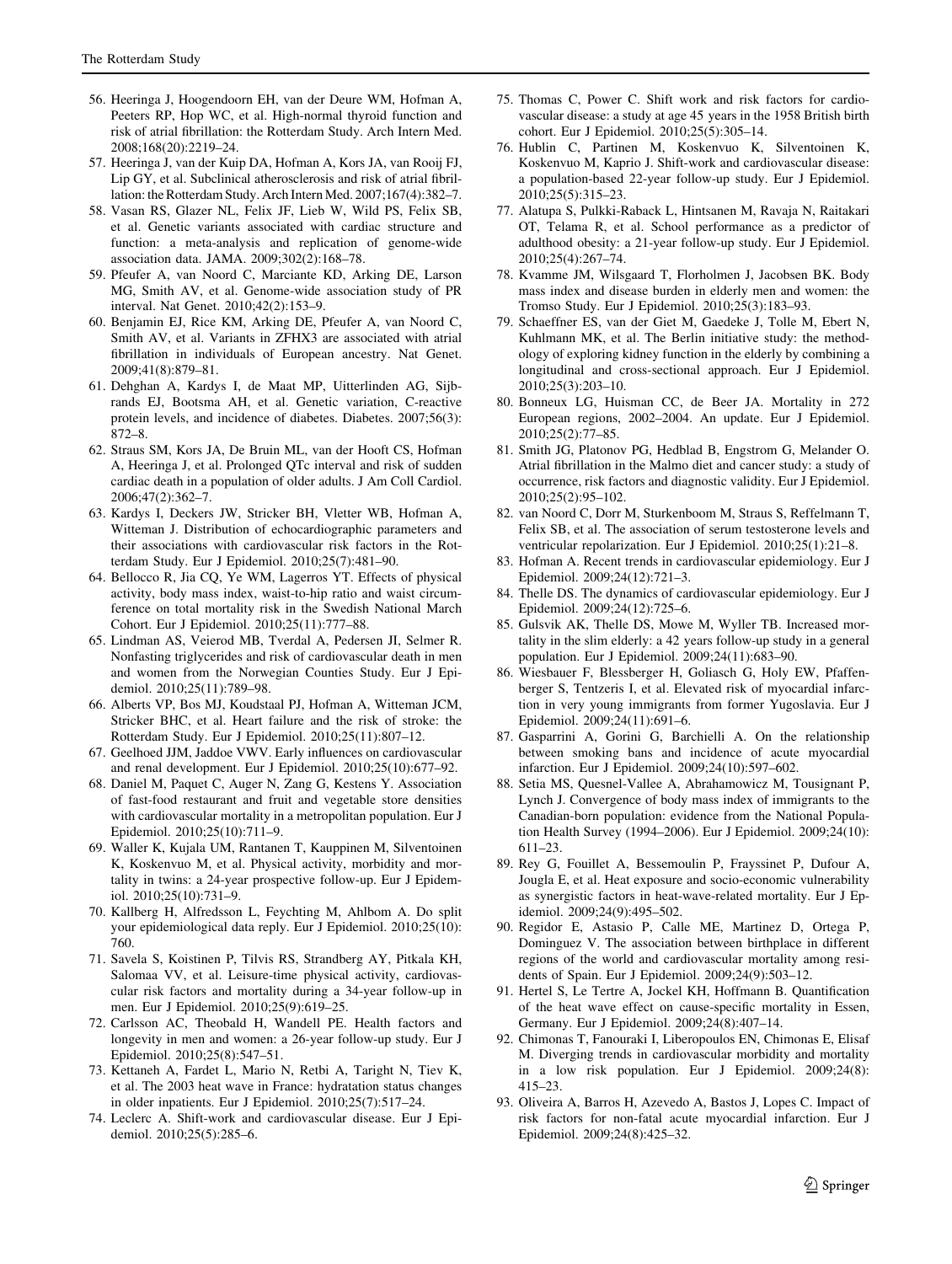- <span id="page-21-0"></span>94. Schlaefer K, Schlehofer B, Schuz J. Validity of self-reported occupational noise exposure. Eur J Epidemiol. 2009;24(8): 469–75.
- 95. Mayer O, Simon J, Plaskova M, Cifkova R, Trefil L. N-terminal pro B-type natriuretic peptide as prognostic marker for mortality in coronary patients without clinically manifest heart failure. Eur J Epidemiol. 2009;24(7):363–8.
- 96. Pearce MS, Relton CL, Parker L, Unwin NC. Sex differences in the association between infant feeding and blood cholesterol in later life: the Newcastle thousand families cohort study at age 49–51 years. Eur J Epidemiol. 2009;24(7):375–80.
- 97. Dorr M, Wallaschofski H, Friedrich N. Association of low total testosterone levels and prevalent carotid plaques: result of the study of health in Pomerania. Eur J Epidemiol. 2009;24(7): 389–91.
- 98. Corpeleijn E, Bakker SJL, Stolk RP. Obesity and impaired renal function: potential for lifestyle intervention? Eur J Epidemiol. 2009;24(6):275–80.
- 99. Vikan T, Johnsen SH, Schirmer H, Njolstad I, Svartberg J. Endogenous testosterone and the prospective association with carotid atherosclerosis in men: the Tromso study. Eur J Epidemiol. 2009;24(6):289–95.
- 100. Fallah N, Mohammad K, Nourijelyani K, Eshraghian MR, Seyyedsalehi SA, Raiessi M, et al. Nonlinear association between serum testosterone levels and coronary artery disease in Iranian men. Eur J Epidemiol. 2009;24(6):297–306.
- 101. Ruan LT, Chen W, Srinivasan S, Xu JH, Toprak A, Berenson G. Plasma homocysteine is adversely associated with glomerular filtration rate in asymptomatic black and white young adults: the Bogalusa heart study. Eur J Epidemiol. 2009;24(6):315–9.
- 102. Saleheen D, Zaidi M, Rasheed A, Ahmad U, Hakeem A, Murtaza M, et al. The Pakistan Risk of Myocardial Infarction Study: a resource for the study of genetic, lifestyle and other determinants of myocardial infarction in South Asia. Eur J Epidemiol. 2009;24(6):329–38.
- 103. Tasevska-Dinevska G, Kennedy LMA, Nilsson PM, Willenheimer R. Gender aspects on heart failure incidence and mortality in a middle-aged, urban, community-based population sample: the Malmo preventive project. Eur J Epidemiol. 2009;24(5): 249–57.
- 104. Zheng H, Orsini N, Amin J, Wolk A, Nguyen VTT, Ehrlich F. Quantifying the dose-response of walking in reducing coronary heart disease risk: meta-analysis. Eur J Epidemiol. 2009;24(4): 181–92.
- 105. Greiser KH, Kluttig A, Schumann B, Swenne CA, Kors JA, Kuss O, et al. Cardiovascular diseases, risk factors and short-term heart rate variability in an elderly general population: the CARLA study 2002–2006. Eur J Epidemiol. 2009;24(3): 123–42.
- 106. Jaffe DH, Neumark YD, Eisenbach Z, Manor O. Parity-related mortality: shape of association among middle-aged and elderly men and women. Eur J Epidemiol. 2009;24(1):9–16.
- 107. Dragano N, Hoffmann B, Stang A, Moebus S, Verde PE, Weyers S, et al. Subclinical coronary atherosclerosis and neighbourhood deprivation in an urban region. Eur J Epidemiol. 2009;24(1):25–35.
- 108. Osler M, Lund R, Kriegbaum M, Andersen AMN. The influence of birth weight and body mass in early adulthood on early coronary heart disease risk among Danish men born in 1953. Eur J Epidemiol. 2009;24(1):57–61.
- 109. Klenk J, Nagel G, Ulmer H, Strasak A, Concin H, Diem G, et al. Body mass index and mortality: results of a cohort of 184,697 adults in Austria. Eur J Epidemiol. 2009;24(2):83–91.
- 110. Turin TC, Kita Y, Rumana N, Sugihara H, Morita Y, Tomioka N, et al. Incidence, admission and case-fatality of acute myocardial infarction: weekend versus weekday in a Japanese

population: 16-year results from Takashima AMI Registry (1988–2003). Eur J Epidemiol. 2009;24(2):93–100.

- 111. Zhang HL, Yang Y, Wu JA. Can prevalence of apolipoprotein E epsilon 4 allele explain the geographical variation of coronary heart disease mortality rates in Western Europe? Eur J Epidemiol. 2010;25(12):897–8.
- 112. Kiiski V, de Vries E, Flohil SC, Bijl MJ, Hofman A, Stricker BH, et al. Risk factors for single and multiple basal cell carcinomas. Arch Dermatol. 2010;146(8):848–55.
- 113. Flohil SC, de Vries E, van Meurs JB, Fang Y, Stricker BH, Uitterlinden AG, et al. Vitamin D-binding protein polymorphisms are not associated with development of (multiple) basal cell carcinomas. Exp Dermatol. 2010;19(12):1103–5.
- 114. Odding E, Valkenburg HA, Stam HJ, Hofman A. Determinants of locomotor disability in people aged 55 years and over: the Rotterdam Study. Eur J Epidemiol. 2001;17(11):1033–41.
- 115. Tas U, Verhagen AP, Bierma-Zeinstra SM, Hofman A, Odding E, Pols HA, et al. Incidence and risk factors of disability in the elderly: the Rotterdam Study. Prev Med. 2007;44(3):272–8.
- 116. Van der Klift M, De Laet CE, McCloskey EV, Hofman A, Pols HA. The incidence of vertebral fractures in men and women: the Rotterdam Study. J Bone Miner Res. 2002;17(6):1051–6.
- 117. Schuit SC, van der Klift M, Weel AE, de Laet CE, Burger H, Seeman E, et al. Fracture incidence and association with bone mineral density in elderly men and women: the Rotterdam Study. Bone. 2004;34(1):195–202.
- 118. van Daele PL, Burger H, Algra D, Hofman A, Grobbee DE, Birkenhager JC, et al. Age-associated changes in ultrasound measurements of the calcaneus in men and women: the Rotterdam Study. J Bone Miner Res. 1994;9(11):1751–7.
- 119. van Daele PL, Seibel MJ, Burger H, Hofman A, Grobbee DE, van Leeuwen JP, et al. Case–control analysis of bone resorption markers, disability, and hip fracture risk: the Rotterdam Study. BMJ. 1996;312(7029):482–3.
- 120. Goderie-Plomp HW, van der Klift M, de Ronde W, Hofman A, de Jong FH, Pols HA. Endogenous sex hormones, sex hormonebinding globulin, and the risk of incident vertebral fractures in elderly men and women: the Rotterdam Study. J Clin Endocrinol Metab. 2004;89(7):3261–9.
- 121. van Meurs JB, Dhonukshe-Rutten RA, Pluijm SM, van der Klift M, de Jonge R, Lindemans J, et al. Homocysteine levels and the risk of osteoporotic fracture. N Engl J Med. 2004;350(20): 2033–41.
- 122. Bergink AP, Uitterlinden AG, Van Leeuwen JP, Hofman A, Verhaar JA, Pols HA. Bone mineral density and vertebral fracture history are associated with incident and progressive radiographic knee osteoarthritis in elderly men and women: the Rotterdam Study. Bone. 2005;37(4):446–56.
- 123. van der Klift M, de Laet CE, Coebergh JW, Hofman A, Pols HA, Rotterdam S. Bone mineral density and the risk of breast cancer: the Rotterdam Study. Bone. 2003;32(3):211–6.
- 124. van der Klift M, Pols HA, Hak AE, Witteman JC, Hofman A, de Laet CE. Bone mineral density and the risk of peripheral arterial disease: the Rotterdam Study. Calcif Tissue Int. 2002;70(6): 443–9.
- 125. van Daele PL, Stolk RP, Burger H, Algra D, Grobbee DE, Hofman A, et al. Bone density in non-insulin-dependent diabetes mellitus: the Rotterdam Study. Ann Intern Med. 1995;122(6): 409–14.
- 126. de Liefde II, van der Klift M, de Laet CE, van Daele PL, Hofman A, Pols HA. Bone mineral density and fracture risk in type-2 diabetes mellitus: the Rotterdam Study. Osteoporos Int. 2005;16(12):1713–20.
- 127. van der Klift M, de Laet CD, Pols HA. Assessment of fracture risk: who should be treated for osteoporosis? Best Pract Res Clin Rheumatol. 2005;19(6):937–50.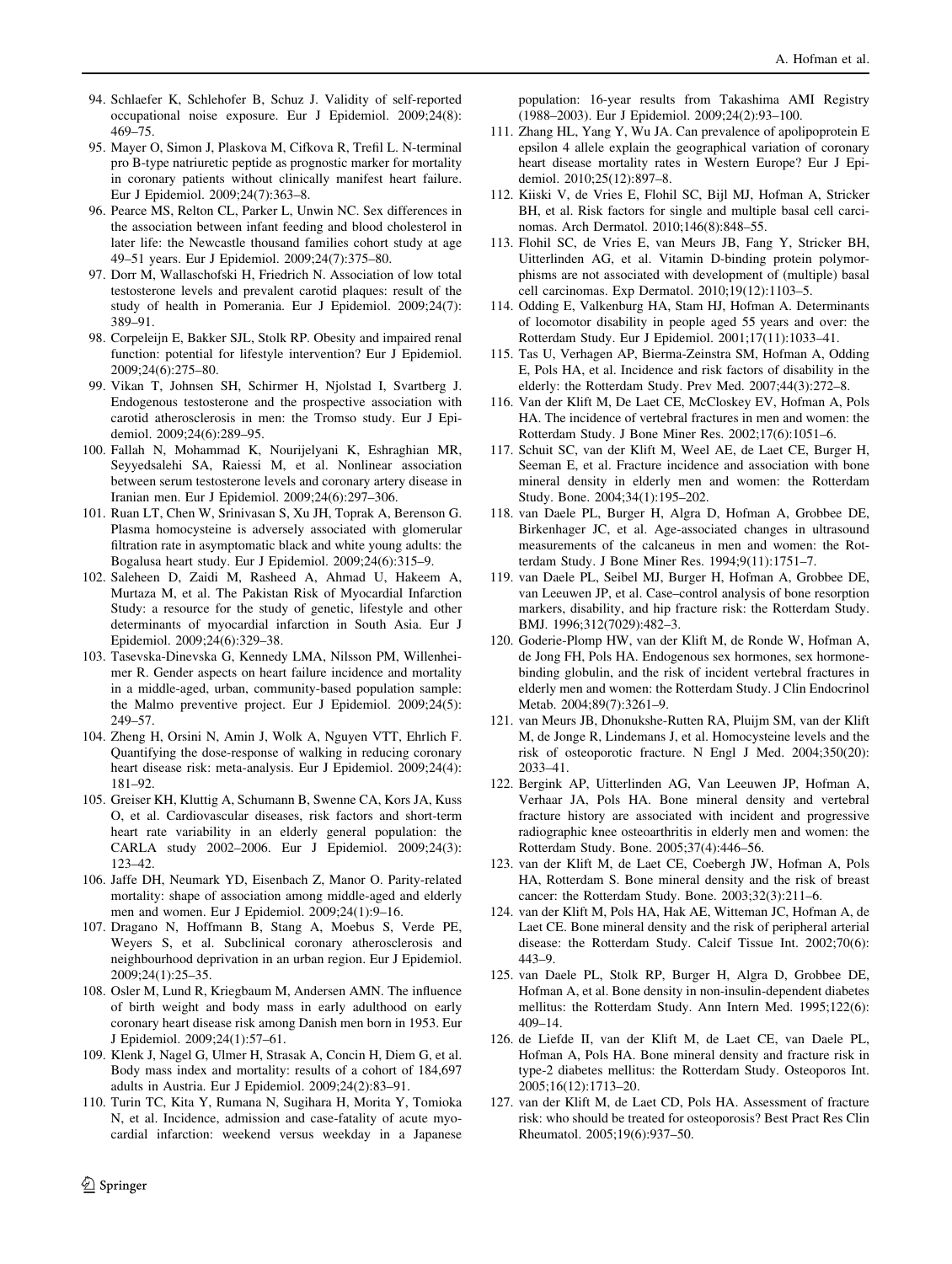- <span id="page-22-0"></span>128. de Laet CE, van der Klift M, Hofman A, Pols HA. Osteoporosis in men and women: a story about bone mineral density thresholds and hip fracture risk. J Bone Miner Res. 2002;17(12): 2231–6.
- 129. De Laet C, Kanis JA, Oden A, Johanson H, Johnell O, Delmas P, et al. Body mass index as a predictor of fracture risk: a metaanalysis. Osteoporos Int. 2005;16(11):1330–8.
- 130. Reijman M, Hazes JM, Bierma-Zeinstra SM, Koes BW, Christgau S, Christiansen C, et al. A new marker for osteoarthritis: cross-sectional and longitudinal approach. Arthritis Rheum. 2004;50(8):2471–8.
- 131. Reijman M, Hazes JM, Pols HA, Bernsen RM, Koes BW, Bierma-Zeinstra SM. Validity and reliability of three definitions of hip osteoarthritis: cross sectional and longitudinal approach. Ann Rheum Dis. 2004;63(11):1427–33.
- 132. Reijman M, Hazes JM, Pols HA, Bernsen RM, Koes BW, Bierma-Zeinstra SM. Role of radiography in predicting progression of osteoarthritis of the hip: prospective cohort study. BMJ. 2005;330(7501):1183.
- 133. Brouwer GM, van Tol AW, Bergink AP, Belo JN, Bernsen RM, Reijman M, et al. Association between valgus and varus alignment and the development and progression of radiographic osteoarthritis of the knee. Arthritis Rheum. 2007;56(4): 1204–11.
- 134. Dahaghin S, Bierma-Zeinstra SM, Reijman M, Pols HA, Hazes JM, Koes BW. Does hand osteoarthritis predict future hip or knee osteoarthritis? Arthritis Rheum. 2005;52(11):3520–7.
- 135. Hak AE, Pols HA, Stehouwer CD, Meijer J, Kiliaan AJ, Hofman A, et al. Markers of inflammation and cellular adhesion molecules in relation to insulin resistance in nondiabetic elderly: the Rotterdam Study. J Clin Endocrinol Metab. 2001;86(9): 4398–405.
- 136. Kalmijn S, Mehta KM, Pols HA, Hofman A, Drexhage HA, Breteler MM. Subclinical hyperthyroidism and the risk of dementia: the Rotterdam Study. Clin Endocrinol (Oxf). 2000; 53(6):733–7.
- 137. Smit P, van Schaik RH, van der Werf M, van den Beld AW, Koper JW, Lindemans J, et al. A common polymorphism in the CYP3A7 gene is associated with a nearly 50% reduction in serum dehydroepiandrosterone sulfate levels. J Clin Endocrinol Metab. 2005;90(9):5313–6.
- 138. Rivadeneira F, van Meurs JB, Kant J, Zillikens MC, Stolk L, Beck TJ, et al. Estrogen receptor beta (ESR2) polymorphisms in interaction with estrogen receptor alpha (ESR1) and insulin-like growth factor I (IGF1) variants influence the risk of fracture in postmenopausal women. J Bone Miner Res. 2006;21(9): 1443–56.
- 139. Rivadeneira F, Houwing-Duistermaat JJ, Beck TJ, Janssen JA, Hofman A, Pols HA, et al. The influence of an insulin-like growth factor I gene promoter polymorphism on hip bone geometry and the risk of nonvertebral fracture in the elderly: the Rotterdam Study. J Bone Miner Res. 2004;19(8):1280–90.
- 140. van Rossum EF, Koper JW, Huizenga NA, Uitterlinden AG, Janssen JA, Brinkmann AO, et al. A polymorphism in the glucocorticoid receptor gene, which decreases sensitivity to glucocorticoids in vivo, is associated with low insulin and cholesterol levels. Diabetes. 2002;51(10):3128–34.
- 141. den Heijer T, Schuit SC, Pols HA, van Meurs JB, Hofman A, Koudstaal PJ, et al. Variations in estrogen receptor alpha gene and risk of dementia, and brain volumes on MRI. Mol Psychiatry. 2004;9(12):1129–35.
- 142. Beck TJ, Ruff CB, Warden KE, Scott WW Jr, Rao GU. Predicting femoral neck strength from bone mineral data. A structural approach. Invest Radiol. 1990;25(1):6–18.
- 143. McCloskey EV, Spector TD, Eyres KS, Fern ED, O'Rourke N, Vasikaran S, et al. The assessment of vertebral deformity: a

method for use in population studies and clinical trials. Osteoporos Int. 1993;3(3):138–47.

- 144. Jansson KA, Blomqvist P, Svedmark P, Granath F, Buskens E, Larsson M, et al. Thoracolumbar vertebral fractures in Sweden: an analysis of 13,496 patients admitted to hospital. Eur J Epidemiol. 2010;25(6):431–7.
- 145. Schuur M, Henneman P, van Swieten JC, Zillikens MC, de Koning I, Janssens A, et al. Insulin-resistance and metabolic syndrome are related to executive function in women in a large family-based study. Eur J Epidemiol. 2010;25(8):561–8.
- 146. Forsen L, Berntsen GK, Meyer HE, Tell GS, Fonnebo V, Group NCR. Differences in precision in bone mineral density measured by SXA and DXA: the NOREPOS study. Eur J Epidemiol. 2008;23(9):615–24.
- 147. Yaegashi Y, Onoda T, Tanno K, Kuribayashi T, Sakata K, Orimo H. Association of hip fracture incidence and intake of calcium, magnesium, vitamin D, and vitamin K. Eur J Epidemiol. 2008;23(3):219–25.
- 148. Siggeirsdottir K, Aspelund T, Sigurdsson G, Mogensen B, Chang M, Jonsdottir B, et al. Inaccuracy in self-report of fractures may underestimate association with health outcomes when compared with medical record based fracture registry. Eur J Epidemiol. 2007;22(9):631–9.
- 149. Yang YJ, Wang YB, Lei SF, Long JR, Shen H, Zhao LJ, et al. AHSG gene polymorphisms are associated with bone mineral density in Caucasian nuclear families. Eur J Epidemiol. 2007;22(8):527–32.
- 150. Hong X, Niu T, Chen C, Wang B, Venners SA, Fang Z, et al. Familial aggregation of forearm bone mineral density in Chinese. Eur J Epidemiol. 2007;22(5):335–41.
- 151. Piirtola M, Vahlberg T, Lopponen M, Raiha I, Isoaho R, Kivela SL. Fractures as predictors of excess mortality in the aged-a population-based study with a 12-year follow-up. Eur J Epidemiol. 2008;23(11):747–55.
- 152. Wallensten A, Oliver I, Ricketts K, Kafatos G, Stuart JM, Joseph C. Windscreen wiper fluid without added screenwash in motor vehicles: a newly identified risk factor for Legionnaires' disease. Eur J Epidemiol. 2010;25(9):661–5.
- 153. Hui WS, Liu Z, Ho SC. Metabolic syndrome and all-cause mortality: a meta-analysis of prospective cohort studies. Eur J Epidemiol. 2010;25(6):375–84.
- 154. Kowall B, Rathmann W, Strassburger K, Heier M, Holle R, Thorand B, et al. Association of passive and active smoking with incident type 2 diabetes mellitus in the elderly population: the KORA S4/F4 cohort study. Eur J Epidemiol. 2010;25(6): 393–402.
- 155. Morseth B, Emaus N, Wilsgaard T, Jacobsen BK, Jorgensen L. Leisure time physical activity in adulthood is positively associated with bone mineral density 22 years later. The Tromso study. Eur J Epidemiol. 2010;25(5):325–31.
- 156. Kataja-Tuomola M, Sundell J, Mannisto S, Virtanen MJ, Kontto J, Albanes D, et al. Short-term weight change and fluctuation as risk factors for type 2 diabetes in Finnish male smokers. Eur J Epidemiol. 2010;25(5):333–9.
- 157. Nagaya T, Yoshida H, Takahashi H, Kawai M. Heart rate-corrected QT interval in resting ECG predicts the risk for development of type-2 diabetes mellitus. Eur J Epidemiol. 2010; 25(3):195–202.
- 158. Laaksonen MA, Knekt P, Rissanen H, Harkanen T, Virtala E, Marniemi J, et al. The relative importance of modifiable potential risk factors of type 2 diabetes: a meta-analysis of two cohorts. Eur J Epidemiol. 2010;25(2):115–24.
- 159. Bot M, Spijkerman AMW, Twisk JWR, Verschuren WMM. Weight change over five-year periods and number of components of the metabolic syndrome in a Dutch cohort. Eur J Epidemiol. 2010;25(2):125–33.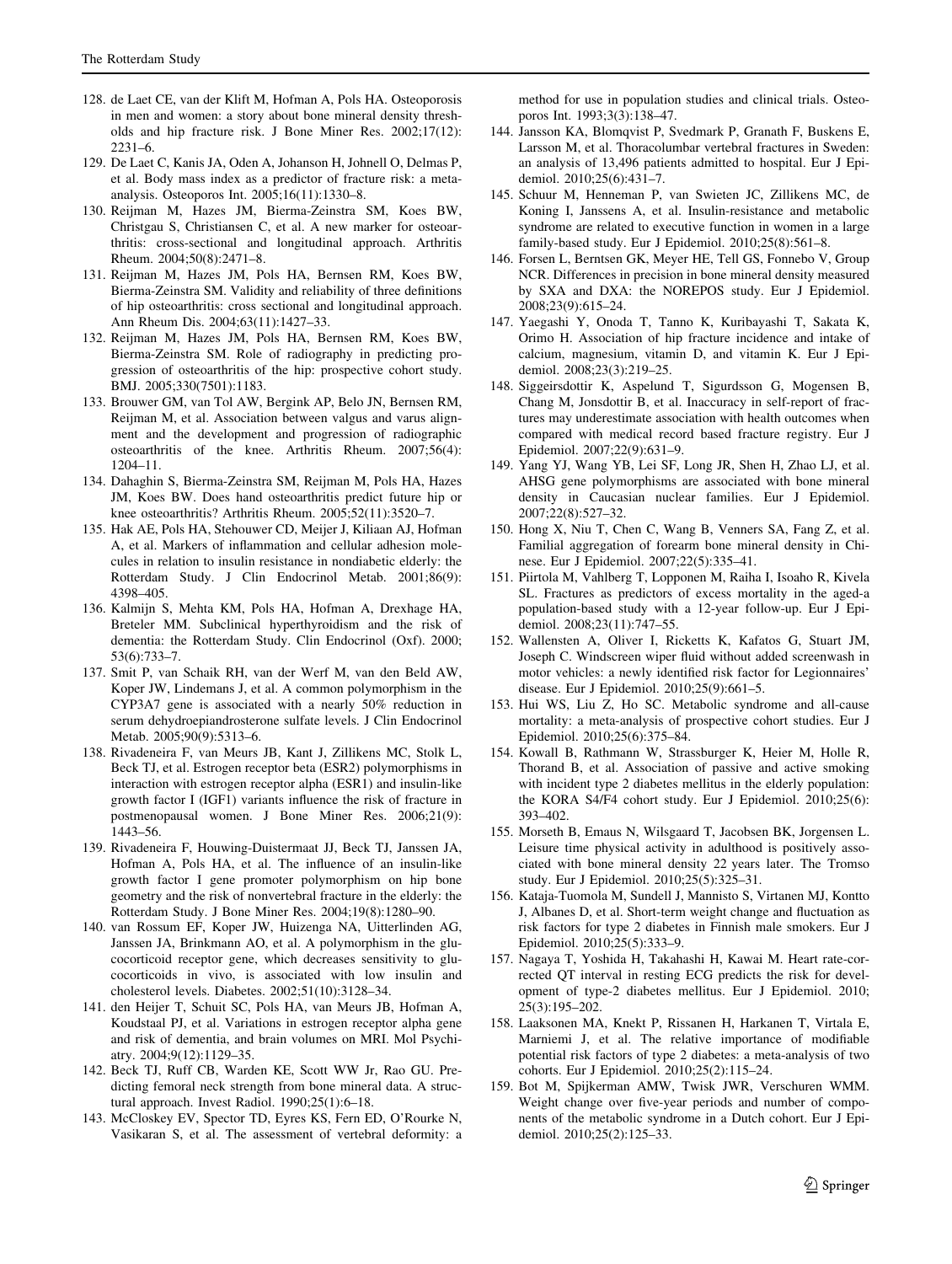- <span id="page-23-0"></span>160. Qin L, Knol MJ, Corpeleijn E, Stolk RP. Does physical activity modify the risk of obesity for type 2 diabetes: a review of epidemiological data. Eur J Epidemiol. 2010;25(1):5–12.
- 161. Manda SOM, Feltbower RG, Gilthorpe MS. Investigating spatio-temporal similarities in the epidemiology of childhood leukaemia and diabetes. Eur J Epidemiol. 2009;24(12):743–52.
- 162. Bruyere O, Varela AR, Adami S, Detilleux J, Rabenda V, Hiligsmann M, et al. Loss of hip bone mineral density over time is associated with spine and hip fracture incidence in osteoporotic postmenopausal women. Eur J Epidemiol. 2009;24(11):707–12.
- 163. Nguyen QM, Srinivasan SR, Xu JH, Chen W, Berenson GS. Influence of childhood parental history of type 2 diabetes on the pre-diabetic and diabetic status in adulthood: the Bogalusa Heart Study. Eur J Epidemiol. 2009;24(9):537–9.
- 164. Ahmed LA, Schirmer H, Bjornerem A, Emaus N, Jorgensen L, Stormer J, et al. The gender- and age-specific 10-year and lifetime absolute fracture risk in Tromso, Norway. Eur J Epidemiol. 2009;24(8):441–8.
- 165. Sylliaas H, Idland G, Sandvik L, Forsen L, Bergland A. Does mortality of the aged increase with the number of falls? Results from a nine-year follow-up study. Eur J Epidemiol. 2009;24(7): 351–5.
- 166. Bloch F, Jegou D, Dhainaut JF, Rigaud AS, Coste J, Lundy JE, et al. Can metabolic abnormalities after a fall predict short term mortality in elderly patients? Eur J Epidemiol. 2009;24(7): 357–62.
- 167. Sabanayagam C, Shankar A, Li JL, Pollard C, Ducatman A. Serum gamma-glutamyl transferase level and diabetes mellitus among US adults. Eur J Epidemiol. 2009;24(7):369–73.
- 168. Olafsdottir E, Aspelund T, Sigurdsson G, Thorsson B, Benediktsson R, Harris TB, et al. Unfavourable risk factors for type 2 diabetes mellitus are already apparent more than a decade before onset in a population-based study of older persons: from the Age, Gene/Environment Susceptibility-Reykjavik Study (AGES-Reykjavik). Eur J Epidemiol. 2009;24(6):307–14.
- 169. Emaus N, Omsland TK, Ahmed LA, Grimnes G, Sneve M, Berntsen GK. Bone mineral density at the hip in Norwegian women and men-prevalence of osteoporosis depends on chosen references: the Tromso Study. Eur J Epidemiol. 2009;24(6):321–8.
- 170. Moayyeri A, Kaptoge S, Luben RN, Wareham NJ, Bingham S, Reeve J, et al. Estimation of absolute fracture risk among middle-aged and older men and women: the EPIC-Norfolk population cohort study. Eur J Epidemiol. 2009;24(5): 259–66.
- 171. Balk L, Hoekstra T, Twisk J. Relationship between long-term coffee consumption and components of the metabolic syndrome: the Amsterdam Growth and Health Longitudinal Study. Eur J Epidemiol. 2009;24(4):203–9.
- 172. de Sousa AGP, Pereira AC, Marquezine GF, do Nascimento-Neto RM, Freitas S, Nicolato RLD, et al. Derivation and external validation of a simple prediction model for the diagnosis of type 2 Diabetes Mellitus in the Brazilian urban population. Eur J Epidemiol. 2009;24(2):101–9.
- 173. Hamaguchi M, Kojima T, Itoh Y, Harano Y, Fujii K, Nakajima T, et al. The severity of ultrasonographic findings in nonalcoholic fatty liver disease reflects the metabolic syndrome and visceral fat accumulation. Am J Gastroenterol. 2007; 102(12):2708–15.
- 174. Sandrin L, Fourquet B, Hasquenoph JM, Yon S, Fournier C, Mal F, et al. Transient elastography: a new noninvasive method for assessment of hepatic fibrosis. Ultrasound Med Biol. 2003;29(12):1705–13.
- 175. Talwalkar JA, Kurtz DM, Schoenleber SJ, West CP, Montori VM. Ultrasound-based transient elastography for the detection of hepatic fibrosis: systematic review and meta-analysis. Clin Gastroenterol Hepatol. 2007;5(10):1214–20.
- 176. Santibanez M, Vioque J, Alguacil J, de la Hera MG, Moreno-Osset E, Carrato A, et al. Occupational exposures and risk of pancreatic cancer. Eur J Epidemiol. 2010;25(10):721–30.
- 177. Aro P, Ronkainen J, Storskrubb T, Vieth M, Engstrand L, Johansson SE, et al. Use of tobacco products and gastrointestinal morbidity: an endoscopic population-based study (the Kalixanda study). Eur J Epidemiol. 2010;25(10):741–50.
- 178. Adamu MA, Weck MN, Gao L, Brenner H. Incidence of chronic atrophic gastritis: systematic review and meta-analysis of follow-up studies. Eur J Epidemiol. 2010;25(7):439–48.
- 179. Schmeisser N, Conway DI, McKinney PA, McMahon AD, Pohlabeln H, Marron M, et al. Life course social mobility and risk of upper aerodigestive tract cancer in men. Eur J Epidemiol. 2010;25(3):173–82.
- 180. Schmassmann A, Oldendorf MG, Gebbers JO. Changing incidence of gastric and oesophageal cancer subtypes in central Switzerland between 1982 and 2007. Eur J Epidemiol. 2009; 24(10):603–9.
- 181. Asfeldt AM, Steigen SE, Lochen ML, Straume B, Johnsen R, Bernersen B, et al. The natural course of Helicobacter pylori infection on endoscopic findings in a population during 17 years of follow-up: the Sorreisa gastrointestinal disorder study. Eur J Epidemiol. 2009;24(10):649–58.
- 182. Erichsen R, Jepsen P, Vilstrup H, Ekbom A, Sorensen HT. Incidence and prognosis of cholangiocarcinoma in Danish patients with and without inflammatory bowel disease: a national cohort study, 1978–2003. Eur J Epidemiol. 2009;24(9): 513–20.
- 183. Watanabe H, Kamijima Y, Sato T, Kaufman DW, Kubota K. Ex-drinking may be a surrogate for unmeasured risk factors for upper gastrointestinal bleeding: reappraisal and an additional survey of subjects from a case–control study in Japan. Eur J Epidemiol. 2009;24(3):143–7.
- 184. Ott A, Breteler MM, van Harskamp F, Claus JJ, van der Cammen TJ, Grobbee DE, et al. Prevalence of Alzheimer's disease and vascular dementia: association with education: the Rotterdam Study. BMJ. 1995;310(6985):970–3.
- 185. de Rijk MC, Breteler MM, Graveland GA, Ott A, Grobbee DE, van der Meche FG, et al. Prevalence of Parkinson's disease in the elderly: the Rotterdam Study. Neurology. 1995;45(12): 2143–6.
- 186. Hollander M, Koudstaal PJ, Bots ML, Grobbee DE, Hofman A, Breteler MM. Incidence, risk, and case fatality of first ever stroke in the elderly population: the Rotterdam Study. J Neurol Neurosurg Psychiatry. 2003;74(3):317–21.
- 187. Ruitenberg A, Ott A, van Swieten JC, Hofman A, Breteler MM. Incidence of dementia: does gender make a difference? Neurobiol Aging. 2001;22(4):575–80.
- 188. de Lau LM, Giesbergen PC, de Rijk MC, Hofman A, Koudstaal PJ, Breteler MM. Incidence of Parkinsonism and Parkinson disease in a general population: the Rotterdam Study. Neurology. 2004;63(7):1240–4.
- 189. Breteler MM, Claus JJ, Grobbee DE, Hofman A. Cardiovascular disease and distribution of cognitive function in elderly people: the Rotterdam Study. BMJ. 1994;308(6944):1604–8.
- 190. Hofman A, Ott A, Breteler MM, Bots ML, Slooter AJ, van Harskamp F, et al. Atherosclerosis, apolipoprotein E, and prevalence of dementia and Alzheimer's disease in the Rotterdam Study. Lancet. 1997;349(9046):151–4.
- 191. Ott A, Slooter AJ, Hofman A, van Harskamp F, Witteman JC, Van Broeckhoven C, et al. Smoking and risk of dementia and Alzheimer's disease in a population-based cohort study: the Rotterdam Study. Lancet. 1998;351(9119):1840–3.
- 192. Engelhart MJ, Geerlings MI, Ruitenberg A, van Swieten JC, Hofman A, Witteman JC, et al. Dietary intake of antioxidants and risk of Alzheimer disease. JAMA. 2002;287(24):3223–9.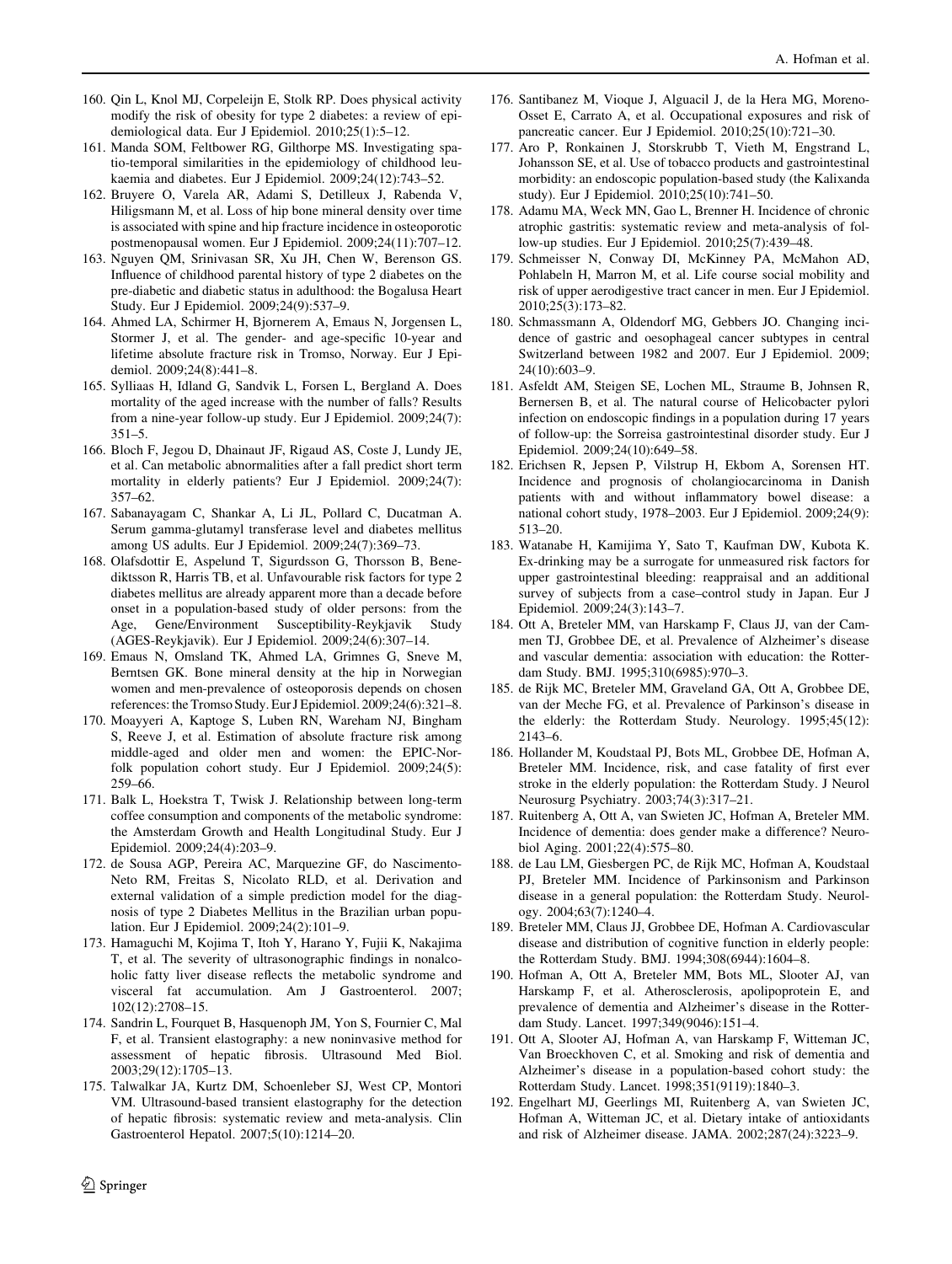- <span id="page-24-0"></span>193. Ruitenberg A, van Swieten JC, Witteman JC, Mehta KM, van Duijn CM, Hofman A, et al. Alcohol consumption and risk of dementia: the Rotterdam Study. Lancet. 2002;359(9303):281–6.
- 194. int' Veld BA, Ruitenberg A, Hofman A, Launer LJ, van Duijn CM, Stijnen T, et al. Nonsteroidal antiinflammatory drugs and the risk of Alzheimer's disease. N Engl J Med. 2001;345(21): 1515–21.
- 195. Euser SM, Sattar N, Witteman JC, Bollen EL, Sijbrands EJ, Hofman A, et al. A prospective analysis of elevated fasting glucose levels and cognitive function in older people: results from PROSPER and the Rotterdam Study. Diabetes. 2010;  $59(7) \cdot 1601 - 7$
- 196. Euser SM, van Bemmel T, Schram MT, Gussekloo J, Hofman A, Westendorp RG, et al. The effect of age on the association between blood pressure and cognitive function later in life. J Am Geriatr Soc. 2009;57(7):1232–7.
- 197. Hollander M, Bots ML, Del Sol AI, Koudstaal PJ, Witteman JC, Grobbee DE, et al. Carotid plaques increase the risk of stroke and subtypes of cerebral infarction in asymptomatic elderly: the Rotterdam Study. Circulation. 2002;105(24):2872–7.
- 198. Bos MJ, Schipper CM, Koudstaal PJ, Witteman JC, Hofman A, Breteler MM. High serum C-reactive protein level is not an independent predictor for stroke: the Rotterdam Study. Circulation. 2006;114(15):1591–8.
- 199. Vermeer SE, Prins ND, den Heijer T, Hofman A, Koudstaal PJ, Breteler MM. Silent brain infarcts and the risk of dementia and cognitive decline. N Engl J Med. 2003;348(13):1215–22.
- 200. Seshadri S, Fitzpatrick AL, Ikram MA, DeStefano AL, Gudnason V, Boada M, et al. Genome-wide analysis of genetic loci associated with Alzheimer disease. JAMA. 2010;303(18): 1832–40.
- 201. Ikram MA, Seshadri S, Bis JC, Fornage M, DeStefano AL, Aulchenko YS, et al. Genomewide association studies of stroke. N Engl J Med. 2009;360(17):1718–28.
- 202. Vernooij MW, Ikram MA, Tanghe HL, Vincent AJ, Hofman A, Krestin GP, et al. Incidental findings on brain MRI in the general population. N Engl J Med. 2007;357(18):1821–8.
- 203. Killgore WD, Glahn DC, Casasanto DJ. Development and validation of the design organization test (DOT): a rapid screening instrument for assessing visuospatial ability. J Clin Exp Neuropsychol. 2005;27(4):449–59.
- 204. Trouillas P, Takayanagi T, Hallett M, Currier RD, Subramony SH, Wessel K, et al. International Cooperative Ataxia Rating Scale for pharmacological assessment of the cerebellar syndrome. The Ataxia Neuropharmacology Committee of the World Federation of Neurology. J Neurol Sci. 1997;145(2): 205–11.
- 205. Breteler MM, van Swieten JC, Bots ML, Grobbee DE, Claus JJ, van den Hout JH, et al. Cerebral white matter lesions, vascular risk factors, and cognitive function in a population-based study: the Rotterdam Study. Neurology. 1994;44(7):1246–52.
- 206. Vernooij MW, Ikram MA, Vrooman HA, Wielopolski PA, Krestin GP, Hofman A, et al. White matter microstructural integrity and cognitive function in a general elderly population. Arch Gen Psychiatry. 2009;66(5):545–53.
- 207. Sellier E, Surman G, Himmelmann K, Andersen G, Colver A, Krageloh-Mann I, et al. Trends in prevalence of cerebral palsy in children born with a birthweight of 2,500 g or over in Europe from 1980 to 1998. Eur J Epidemiol. 2010;25(9):635–42.
- 208. Heys M, Jiang CQ, Schooling CM, Zhang WS, Cheng KK, Lam TH, et al. Is childhood meat eating associated with better later adulthood cognition in a developing population? Eur J Epidemiol. 2010;25(7):507–16.
- 209. Risselada R, Lingsma HF, Bauer-Mehren A, Friedrich CM, Molyneux AJ, Kerr RSC, et al. Prediction of 60 day case-fatality after aneurysmal subarachnoid haemorrhage: results from the

International Subarachnoid Aneurysm Trial (ISAT). Eur J Epidemiol. 2010;25(4):261–6.

- 210. Kerneis S, Boelle PY, Grais RF, Pavillon G, Jougla E, Flahault A, et al. Mortality trends in systemic sclerosis in France and USA, 1980–1998: an age-period-cohort analysis. Eur J Epidemiol. 2010;25(1):55–61.
- 211. Alonso A. Diagnostic validity of hospital discharge codes in the ascertainment of amyotrophic lateral sclerosis. Eur J Epidemiol. 2010;25(1):63.
- 212. Pisa FE, Verriello L, Deroma L, Drigo D, Bergonzi P, Gigli GL, et al. The accuracy of discharge diagnosis coding for Amyotrophic Lateral Sclerosis in a large teaching hospital. Eur J Epidemiol. 2009;24(10):635–40.
- 213. Ahlgren C, Toren K, Oden A, Andersen O. A population-based case–control study on viral infections and vaccinations and subsequent multiple sclerosis risk. Eur J Epidemiol. 2009;24(9):541–52.
- 214. Berg-Beckhoff G, Schuz J, Blettner M, Munster E, Schlaefer K, Wahrendorf J, et al. History of allergic disease and epilepsy and risk of glioma and meningioma (INTERPHONE study group, Germany). Eur J Epidemiol. 2009;24(8):433–40.
- 215. Baas DC, Ho L, Ennis S, Merriam JE, Tanck MW, Uitterlinden AG, et al. The complement component 5 gene and age-related macular degeneration. Ophthalmology. 2010;117(3):500–11.
- 216. Baas DC, Despriet DD, Gorgels TG, Bergeron-Sawitzke J, Uitterlinden AG, Hofman A, et al. The ERCC6 gene and agerelated macular degeneration. PLoS One. 2010;5(11):e13786.
- 217. Allikmets R, Dean M, Hageman GS, Baird PN, Klaver CC, Bergen AA, et al. The SERPING1 gene and age-related macular degeneration. Lancet. 2009;374(9693):875–6 (author reply 6–7).
- 218. Allikmets R, Bergen AA, Dean M, Guymer RH, Hageman GS, Klaver CC, et al. Geographic atrophy in age-related macular degeneration and TLR3. N Engl J Med. 2009;360(21):2252–4 (author reply 5–6).
- 219. Ho L, van Leeuwen R, Witteman JC, van Duijn CM, Uitterlinden AG, Hofman A, et al. Reducing the genetic risk of agerelated macular degeneration with dietary antioxidants, zinc, and {omega}-3 fatty acids: the Rotterdam Study. Arch Ophthalmol. 2011;129(6):758–66.
- 220. Ramdas WD, van Koolwijk LM, Ikram MK, Jansonius NM, de Jong PT, Bergen AA, et al. A genome-wide association study of optic disc parameters. PLoS Genet. 2010;6(6):e1000978.
- 221. Ramdas WD, van Koolwijk LM, Lemij HG, Pasutto F, Cree AJ, Thorleifsson G, et al. Common genetic variants associated with open-angle glaucoma. Hum Mol Genet. 2011;20(12):2464–71.
- 222. Ramdas WD, Amin N, van Koolwijk LM, Janssens AC, Demirkan A, de Jong PT, et al. Genetic architecture of open angle glaucoma and related determinants. J Med Genet. 2011; 48(3):190–6.
- 223. Ramdas WD, Wolfs RC, Hofman A, de Jong PT, Vingerling JR, Jansonius NM. Lifestyle and risk of developing open-angle glaucoma: the Rotterdam Study. Arch Ophthalmol. 2011;129(6): 767–72.
- 224. Solouki AM, Verhoeven VJ, van Duijn CM, Verkerk AJ, Ikram MK, Hysi PG, et al. A genome-wide association study identifies a susceptibility locus for refractive errors and myopia at 15q14. Nat Genet. 2010;42(10):897–901.
- 225. Hysi I, Wattez H, Benhamed L, Porte H. Primary pulmonary myoepithelial carcinoma. Interact Cardiovasc Thorac Surg. 2011.
- 226. Ikram MK, Sim X, Jensen RA, Cotch MF, Hewitt AW, Ikram MA, et al. Four novel Loci (19q13, 6q24, 12q24, and 5q14) influence the microcirculation in vivo. PLoS Genet. 2010; 6(10):e1001184.
- 227. de Jong FJ, Schrijvers EM, Ikram MK, Koudstaal PJ, de Jong PT, Hofman A, et al. Retinal vascular caliber and risk of dementia: the Rotterdam Study. Neurology. 2011;76(9):816–21.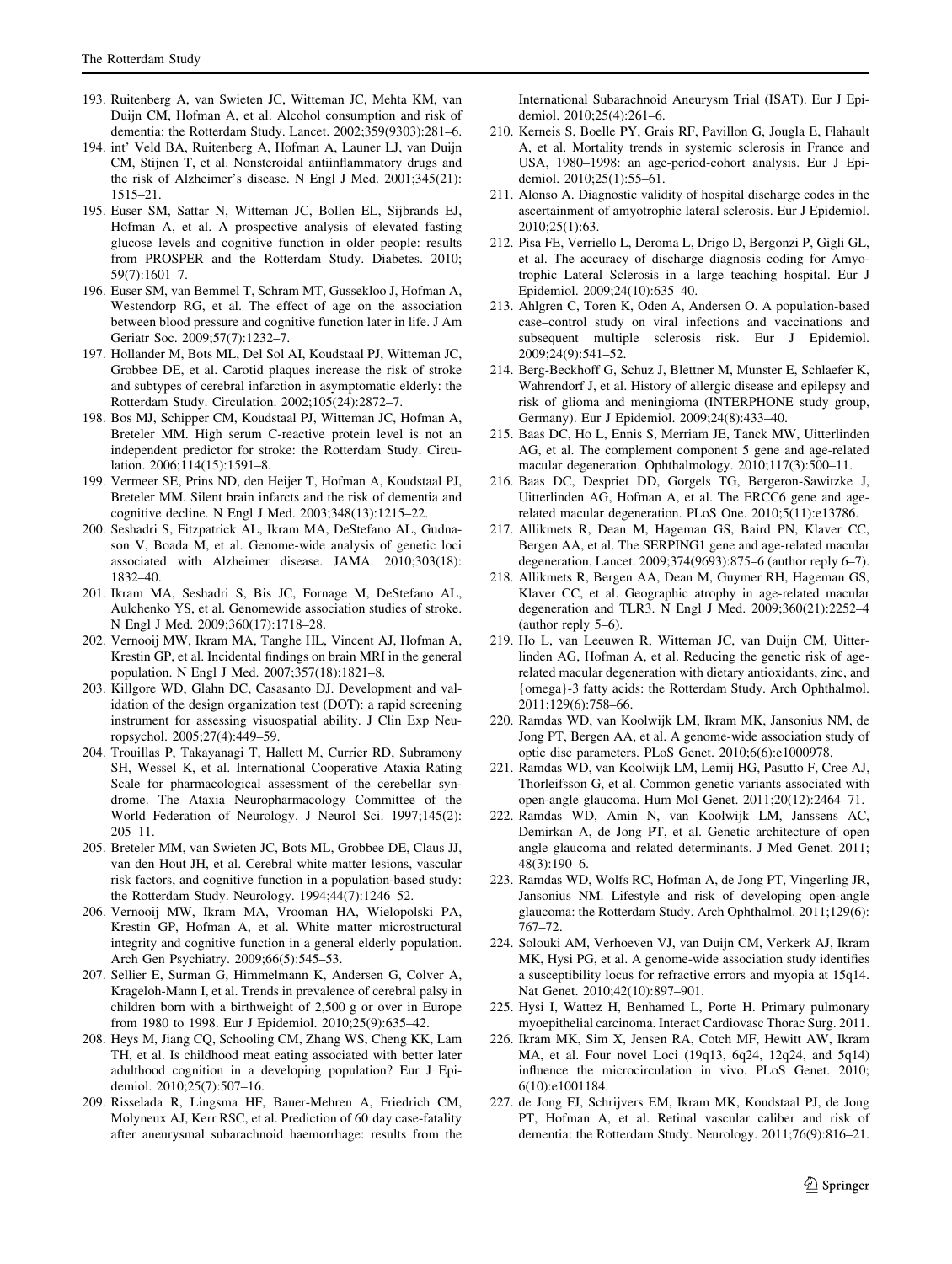- <span id="page-25-0"></span>228. Wieberdink RG, Ikram MK, Koudstaal PJ, Hofman A, Vingerling JR, Breteler MM. Retinal vascular calibers and the risk of intracerebral hemorrhage and cerebral infarction: the Rotterdam Study. Stroke. 2010;41(12):2757–61.
- 229. Ikram MK, Luijendijk HJ, Hofman A, de Jong PT, Breteler MM, Vingerling JR, et al. Retinal vascular calibers and risk of latelife depression: the Rotterdam Study. Am J Geriatr Psychiatry. 2010;18(5):452–5.
- 230. Tiemeier H, van Dijck W, Hofman A, Witteman JC, Stijnen T, Breteler MM. Relationship between atherosclerosis and late-life depression: the Rotterdam Study. Arch Gen Psychiatry. 2004;61(4):369–76.
- 231. Tiemeier H, van Tuijl HR, Hofman A, Kiliaan AJ, Breteler MM. Plasma fatty acid composition and depression are associated in the elderly: the Rotterdam Study. Am J Clin Nutr. 2003;78(1):40–6.
- 232. Dekker MJ, Koper JW, van Aken MO, Pols HA, Hofman A, de Jong FH, et al. Salivary cortisol is related to atherosclerosis of carotid arteries. J Clin Endocrinol Metab. 2008;93(10):3741–7.
- 233. Ikram MA, Luijendijk HJ, Vernooij MW, Hofman A, Niessen WJ, van der Lugt A, et al. Vascular brain disease and depression in the elderly. Epidemiology. 2010;21(1):78–81.
- 234. Krijthe BP, Walter S, Newson RS, Hofman A, Hunink MG, Tiemeier H. Is positive affect associated with survival? A population-based study of elderly persons. Am J Epidemiol. 2011;173(11):1298–307.
- 235. van den Berg JF, Knvistingh Neven A, Tulen JH, Hofman A, Witteman JC, Miedema HM, et al. Actigraphic sleep duration and fragmentation are related to obesity in the elderly: the Rotterdam Study. Int J Obes (Lond). 2008;32(7):1083–90.
- 236. Luijendijk HJ, van den Berg JF, Dekker MJ, van Tuijl HR, Otte W, Smit F, et al. Incidence and recurrence of late-life depression. Arch Gen Psychiatry. 2008;65(12):1394–401.
- 237. Wing JK, Babor T, Brugha T, Burke J, Cooper JE, Giel R, et al. SCAN: schedules for clinical assessment in neuropsychiatry. Arch Gen Psychiatry. 1990;47(6):589–93.
- 238. Wittchen HU, Lachner G, Wunderlich U, Pfister H. Test–retest reliability of the computerized DSM-IV version of the Munich-Composite International Diagnostic Interview (M-CIDI). Soc Psychiatry Psychiatr Epidemiol. 1998;33(11):568–78.
- 239. van den Berg JF, Luijendijk HJ, Tulen JH, Hofman A, Neven AK, Tiemeier H. Sleep in depression and anxiety disorders: a population-based study of elderly persons. J Clin Psychiatry. 2009;70(8):1105–13.
- 240. Van Den Berg JF, Van Rooij FJ, Vos H, Tulen JH, Hofman A, Miedema HM, et al. Disagreement between subjective and actigraphic measures of sleep duration in a population-based study of elderly persons. J Sleep Res. 2008;17(3):295–302.
- 241. Prigerson HG, Maciejewski PK, Reynolds CF 3rd, Bierhals AJ, Newsom JT, Fasiczka A, et al. Inventory of complicated grief: a scale to measure maladaptive symptoms of loss. Psychiatry Res. 1995;59(1–2):65–79.
- 242. Naarding P, Tiemeier H, Breteler MM, Schoevers RA, Jonker C, Koudstaal PJ, et al. Clinically defined vascular depression in the general population. Psychol Med. 2007;37(3):383–92.
- 243. Newson RS, Hek K, Luijendijk HJ, Hofman A, Witteman JC, Tiemeier H. Atherosclerosis and incident depression in late life. Arch Gen Psychiatry. 2010;67(11):1144–51.
- 244. van den Berg JF, Miedema HM, Tulen JH, Neven AK, Hofman A, Witteman JC, et al. Long sleep duration is associated with serum cholesterol in the elderly: the Rotterdam Study. Psychosom Med. 2008;70(9):1005–11.
- 245. van den Berg JF, Miedema HM, Tulen JH, Hofman A, Neven AK, Tiemeier H. Sex differences in subjective and actigraphic sleep measures: a population-based study of elderly persons. Sleep. 2009;32(10):1367–75.
- 246. Hek K. Anxiety disorders and comorbid depression in community dwelling older adults. Int J Methods Psychiatr Res. (Accepted).
- 247. Tobacco, genetics C. Genome-wide meta-analyses identify multiple loci associated with smoking behavior. Nat Genet. 2010;42(5):441–7.
- 248. Omidvar M, Stolk L, Uitterlinden AG, Hofman A, Van Duijn CM, Tiemeier H. The effect of catechol-O-methyltransferase Met/Val functional polymorphism on smoking cessation: retrospective and prospective analyses in a cohort study. Pharmacogenet Genomics. 2009;19(1):45–51.
- 249. Newson RS, Boelen PA, Hek K, Hofman A, Tiemeier H. The prevalence and characteristics of complicated grief in older adults. J Affect Disord. 2011;132(1–2):231–8.
- 250. Velders FP, Kuningas M, Kumari M, Dekker MJ, Uitterlinden AG, Kirschbaum C, et al. Genetics of cortisol secretion and depressive symptoms: a candidate gene and genome wide association approach. Psychoneuroendocrinology. 2011.
- 251. Huisman M, Araya R, Lawlor DA, Ormel J, Verhulst FC, Oldehinkel AJ. Cognitive ability, parental socioeconomic position and internalising and externalising problems in adolescence: findings from two European cohort studies. Eur J Epidemiol. 2010;25(8):569–80.
- 252. Oksuzyan A, Crimmins E, Saito Y, O'Rand A, Vaupel JW, Christensen K. Cross-national comparison of sex differences in health and mortality in Denmark, Japan and the US. Eur J Epidemiol. 2010;25(7):471–80.
- 253. Lehto SM, Ruusunen A, Niskanen L, Tolmunen T, Voutilainen S, Viinamaki H, et al. Elevated depressive symptoms and compositional changes in LDL particles in middle-aged men. Eur J Epidemiol. 2010;25(6):403–9.
- 254. Horn O, Sloggett A, Ploubidis GB, Hull L, Hotopf M, Wessely S, et al. Upward trends in symptom reporting in the UK Armed Forces. Eur J Epidemiol. 2010;25(2):87–94.
- 255. Thomas S, Heinrich S, von Kries R, Radon K. Exposure to radio-frequency electromagnetic fields and behavioural problems in Bavarian children and adolescents. Eur J Epidemiol. 2010;25(2):135–41.
- 256. Rask CU, Olsen EM, Elberling H, Christensen MF, Ornbol E, Fink P, et al. Functional somatic symptoms and associated impairment in 5–7-year-old children: the Copenhagen Child Cohort 2000. Eur J Epidemiol. 2009;24(10):625–34.
- 257. Aarts S, van den Akker M, van Boxtel MPJ, Jolles J, Winkens B, Metsemakers JFM. Diabetes mellitus type II as a risk factor for depression: a lower than expected risk in a general practice setting. Eur J Epidemiol. 2009;24(10):641–8.
- 258. McFadden E, Luben R, Khaw KT. Different measures of social class in women and mortality. Eur J Epidemiol. 2009;24(5): 231–6.
- 259. Turcinov D, Stanley C, Rutherford GW, Novotny TE, Begovac J. Adherence to the Mediterranean diet is associated with a lower risk of body-shape changes in Croatian patients treated with combination antiretroviral therapy. Eur J Epidemiol. 2009;24(5):267–74.
- 260. van Durme YM, Verhamme KM, Stijnen T, van Rooij FJ, Van Pottelberge GR, Hofman A, et al. Prevalence, incidence, and lifetime risk for the development of COPD in the elderly: the Rotterdam Study. Chest. 2009;135(2):368–77.
- 261. Lopez AD, Mathers CD, Ezzati M, Jamison DT, Murray CJ. Global and regional burden of disease and risk factors, 2001: systematic analysis of population health data. Lancet. 2006; 367(9524):1747–57.
- 262. van Durme YM, Verhamme KM, Aarnoudse AJ, Van Pottelberge GR, Hofman A, Witteman JC, et al. C-reactive protein levels, haplotypes, and the risk of incident chronic obstructive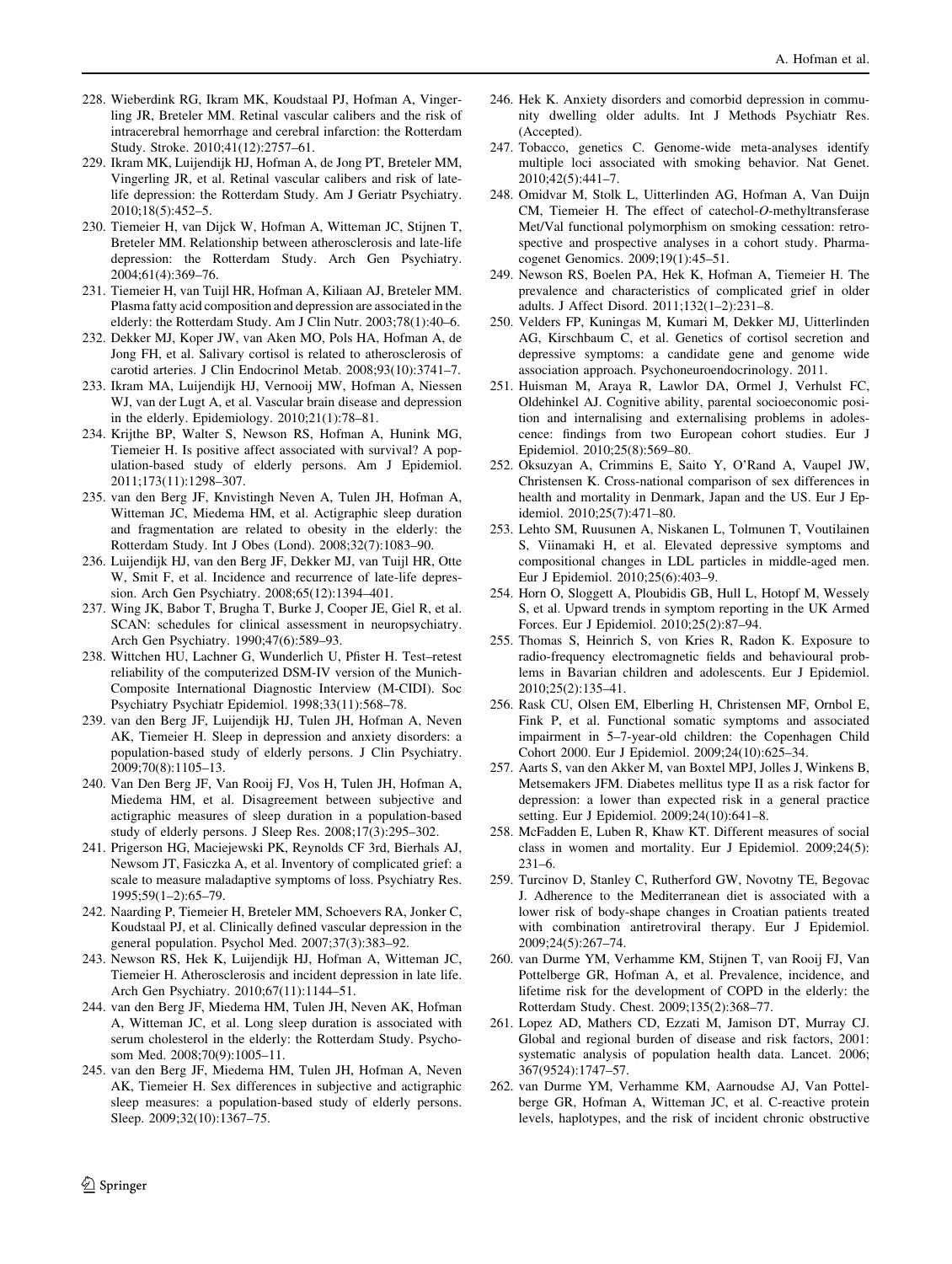<span id="page-26-0"></span>pulmonary disease. Am J Respir Crit Care Med. 2009;179(5): 375–82.

- 263. Hancock DB, Eijgelsheim M, Wilk JB, Gharib SA, Loehr LR, Marciante KD, et al. Meta-analyses of genome-wide association studies identify multiple loci associated with pulmonary function. Nat Genet. 2010;42(1):45–52.
- 264. Van Durme YM, Eijgelsheim M, Joos GF, Hofman A, Uitterlinden AG, Brusselle GG, et al. Hedgehog-interacting protein is a COPD susceptibility gene: the Rotterdam Study. Eur Respir J. 2010;36(1):89–95.
- 265. Macintyre N, Crapo RO, Viegi G, Johnson DC, van der Grinten CP, Brusasco V, et al. Standardisation of the single-breath determination of carbon monoxide uptake in the lung. Eur Respir J. 2005;26(4):720–35.
- 266. Lawlor DA, Cooper AR, Bain C, Davey Smith G, Irwin A, Riddoch C, et al. Associations of birth size and duration of breast feeding with cardiorespiratory fitness in childhood: findings from the Avon Longitudinal Study of Parents and Children (ALSPAC). Eur J Epidemiol. 2008;23(6):411–22.
- 267. Kompauer I, Demmelmair H, Koletzko B, Bolte G, Linseisen J, Heinrich J. Association of fatty acids in serum phospholipids with lung function and bronchial hyperresponsiveness in adults. Eur J Epidemiol. 2008;23(3):175–90.
- 268. de Luise C, Brimacombe M, Pedersen L, Sorensen HT. Chronic obstructive pulmonary disease and mortality following hip fracture: a population-based cohort study. Eur J Epidemiol. 2008;23(2):115–22.
- 269. Hugg T, Ruotsalainen R, Jaakkola MS, Pushkarev V, Jaakkola JJ. Comparison of allergic diseases, symptoms and respiratory infections between Finnish and Russian school children. Eur J Epidemiol. 2008;23(2):123–33.
- 270. Rzehak P, Schoefer Y, Wichmann HE, Heinrich J. A prospective study on the association between hay fever among children and incidence of asthma in East Germany. Eur J Epidemiol. 2008;23(1):17–22.
- 271. Svartberg J, Schirmer H, Medbo A, Melbye H, Aasebo U. Reduced pulmonary function is associated with lower levels of endogenous total and free testosterone. The Tromso study. Eur J Epidemiol. 2007;22(2):107–12.
- 272. Moreno T, Querol X, Alastuey A, Ballester F, Gibbons W. Airborne particulate matter and premature deaths in urban Europe: the new WHO guidelines and the challenge ahead as illustrated by Spain. Eur J Epidemiol. 2007;22(1):1–5.
- 273. Lacourt A, Rolland P, Gramond C, Astoul P, Chamming's S, Ducamp S, et al. Attributable risk in men in two French case– control studies on mesothelioma and asbestos. Eur J Epidemiol. 2010;25(11):799–806.
- 274. Neovius K, Rasmussen F, Sundstrom J, Neovius M. Forecast of future premature mortality as a result of trends in obesity and smoking: nationwide cohort simulation study. Eur J Epidemiol. 2010;25(10):703–9.
- 275. Hertel S, Viehmann A, Moebus S, Mann K, Brocker-Preuss M, Mohlenkamp S, et al. Influence of short-term exposure to ultrafine and fine particles on systemic inflammation. Eur J Epidemiol. 2010;25(8):581–92.
- 276. Schneider C, Bothner U, Jick SS, Meier CR. Chronic obstructive pulmonary disease and the risk of cardiovascular diseases. Eur J Epidemiol. 2010;25(4):253–60.
- 277. McFadden E, Luben R, Wareham N, Bingham S, Khaw KT. How far can we explain the social class differential in respiratory function? A cross-sectional population study of 21,991 men and women from EPIC-Norfolk. Eur J Epidemiol. 2009;24(4):193–201.
- 278. Behrens T. Current trends in aetiological asthma research. Eur J Epidemiol. 2009;24(3):115–8.
- 279. Vaux S, Poujol I, Bonmarin I, Levy-Bruhl D, Desenclos JC. Surveillance of lower respiratory tract infections outbreaks in

nursing homes in France. Eur J Epidemiol. 2009;24(3): 149–55.

- 280. Vaessen N, Janssen JA, Heutink P, Hofman A, Lamberts SW, Oostra BA, et al. Association between genetic variation in the gene for insulin-like growth factor-I and low birthweight. Lancet. 2002;359(9311):1036–7.
- 281. van Meurs JB, Schuit SC, Weel AE, van der Klift M, Bergink AP, Arp PP, et al. Association of  $5'$  estrogen receptor alpha gene polymorphisms with bone mineral density, vertebral bone area and fracture risk. Hum Mol Genet. 2003;12(14):1745–54.
- 282. Schuit SC, Oei HH, Witteman JC, Geurts van Kessel CH, van Meurs JB, Nijhuis RL, et al. Estrogen receptor alpha gene polymorphisms and risk of myocardial infarction. JAMA. 2004; 291(24):2969–77.
- 283. Ioannidis JP, Gwinn M, Little J, Higgins JP, Bernstein JL, Boffetta P, et al. A road map for efficient and reliable human genome epidemiology. Nat Genet. 2006;38(1):3–5.
- 284. Ioannidis JP, Ralston SH, Bennett ST, Brandi ML, Grinberg D, Karassa FB, et al. Differential genetic effects of ESR1 gene polymorphisms on osteoporosis outcomes. JAMA. 2004; 292(17):2105–14.
- 285. Uitterlinden AG, Ralston SH, Brandi ML, Carey AH, Grinberg D, Langdahl BL, et al. The association between common vitamin D receptor gene variations and osteoporosis: a participantlevel meta-analysis. Ann Intern Med. 2006;145(4):255–64.
- 286. Despriet DD, Klaver CC, Witteman JC, Bergen AA, Kardys I, de Maat MP, et al. Complement factor H polymorphism, complement activators, and risk of age-related macular degeneration. JAMA. 2006;296(3):301–9.
- 287. Aarnoudse AJ, Newton-Cheh C, de Bakker PI, Straus SM, Kors JA, Hofman A, et al. Common NOS1AP variants are associated with a prolonged QTc interval in the Rotterdam Study. Circulation. 2007;116(1):10–6.
- 288. Fang Y, van Meurs JB, d'Alesio A, Jhamai M, Zhao H, Rivadeneira F, et al. Promoter and 3'-untranslated-region haplotypes in the vitamin D receptor gene predispose to osteoporotic fracture: the Rotterdam Study. Am J Hum Genet. 2005;77(5):807–23.
- 289. Willer CJ, Speliotes EK, Loos RJ, Li S, Lindgren CM, Heid IM, et al. Six new loci associated with body mass index highlight a neuronal influence on body weight regulation. Nat Genet. 2009;41(1):25–34.
- 290. Prokopenko I, Langenberg C, Florez JC, Saxena R, Soranzo N, Thorleifsson G, et al. Variants in MTNR1B influence fasting glucose levels. Nat Genet. 2009;41(1):77–81.
- 291. Aulchenko YS, Ripatti S, Lindqvist I, Boomsma D, Heid IM, Pramstaller PP, et al. Loci influencing lipid levels and coronary heart disease risk in 16 European population cohorts. Nat Genet. 2009;41(1):47–55.
- 292. Aulchenko YS, Ripke S, Isaacs A, van Duijn CM. GenABEL: an R library for genome-wide association analysis. Bioinformatics. 2007;23(10):1294–6.
- 293. in't Veld BA, Ruitenberg A, Hofman A, Stricker BH, Breteler MM. Antihypertensive drugs and incidence of dementia: the Rotterdam Study. Neurobiol Aging. 2001;22(3):407–12.
- 294. Luijendijk HJ, van den Berg JF, Hofman A, Tiemeier H, Stricker BH. Beta-blockers and the risk of incident depression in the elderly. J Clin Psychopharmacol. 2011;31(1):45–50.
- 295. Feenstra J, Heerdink ER, Grobbee DE, Stricker BH. Association of nonsteroidal anti-inflammatory drugs with first occurrence of heart failure and with relapsing heart failure: the Rotterdam Study. Arch Intern Med. 2002;162(3):265–70.
- 296. van der Hooft CS, Heeringa J, Brusselle GG, Hofman A, Witteman JC, Kingma JH, et al. Corticosteroids and the risk of atrial fibrillation. Arch Intern Med. 2006;166(9):1016–20.
- 297. van den Hondel KE, Eijgelsheim M, Ruiter R, Witteman JC, Hofman A, Stricker BH. Effect of short-term NSAID use on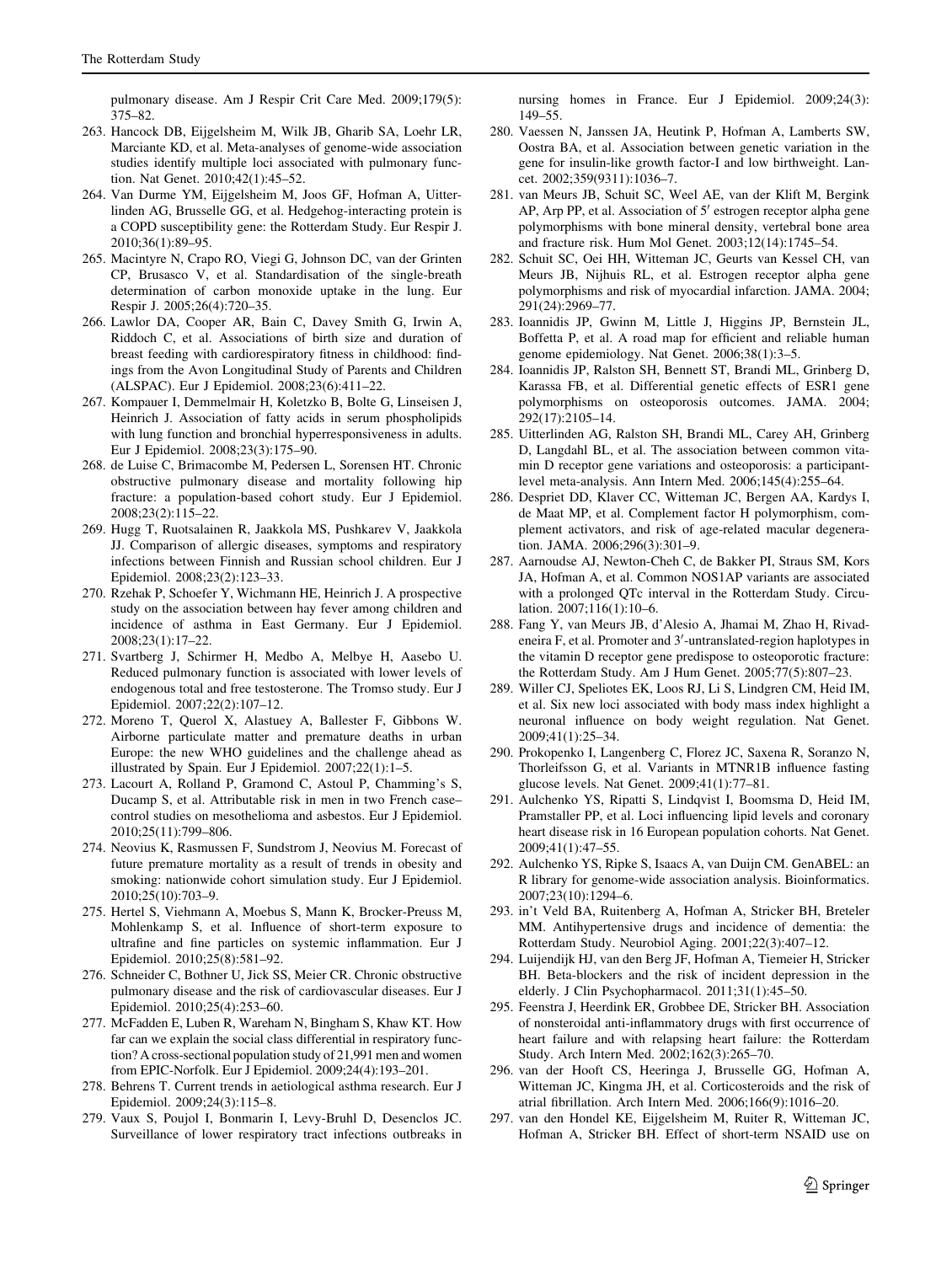<span id="page-27-0"></span>echocardiographic parameters in elderly people: a populationbased cohort study. Heart. 2011;97(7):540–3.

- 298. van Noord C, Sturkenboom MC, Straus SM, Witteman JC, Stricker BH. Non-cardiovascular drugs that inhibit hERGencoded potassium channels and risk of sudden cardiac death. Heart. 2011;97(3):215–20.
- 299. Lubitz SA, Sinner MF, Lunetta KL, Makino S, Pfeufer A, Rahman R, et al. Independent susceptibility markers for atrial fibrillation on chromosome 4q25. Circulation. 2010;122(10):976–84.
- 300. Ellinor PT, Lunetta KL, Glazer NL, Pfeufer A, Alonso A, Chung MK, et al. Common variants in KCNN3 are associated with lone atrial fibrillation. Nat Genet. 2010;42(3):240–4.
- 301. Eijgelsheim M, Newton-Cheh C, Sotoodehnia N, de Bakker PI, Muller M, Morrison AC, et al. Genome-wide association analysis identifies multiple loci related to resting heart rate. Hum Mol Genet. 2010;19(19):3885–94.
- 302. Sotoodehnia N, Isaacs A, de Bakker PI, Dorr M, Newton-Cheh C, Nolte IM, et al. Common variants in 22 loci are associated with QRS duration and cardiac ventricular conduction. Nat Genet. 2010;42(12):1068–76.
- 303. Schoofs MW, van der Klift M, Hofman A, de Laet CE, Herings RM, Stijnen T, et al. Thiazide diuretics and the risk for hip fracture. Ann Intern Med. 2003;139(6):476–82.
- 304. Schoofs MW, Sturkenboom MC, van der Klift M, Hofman A, Pols HA, Stricker BH. HMG-CoA reductase inhibitors and the risk of vertebral fracture. J Bone Miner Res. 2004;19(9): 1525–30.
- 305. Reijman M, Bierma-Zeinstra SM, Pols HA, Koes BW, Stricker BH, Hazes JM. Is there an association between the use of different types of nonsteroidal antiinflammatory drugs and radiologic progression of osteoarthritis? The Rotterdam Study. Arthritis Rheum. 2005;52(10):3137–42.
- 306. van Leeuwen R, Vingerling JR, de Jong PT. Risk of macular degeneration with statin use should be interpreted with caution. BMJ. 2001;323(7324):1308.
- 307. van Leeuwen R, Vingerling JR, Hofman A, de Jong PT, Stricker BH. Cholesterol lowering drugs and risk of age related maculopathy: prospective cohort study with cumulative exposure measurement. BMJ. 2003;326(7383):255–6.
- 308. Visser LE, Penning-van Beest FJ, Kasbergen AA, De Smet PA, Vulto AG, Hofman A, et al. Overanticoagulation associated with combined use of antifungal agents and coumarin anticoagulants. Clin Pharmacol Ther. 2002;71(6):496–502.
- 309. Visser LE, Penning-van Bees FJ, Kasbergen AA, De Smet PA, Vulto AG, Hofman A, et al. Overanticoagulation associated with combined use of antibacterial drugs and acenocoumarol or phenprocoumon anticoagulants. Thromb Haemost. 2002;88(5): 705–10.
- 310. Visser LE, van Vliet M, van Schaik RH, Kasbergen AA, De Smet PA, Vulto AG, et al. The risk of overanticoagulation in patients with cytochrome P450 CYP2C9\*2 or CYP2C9\*3 alleles on acenocoumarol or phenprocoumon. Pharmacogenetics. 2004;14(1):27–33.
- 311. Visser LE, Penning-van Beest FJ, Wilson JH, Vulto AG, Kasbergen AA, De Smet PA, et al. Overanticoagulation associated with combined use of lactulose and acenocoumarol or phenprocoumon. Br J Clin Pharmacol. 2004;57(4):522–4.
- 312. Visser LE, van Schaik RH, van Vliet M, Trienekens PH, De Smet PA, Vulto AG, et al. The risk of bleeding complications in patients with cytochrome P450 CYP2C9\*2 or CYP2C9\*3 alleles on acenocoumarol or phenprocoumon. Thromb Haemost. 2004;92(1):61–6.
- 313. Visser LE, Bleumink GS, Trienekens PH, Vulto AG, Hofman A, Stricker BH. The risk of overanticoagulation in patients with heart failure on coumarin anticoagulants. Br J Haematol. 2004;127(1):85–9.
- 314. Visser LE, van Schaik RH, van Vliet M, Trienekens PH, De Smet PA, Vulto AG, et al. Allelic variants of cytochrome P450 2C9 modify the interaction between nonsteroidal anti-inflammatory drugs and coumarin anticoagulants. Clin Pharmacol Ther. 2005;77(6):479–85.
- 315. Bleumink GS, Schut AF, Sturkenboom MC, van Duijn CM, Deckers JW, Hofman A, et al. Mortality in patients with hypertension on angiotensin-I converting enzyme (ACE) inhibitor treatment is influenced by the ACE insertion/deletion polymorphism. Pharmacogenet Genomics. 2005;15(2): 75–81.
- 316. Visser LE, Trienekens PH, De Smet PA, Vulto AG, Hofman A, van Duijn CM, et al. Patients with an ApoE epsilon4 allele require lower doses of coumarin anticoagulants. Pharmacogenet Genomics. 2005;15(2):69–74.
- 317. Schelleman H, Klungel OH, van Duijn CM, Witteman JC, Hofman A, de Boer A, et al. Drug-gene interaction between the insertion/deletion polymorphism of the angiotensin-converting enzyme gene and antihypertensive therapy. Ann Pharmacother. 2006;40(2):212–8.
- 318. Becker ML, Visser LE, Trienekens PH, Hofman A, van Schaik RH, Stricker BH. Cytochrome P450 2C9\*2 and \*3 polymorphisms and the dose and effect of sulfonylurea in type II diabetes mellitus. Clin Pharmacol Ther. 2008;83(2):288–92.
- 319. Visser LE, van Schaik RH, Jan Danser AH, Hofman A, Witteman JC, van Duijn CM, et al. The risk of myocardial infarction in patients with reduced activity of cytochrome P450 2C9. Pharmacogenet Genomics. 2007;17(7):473–9.
- 320. Schelleman H, Klungel OH, Witteman JC, Hofman A, van Duijn CM, de Boer A, et al. Pharmacogenetic interactions of three candidate gene polymorphisms with ACE-inhibitors or betablockers and the risk of atherosclerosis. Br J Clin Pharmacol. 2007;64(1):57–66.
- 321. Schelleman H, Klungel OH, Witteman JC, Breteler MM, Yazdanpanah M, Danser AH, et al. Angiotensinogen M235T polymorphism and the risk of myocardial infarction and stroke among hypertensive patients on ACE-inhibitors or beta-blockers. Eur J Hum Genet. 2007;15(4):478–84.
- 322. Schelleman H, Klungel OH, Witteman JC, Breteler MM, Hofman A, van Duijn CM, et al. Diuretic-gene interaction and the risk of myocardial infarction and stroke. Pharmacogenomics J. 2007;7(5):346–52.
- 323. Aarnoudse AJ, Dieleman JP, Visser LE, Arp PP, van der Heiden IP, van Schaik RH, et al. Common ATP-binding cassette B1 variants are associated with increased digoxin serum concentration. Pharmacogenet Genomics. 2008;18(4):299–305.
- 324. Teichert M, Visser LE, van Schaik RH, Hofman A, Uitterlinden AG, De Smet PA, et al. Vitamin K epoxide reductase complex subunit 1 (VKORC1) polymorphism and aortic calcification: the Rotterdam Study. Arterioscler Thromb Vasc Biol. 2008;28(4): 771–6.
- 325. Bijl MJ, Visser LE, Hofman A, Vulto AG, van Gelder T, Stricker BH, et al. Influence of the CYP2D6\*4 polymorphism on dose, switching and discontinuation of antidepressants. Br J Clin Pharmacol. 2008;65(4):558–64.
- 326. Becker ML, Visser LE, Newton-Cheh C, Witteman JC, Hofman A, Uitterlinden AG, et al. Genetic variation in the NOS1AP gene is associated with the incidence of diabetes mellitus in users of calcium channel blockers. Diabetologia. 2008;51(11):2138–40.
- 327. Becker ML, Aarnoudse AJ, Newton-Cheh C, Hofman A, Witteman JC, Uitterlinden AG, et al. Common variation in the NOS1AP gene is associated with reduced glucose-lowering effect and with increased mortality in users of sulfonylurea. Pharmacogenet Genomics. 2008;18(7):591–7.
- 328. Bijl MJ, Visser LE, van Schaik RH, Kors JA, Witteman JC, Hofman A, et al. Genetic variation in the CYP2D6 gene is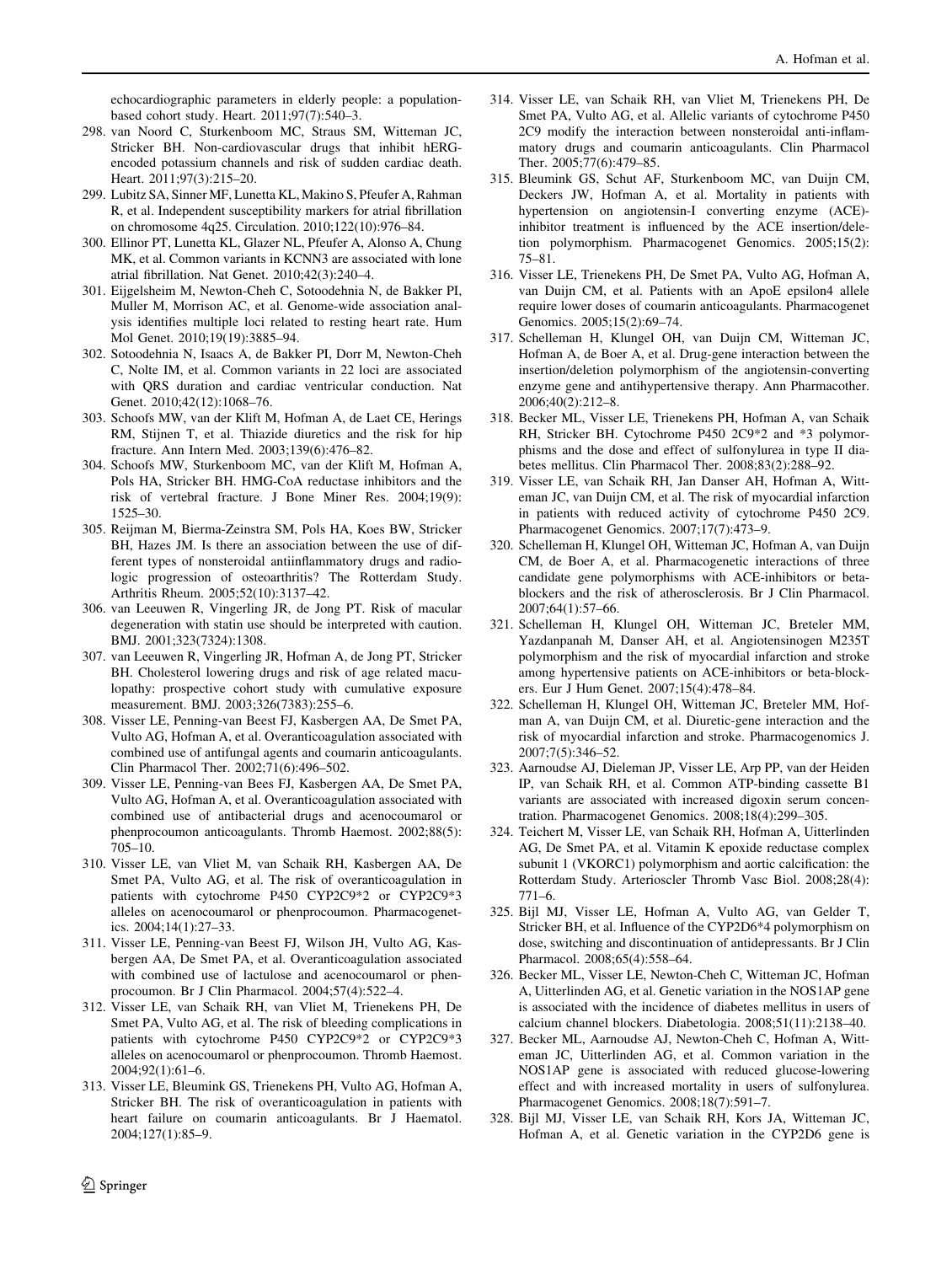<span id="page-28-0"></span>associated with a lower heart rate and blood pressure in betablocker users. Clin Pharmacol Ther. 2009;85(1):45–50.

- 329. Becker ML, Visser LE, van Schaik RH, Hofman A, Uitterlinden AG, Stricker BH. Interaction between polymorphisms in the OCT1 and MATE1 transporter and metformin response. Pharmacogenet Genomics. 2010;20(1):38–44.
- 330. Becker ML, Visser LE, van Schaik RH, Hofman A, Uitterlinden AG, Stricker BH. OCT1 polymorphism is associated with response and survival time in anti-Parkinsonian drug users. Neurogenetics. 2011;12(1):79–82.
- 331. Teichert M, Eijgelsheim M, Uitterlinden AG, Buhre PN, Hofman A, De Smet PA, et al. Dependency of phenprocoumon dosage on polymorphisms in the VKORC1, CYP2C9, and CYP4F2 genes. Pharmacogenet Genomics. 2011;21(1):26–34.
- 332. Ruiter R, Visser LE, Eijgelsheim M, Rodenburg EM, Hofman A, Coebergh JW, et al. High-ceiling diuretics are associated with an increased risk of basal cell carcinoma in a population-based follow-up study. Eur J Cancer. 2010;46(13):2467–72.
- 333. Siemes C, Visser LE, de Jong FH, Coebergh JW, Uitterlinden AG, Hofman A, et al. Cytochrome P450 3A gene variation, steroid hormone serum levels and prostate cancer—the Rotterdam Study. Steroids. 2010;75(12):1024–32.
- 334. Ruiter R, Bijl MJ, van Schaik RH, Berns EM, Hofman A, Coebergh JW, et al. CYP2C19\*2 polymorphism is associated with increased survival in breast cancer patients using tamoxifen. Pharmacogenomics. 2010;11(10):1367–75.
- 335. Stricker BH, Stijnen T. Analysis of individual drug use as a time-varying determinant of exposure in prospective populationbased cohort studies. Eur J Epidemiol. 2010;25(4):245–51.
- 336. Davis S, Mirick DK. Medication use and the risk of breast cancer. Eur J Epidemiol. 2007;22(5):319–25.
- 337. de Luise C, Lanes SF, Jacobsen J, Pedersen L, Sorensen HT. Cardiovascular and respiratory hospitalizations and mortality among users of tiotropium in Denmark. Eur J Epidemiol. 2007;22(4):267–72.
- 338. Gouya G, Reichardt B, Ohrenberger G, Wolzt M. Survival of patients discharged after acute myocardial infarction and evidence-based drug therapy. Eur J Epidemiol. 2007;22(3): 145–9.
- 339. Osterbrand M, Fahlen M, Oden A, Eliasson B. A method to predict the metabolic effects of changes in insulin treatment in subgroups of a large population based patient cohort. Eur J Epidemiol. 2007;22(3):151–7.
- 340. Bonovas S, Nikolopoulos G, Filioussi K, Peponi E, Bagos P, Sitaras NM. Can statin therapy reduce the risk of melanoma? A meta-analysis of randomized controlled trials. Eur J Epidemiol. 2010;25(1):29–35.
- 341. Ngo AD, Taylor R, Roberts CL. Paternal exposure to Agent Orange and spina bifida: a meta-analysis. Eur J Epidemiol. 2010;25(1):37–44.
- 342. Hsia YF, Maclennan K. Rise in psychotropic drug prescribing in children and adolescents during 1992–2001: a population-based study in the UK. Eur J Epidemiol. 2009;24(4):211–6.
- 343. Ikram MA, Vrooman HA, Vernooij MW, den Heijer T, Hofman A, Niessen WJ, et al. Brain tissue volumes in relation to cognitive function and risk of dementia. Neurobiol Aging. 2010; 31(3):378–86.
- 344. Vrooman HA, Cocosco CA, van der Lijn F, Stokking R, Ikram MA, Vernooij MW, et al. Multi-spectral brain tissue segmentation using automatically trained k-nearest-neighbor classification. Neuroimage. 2007;37(1):71–81.
- 345. van der Lijn F, den Heijer T, Breteler MM, Niessen WJ. Hippocampus segmentation in MR images using atlas registration, voxel classification, and graph cuts. Neuroimage. 2008;43(4):708–20.
- 346. Ikram MA, Vrooman HA, Vernooij MW, van der Lijn F, Hofman A, van der Lugt A, et al. Brain tissue volumes in the

general elderly population. The Rotterdam Scan Study. Neurobiol Aging. 2008;29(6):882–90.

- 347. den Heijer T, van der Lijn F, Koudstaal PJ, Hofman A, van der Lugt A, Krestin GP, et al. A 10-year follow-up of hippocampal volume on magnetic resonance imaging in early dementia and cognitive decline. Brain. 2010;133(Pt 4):1163–72.
- 348. Vernooij MW, van der Lugt A, Ikram MA, Wielopolski PA, Vrooman HA, Hofman A, et al. Total cerebral blood flow and total brain perfusion in the general population: the Rotterdam Scan Study. J Cereb Blood Flow Metab. 2008;28(2):412–9.
- 349. Poels MM, Ikram MA, Vernooij MW, Krestin GP, Hofman A, Niessen WJ, et al. Total cerebral blood flow in relation to cognitive function: the Rotterdam Scan Study. J Cereb Blood Flow Metab. 2008;28(10):1652–5.
- 350. Vernooij MW, Ikram MA, Wielopolski PA, Krestin GP, Breteler MM, van der Lugt A. Cerebral microbleeds: accelerated 3D T2\*-weighted GRE MR imaging versus conventional 2D T2\* weighted GRE MR imaging for detection. Radiology. 2008; 248(1):272–7.
- 351. Poels MM, Vernooij MW, Ikram MA, Hofman A, Krestin GP, van der Lugt A, et al. Prevalence and risk factors of cerebral microbleeds: an update of the Rotterdam Scan Study. Stroke. 2010;41(10 Suppl):S103–6.
- 352. Vernooij MW, van der Lugt A, Ikram MA, Wielopolski PA, Niessen WJ, Hofman A, et al. Prevalence and risk factors of cerebral microbleeds: the Rotterdam Scan Study. Neurology. 2008;70(14):1208–14.
- 353. Poels MM, Ikram MA, van der Lugt A, Hofman A, Krestin GP, Breteler MM, et al. Incidence of cerebral microbleeds in the general population: the Rotterdam Scan Study. Stroke. 2011; 42(3):656–61.
- 354. Vernooij MW, Haag MD, van der Lugt A, Hofman A, Krestin GP, Stricker BH, et al. Use of antithrombotic drugs and the presence of cerebral microbleeds: the Rotterdam Scan Study. Arch Neurol. 2009;66(6):714–20.
- 355. Lovelock CE, Cordonnier C, Naka H, Al-Shahi Salman R, Sudlow CL, Edinburgh Stroke Study G, et al. Antithrombotic drug use, cerebral microbleeds, and intracerebral hemorrhage: a systematic review of published and unpublished studies. Stroke. 2010;41(6):1222–8.
- 356. Vernooij MW, de Groot M, van der Lugt A, Ikram MA, Krestin GP, Hofman A, et al. White matter atrophy and lesion formation explain the loss of structural integrity of white matter in aging. Neuroimage. 2008;43(3):470–7.
- 357. de Boer R, Schaap M, van der Lijn F, Vrooman HA, de Groot M, van der Lugt A, et al. Statistical analysis of minimum cost path based structural brain connectivity. Neuroimage. 2011; 55(2):557–65.
- 358. Agatston AS, Janowitz WR, Hildner FJ, Zusmer NR, Viamonte M Jr, Detrano R. Quantification of coronary artery calcium using ultrafast computed tomography. J Am Coll Cardiol. 1990;15(4): 827–32.
- 359. Odink AE, van der Lugt A, Hofman A, Hunink MG, Breteler MM, Krestin GP, et al. Association between calcification in the coronary arteries, aortic arch and carotid arteries: the Rotterdam Study. Atherosclerosis. 2007;193(2):408–13.
- 360. Odink AE, van der Lugt A, Hofman A, Hunink MG, Breteler MM, Krestin GP, et al. Risk factors for coronary, aortic arch and carotid calcification: the Rotterdam Study. J Hum Hypertens. 2010;24(2):86–92.
- 361. Elias-Smale SE, Odink AE, Wieberdink RG, Hofman A, Hunink MG, Krestin GP, et al. Carotid, aortic arch and coronary calcification are related to history of stroke: the Rotterdam Study. Atherosclerosis. 2010;212(2):656–60.
- 362. Takaya N, Yuan C, Chu B, Saam T, Underhill H, Cai J, et al. Association between carotid plaque characteristics and